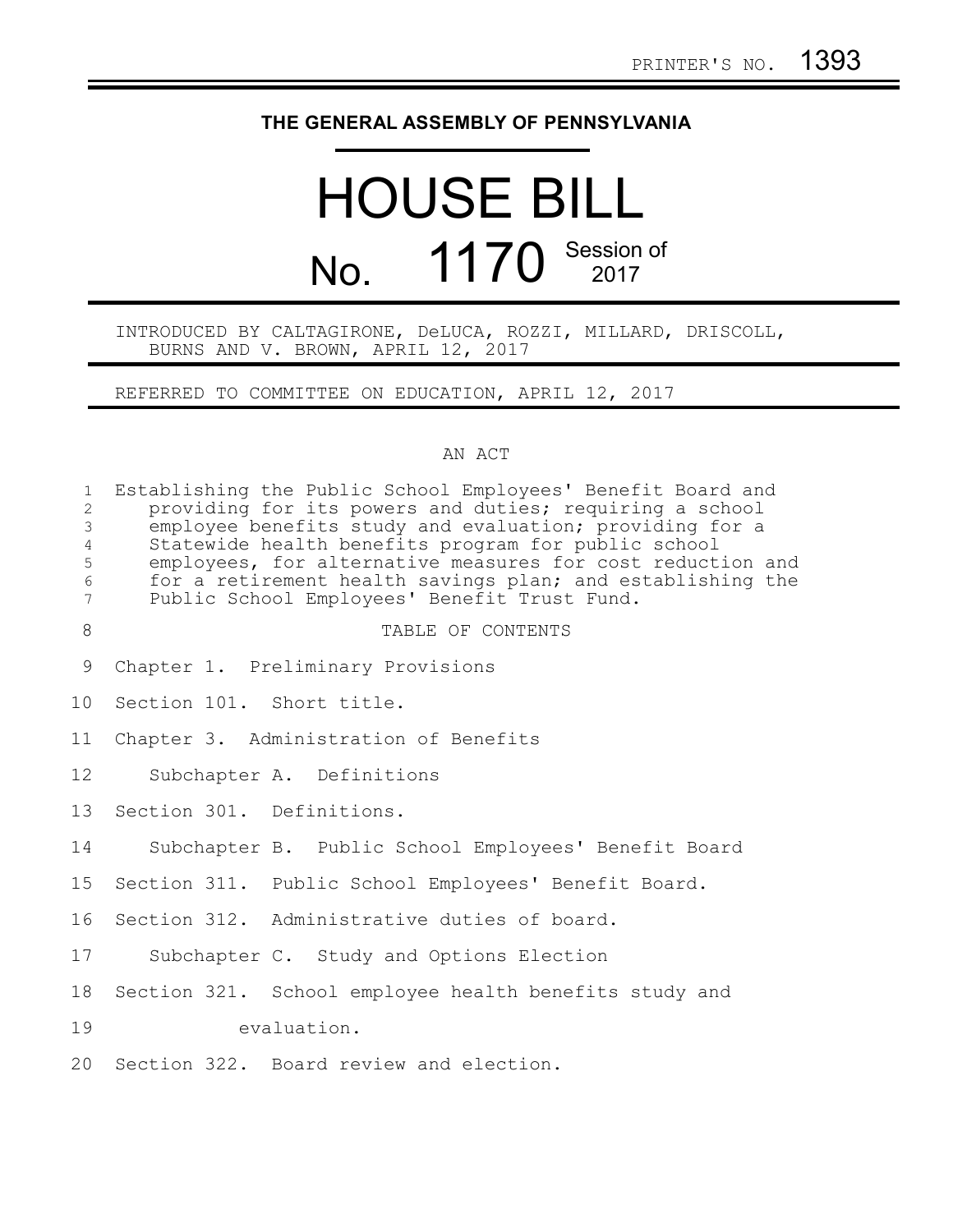Section 323. Plan adoption. Subchapter D. Statewide Health Benefits Program 3 Section 331. Health benefits program. 4 Section 332. Mandatory participation and optional membership. 5 Section 333. Continuation of coverage and transfer employees. 6 Section 334. Partnership for stable benefits funding. 7 Section 335. Powers and duties of board. 8 Section 336. Public School Employees' Benefit Trust Fund. 9 Section 337. Misrepresentation, refusal to cooperate and fraud. 10 Section 338. Miscellaneous provisions. Subchapter E. Alternative Measures for Cost Reduction Section 351. Alternative measures program. Subchapter F. Retirement Health Savings Plan Section 361. Retirement health savings plan. Chapter 5. Miscellaneous Provisions Section 501. Feasibility report. 17 Section 502. Effective date. The General Assembly of the Commonwealth of Pennsylvania hereby enacts as follows: CHAPTER 1 PRELIMINARY PROVISIONS 22 Section 101. Short title. This act shall be known and may be cited as the Public School Employees' Benefit Act. CHAPTER 3 ADMINISTRATION OF BENEFITS SUBCHAPTER A DEFINITIONS Section 301. Definitions. The following words and phrases when used in this chapter 20170HB1170PN1393 - 2 -1 2 11 12 13 14 15 16 18 19 20 21 23 24 25 26 27 28 29 30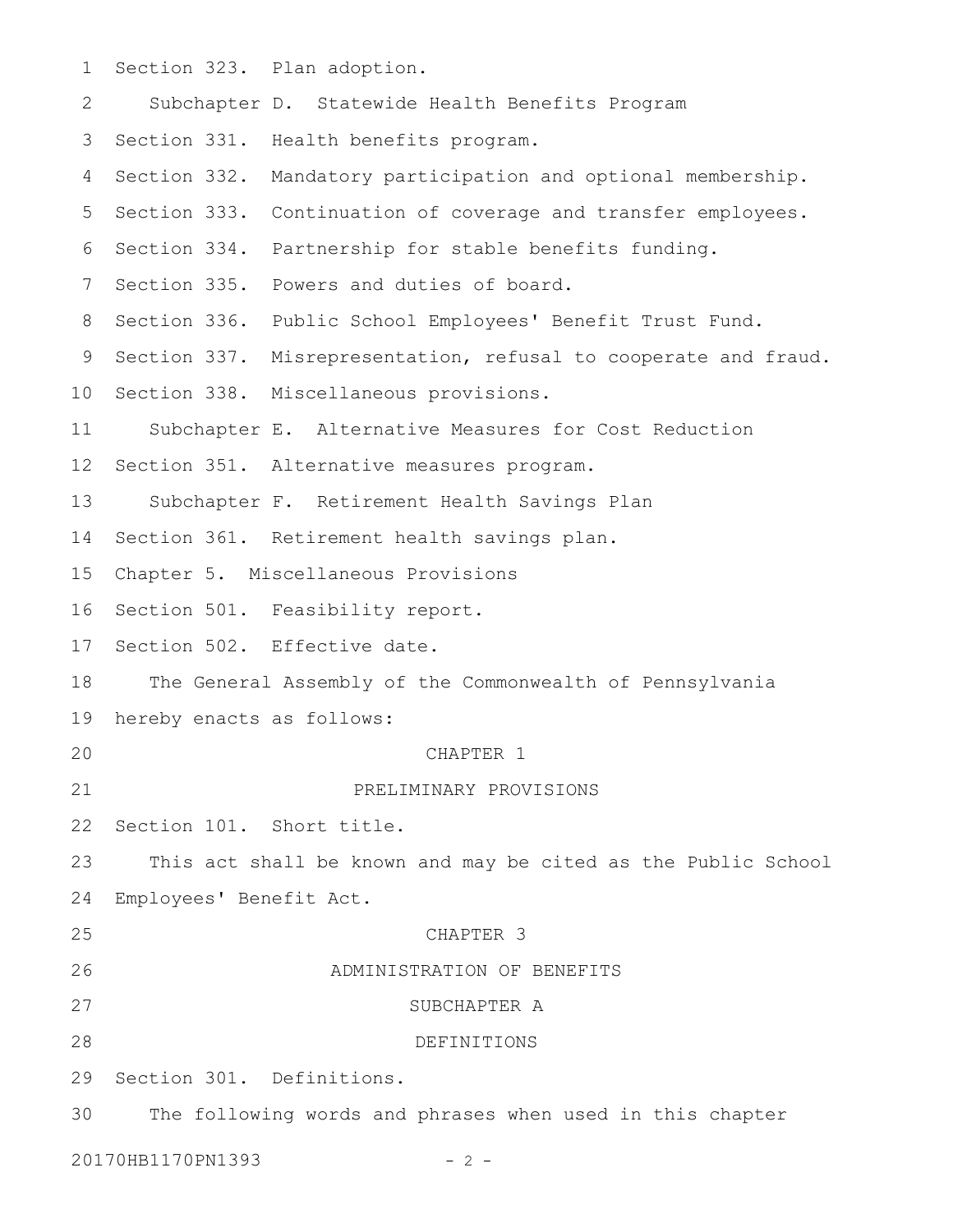shall have the meanings given to them in this section unless the context clearly indicates otherwise: 1 2

"Alternate health care plan." A plan or plan design established by the Public School Employees' Benefit Board under section  $331(f)(2)(ii)$  that the board in its exclusive authority determines to contain benefits equivalent to the standard benefit package. 3 4 5 6 7

"Alternative measures program." A program created by the Public School Employees' Benefit Board in accordance with Subchapter E. 8 9 10

"Annuitant." An "annuitant" or "disability annuitant" as defined in 24 Pa.C.S. § 8102 (relating to definitions). 11 12

"Best practices." Standards of criteria, measures and results developed by the Public School Employees' Benefit Board that may be reflective of the standards developed by broadly accepted organizations, including the National Committee for Quality Assurance (NCQA) and the Centers for Medicare and Medicaid Services (CMS), consulting firm benchmarks and medical and industry journals that promote the precisions of efficient delivery and design of employee benefits. 13 14 15 16 17 18 19 20

"Board." The Public School Employees' Benefit Board created in section 311. 21 22

"Board member." A person designated or appointed to the Public School Employees' Benefit Board under section 311(a). 23 24

"Consortium." A coalition of two or more geographically defined public school entities, or a coalition of one or more geographically defined public school entities and one or more political subdivisions as defined in 61 Pa. Code § 315.2 (relating to definitions), formed for the purpose of pooling combined purchasing of the individual participants in order to 25 26 27 28 29 30

20170HB1170PN1393 - 3 -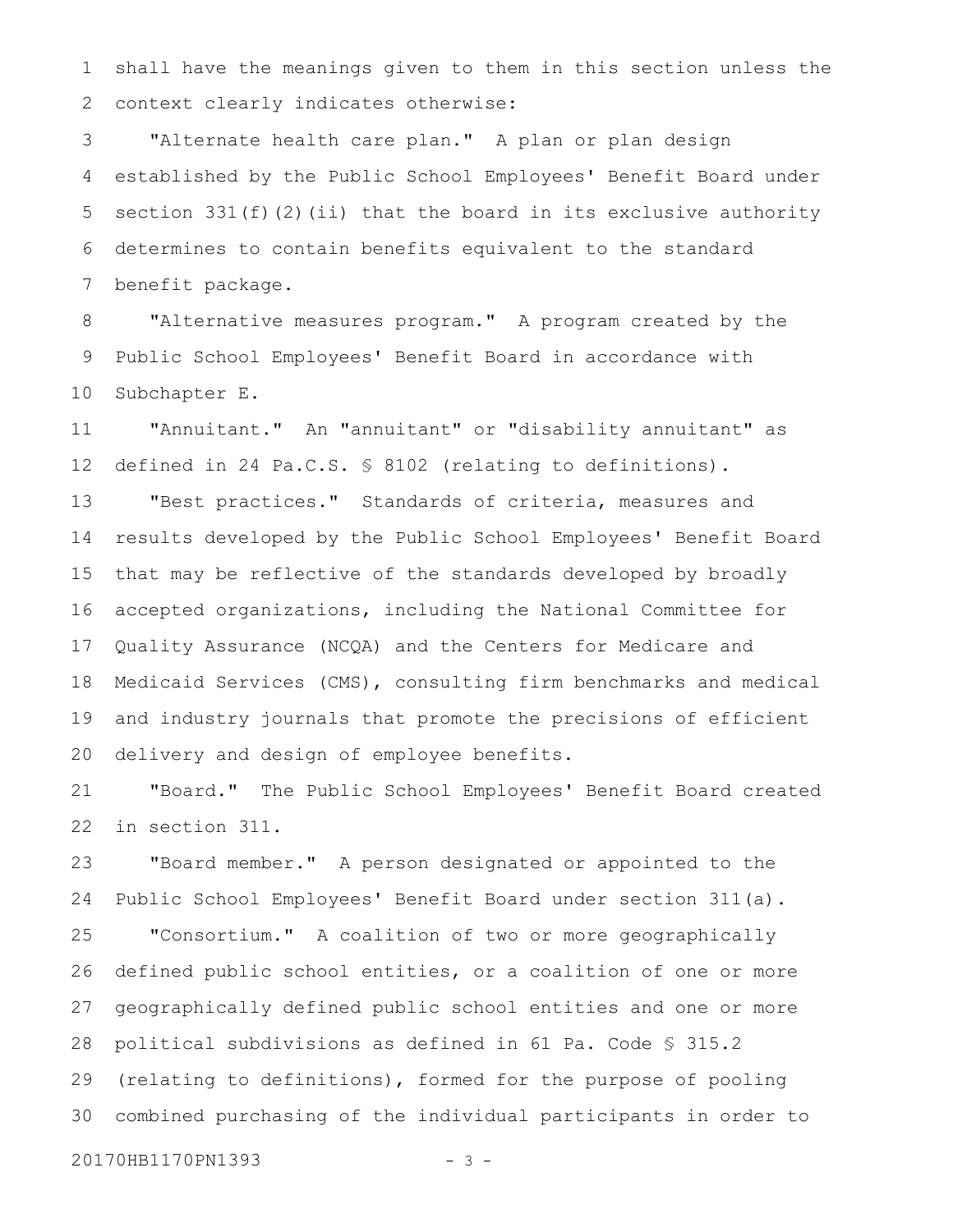increase bargaining power to obtain health care benefits. 1

"Contribution rate." The rate established by the Public School Employees' Benefit Board in accordance with section 334(b) and (c) used to determine contributions by the Commonwealth and public school entities for the funding of the standard benefit package for eligible individuals in each health care region. 2 3 4 5 6 7

"Cost-sharing." A fee paid by a member that covers a share of the cost of providing group health benefits under the Statewide health benefits program under this act or a fee paid by a school employee or annuitant that covers a share of the cost of providing health care coverage in a plan sponsored by a public school entity. The term does not include: 8 9 10 11 12 13

(1) a fee paid by the member, school employee or annuitant at the time of service, including copayments or deductibles, in order to obtain prescription drugs or other specific health care services; or 14 15 16 17

(2) any additional cost paid by the member, school employee or annuitant for optional benefit packages. 18 19

"Eligible individual." An individual who is a member or the health care dependent of a member. 20 21

"Employee benefits account." A ledger account of the Public School Employees' Benefit Trust Fund created under section 336(a)(1). 22 23 24

"Employer contribution account." A ledger account of the Public School Employees' Benefit Trust Fund created under section  $336(a)(3)$ . 25 26 27

"Health care dependent." An individual who is eligible to receive health care coverage under the Statewide health benefits program under this act due to the individual's relation to the 28 29 30

20170HB1170PN1393 - 4 -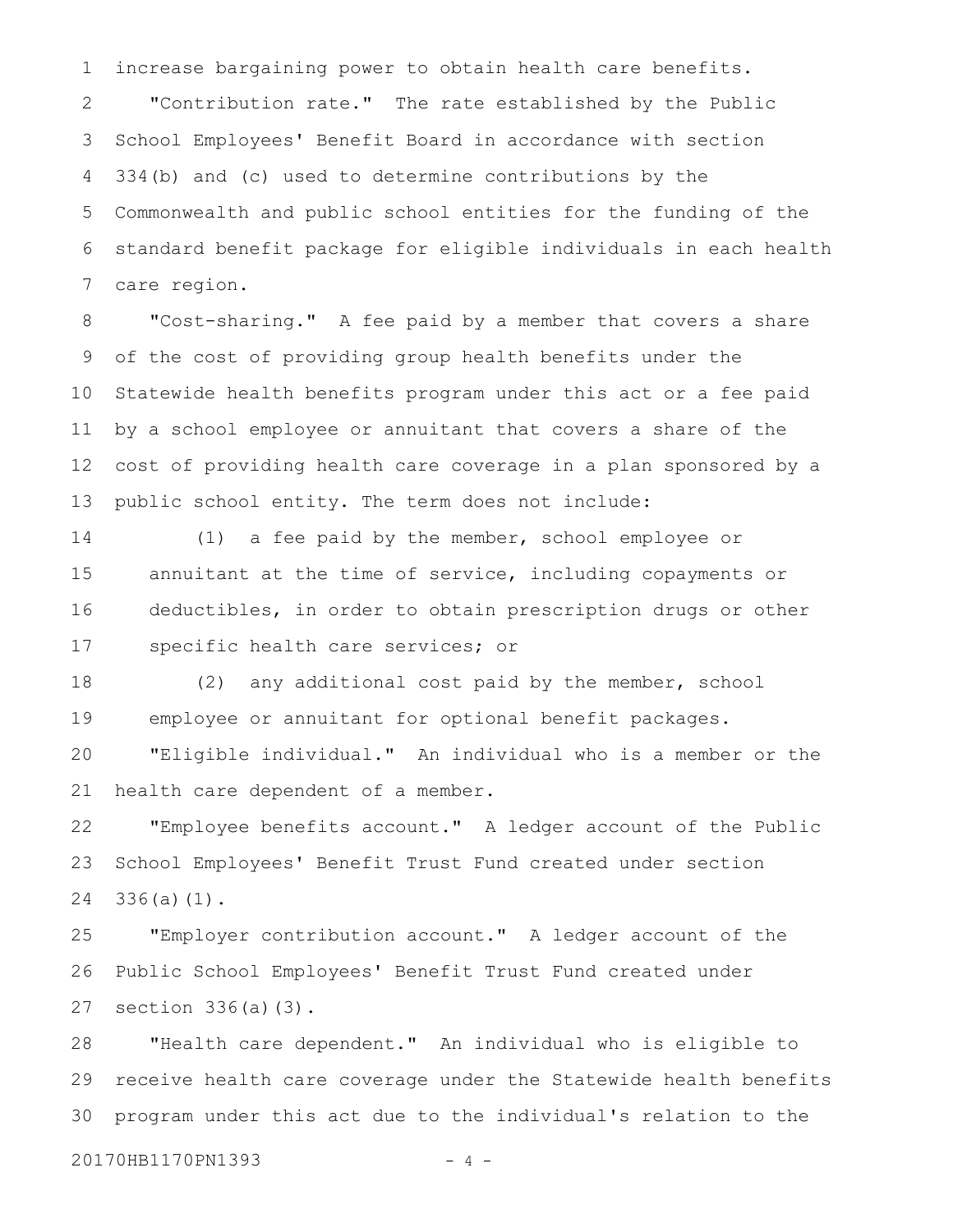member, as determined by the Public School Employees' Benefit Board. 1 2

"Health care region." The geographic regions determined by the Public School Employees' Benefit Board to be appropriate for providing health benefits for eligible individuals based on the availability of insurance carriers, benefit administrators, health care providers, health care provider networks, costs and other factors related to health care or the financing of benefits. 3 4 5 6 7 8 9

"IRC." The Internal Revenue Code of 1986, as designated and referred to in section 2 of the Tax Reform Act of 1986 (Public Law 99-514, 100 Stat. 2085, 2095). A reference in this chapter to "IRC §" shall be deemed to refer to the identically numbered section and subsection or other subdivision of the section in 26 U.S.C. (relating to Internal Revenue Code). 10 11 12 13 14 15

"Long-term substitute." A school employee who is substituting for an officer, administrator or employee of a public school entity for a qualifying period of time to be determined by the Public School Employees' Benefit Board. "Medicare." The programs established by Title XVIII of the Social Security Act (49 Stat. 620, 42 U.S.C. § 1395 et seq.), which include: Part A, Hospital Insurance Benefits for the Aged and Disabled; Part B, Supplementary Medical Insurance Benefits for the Aged and Disabled; Part C, Medicare+ Choice Program; and Part D, Voluntary Prescription Drug Benefit Program; and including subsequent changes or additions to those programs. "Member." An eligible individual who is so specified for enrollment in the Statewide health benefits program and in whose name an identification card is issued. A member can be: (1) A school employee. 16 17 18 19 20 21 22 23 24 25 26 27 28 29 30

20170HB1170PN1393 - 5 -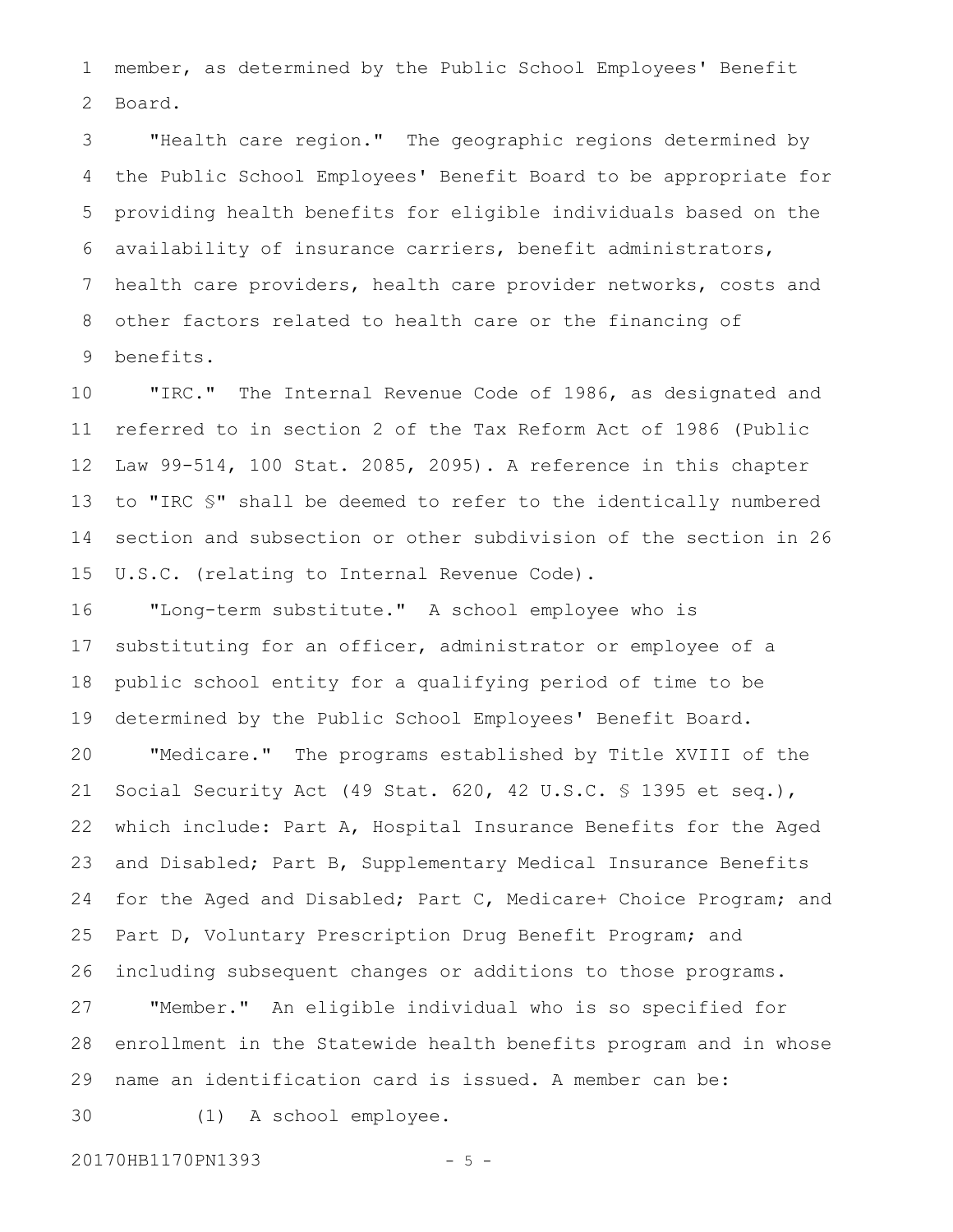(2) An annuitant. 1

2

(3) A transfer employee.

(4) An individual separated from employment with a public school entity who the Public School Employees' Benefit Board determines is eligible to purchase continuation of coverage in the Statewide health benefits program under this act. 3 4 5 6 7

(5) Others as approved by the Public School Employees' Benefit Board. 8 9

"Optional benefit package." A plan or plan design established by the Public School Employees' Benefit Board under section 331(f)(2)(ii) that includes specific health care services that are not part of the standard benefit package. 10 11 12 13

"Participant account holder." A school employee participating in a retirement health savings plan or a school employee who retires or otherwise terminates employment with a public school entity and becomes eligible to be reimbursed from the employee's retirement health savings plan account for I.R.C.-qualified health-related expenses. The term includes the health care dependent of a school employee who succeeds in interest to a deceased school employee and becomes eligible to be reimbursed for health-related expenses from the school employee's account. 14 15 16 17 18 19 20 21 22 23

"Phase-in period." The period of program operation in a health care region from the time the Public School Employees' Benefit Board begins implementation of mandatory participation under section 332 until the commencement of the first plan year in which 75% of school districts in that region participate in the program. 24 25 26 27 28 29

"Program." The Statewide health benefits program sponsored 20170HB1170PN1393 - 6 -30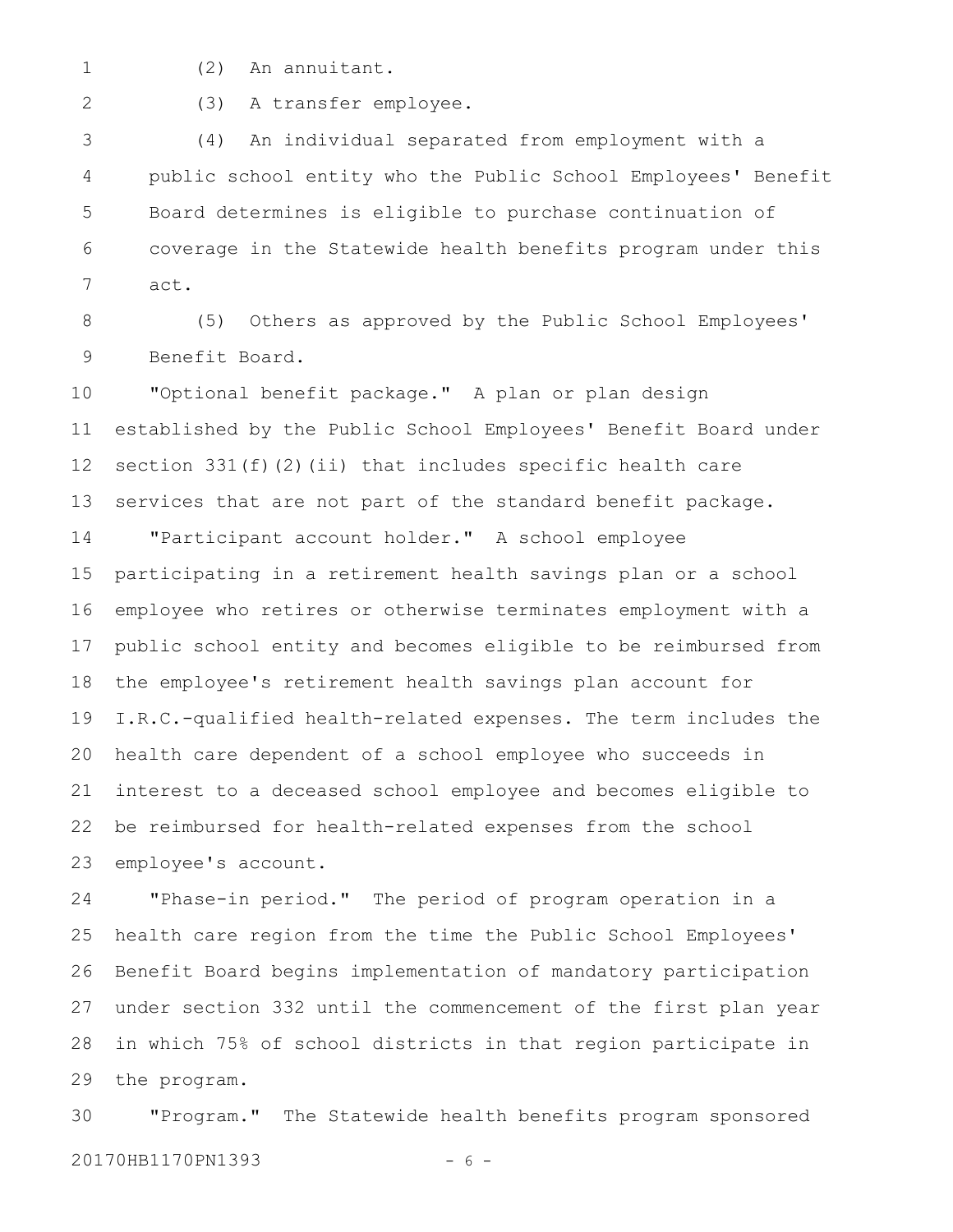by the Public School Employees' Benefit Board in accordance with Subchapter D. 1 2

"Public School Code." The act of March 10, 1949 (P.L.30, No.14), known as the Public School Code of 1949. 3 4

"Public school entity." A school district of any class, intermediate unit, area vocational-technical school, charter school or other school, as under the Public School Code. The term includes the Scotland School for Veterans' Children and the Scranton State School for the Deaf. 5 6 7 8 9

"Qualified majority vote." A vote by the Public School Employees' Benefit Board requiring the support of three-fourths of all members. 10 11 12

"Qualifying event." A change in marital status, death of a member or change in a health care dependent's status, subsequent to the commencement of coverage under this chapter, or the involuntary termination of health plan coverage that was obtained through a health care dependent. 13 14 15 16 17

"Reserve account." A ledger account of the Public School Employees' Benefit Trust Fund created under section 336(a)(2). "Retirement system." The Public School Employees' Retirement System of Pennsylvania established by the former act of July 18, 1917 (P.L.1043, No.343), referred to as the Public School Employes' Retirement Law. 18 19 20 21 22 23

"School employee." A person regularly employed by or in a public school entity, for which work the person is receiving regular remuneration as an officer, administrator, employee or long-term substitute. The term does not include an independent contractor, a person compensated on a fee basis or, unless otherwise determined by the Public School Employees' Benefit Board, a part-time hourly school employee. The term includes an 24 25 26 27 28 29 30

20170HB1170PN1393 - 7 -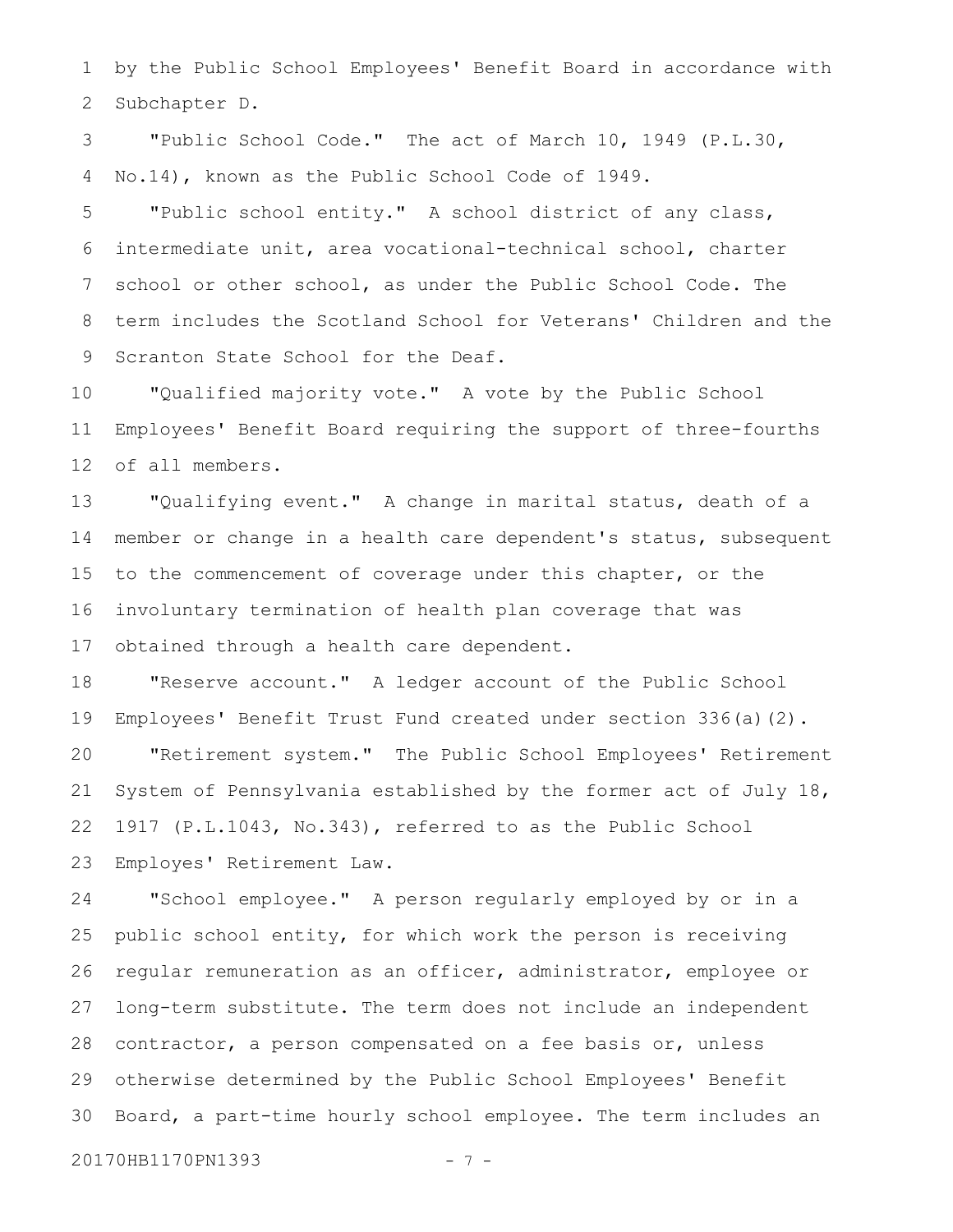employee of a public school entity who has a position for which eligibility in a health care plan sponsored by the public school entity is in effect as of the effective date of this section. "Standard benefit package." The benefit package established by the Public School Employees' Benefit Board under section 331(f)(1). 1 2 3 4 5 6

"Supplemental benefits." Dental care, vision care and employee assistance program benefits that may be offered in addition to medical and hospital services and prescription drug benefits. 7 8 9 10

"Transfer employee." A person who is not a school employee and who is regularly employed at a worksite in a public school entity, regardless of who actually employs the person, if the person is performing services previously performed by a school employee. 11 12 13 14 15

"Trust fund." The Public School Employees' Benefit Trust Fund established in section 336. 16 17

SUBCHAPTER B

PUBLIC SCHOOL EMPLOYEES' BENEFIT BOARD Section 311. Public School Employees' Benefit Board. (a) Status and membership.--The board shall be an independent administrative board and shall consist of the following board members: 19 20 21 22 23

(1) The Secretary of the Budget and the Insurance Commissioner, both of whom shall serve ex officio. 24 25

(2) The President pro tempore of the Senate or his designee, the Minority Leader of the Senate or his designee, the Majority Leader of the House of Representatives or his designee and the Minority Leader of the House of Representatives or his designee. 26 27 28 29 30

20170HB1170PN1393 - 8 -

18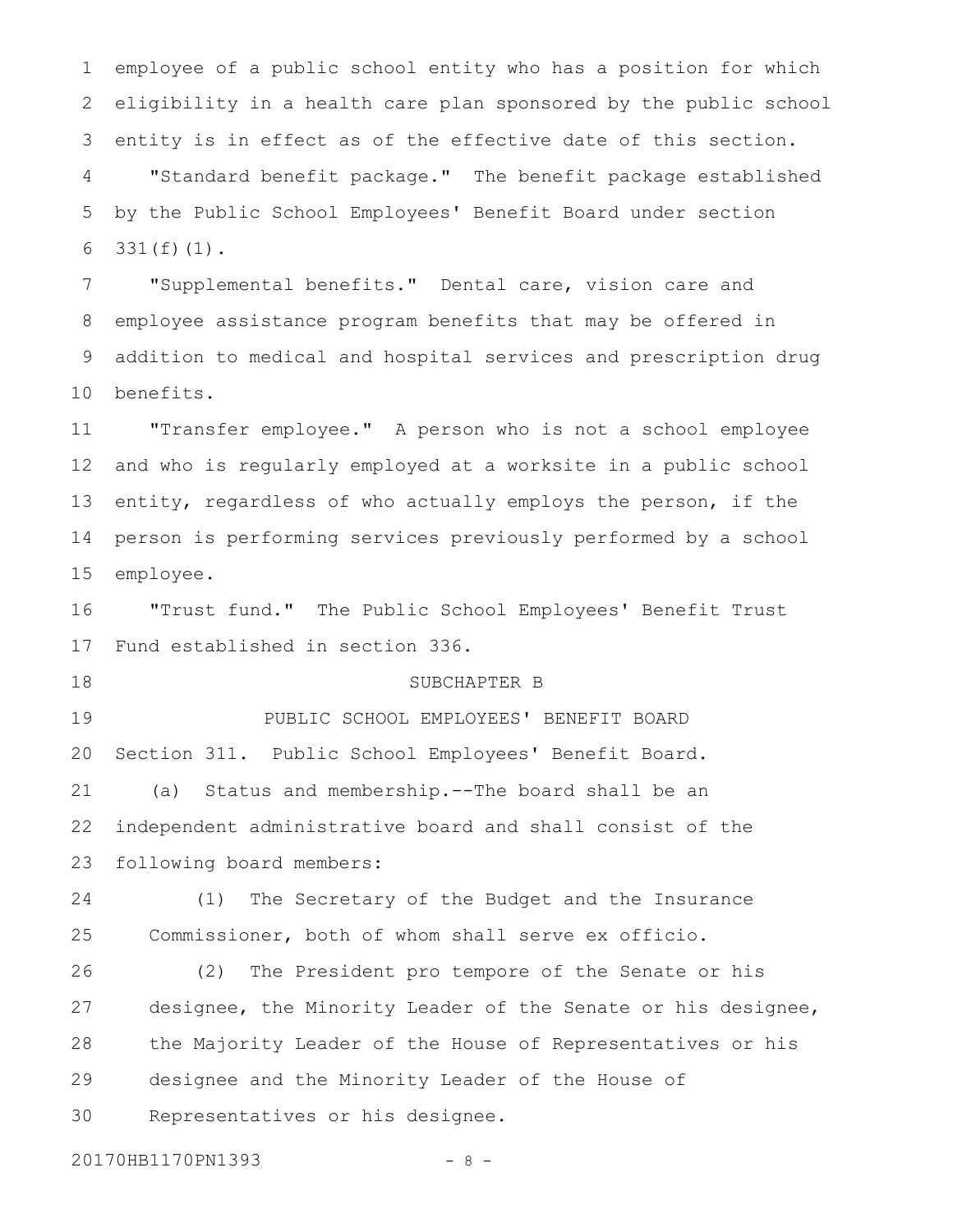(3) Ten people, representing school employees who are covered by the program, appointed in the following manner: 1 2

(i) Eight people, representing school employees in approximate proportion to the percentage of professional employees represented in collective bargaining by school employee unions working in public school entities that will be covered by the program when it is fully operational, appointed by the Governor and chosen from a list of candidates submitted by those school employee unions. At least one person shall be appointed by the Governor from a list of candidates submitted by a school employee union that, on the effective date of this section, represents in collective bargaining more than 4,000 professional employees working in public school entities that will be covered by the program when it is fully operational. The proportional calculation of membership under this paragraph may not include professional employees represented in collective bargaining by school employee unions working in a school district of the first class, as classified under section 202 of the Public School Code, until the school district opts to participate in the program under the terms of section 332(d). 3 4 5 6 7 8 9 10 11 12 13 14 15 16 17 18 19 20 21 22 23

(ii) Two persons, representing school employees represented in collective bargaining by school employee unions other than school employee unions within subparagraph (i), appointed by the Governor and chosen from a list of candidates submitted by those school employee unions other than school employee unions within subparagraph (i). 24 25 26 27 28 29 30

20170HB1170PN1393 - 9 -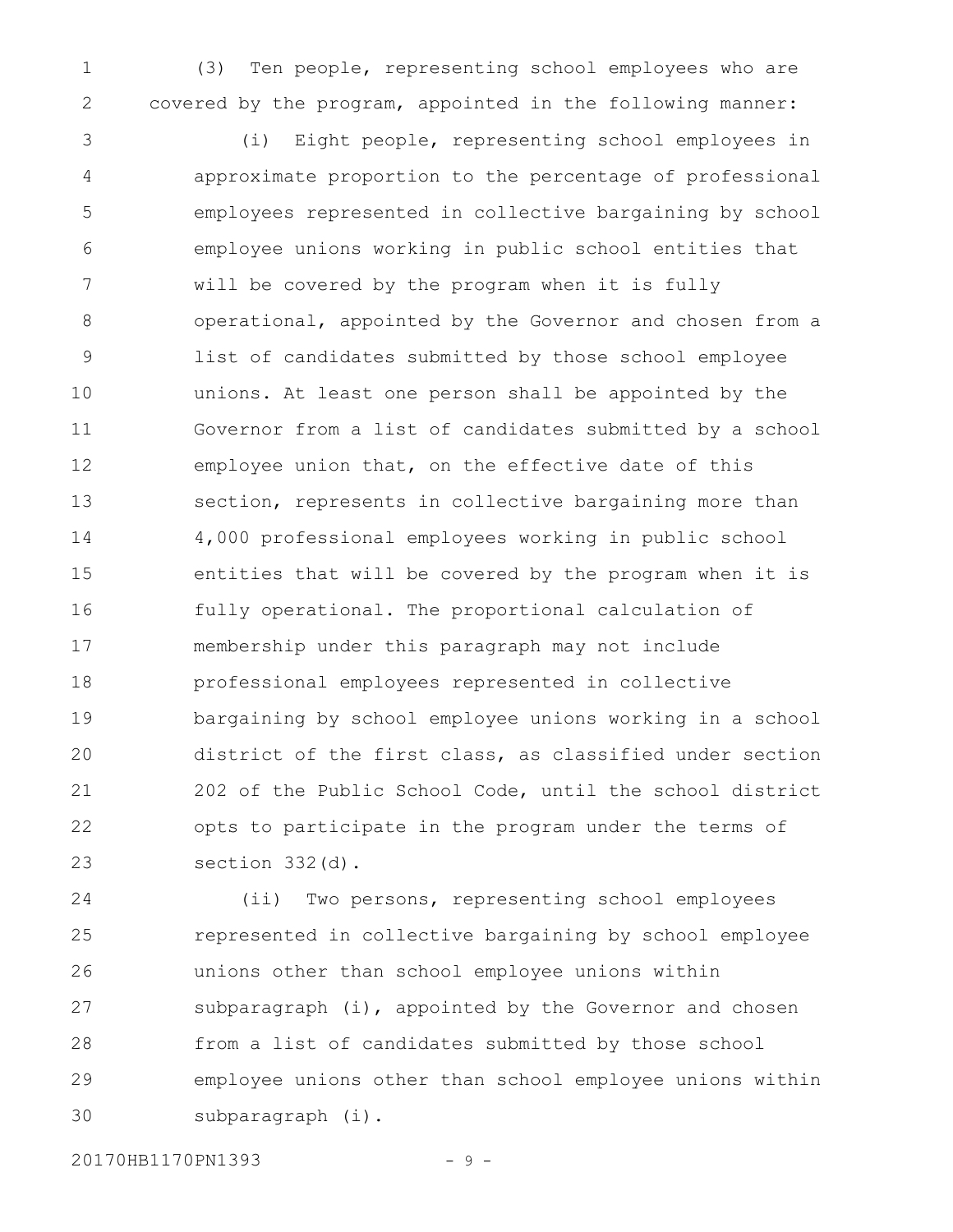(iii) For purposes of this section "school employee unions" shall include a Statewide affiliate of school employee unions. 1 2 3

(4) Four people representing public school entity employers appointed by the Governor and chosen from a list of candidates submitted by the Pennsylvania School Boards Association. At least one of the school entity employer representatives initially named to the board shall be a member of a consortium board. 4 5 6 7 8 9

(b) Candidate list.--The school employee unions and the Pennsylvania School Boards Association shall provide the Governor with their respective lists of candidates within 15 days following the effective date of this section. The Governor shall make his appointments within 45 days following receipt of the lists. 10 11 12 13 14 15

 $(c)$  Terms.--16

(1) Board members appointed under subsection (a)(3)(i) shall serve a term of four years. 17 18

(2) One board member appointed under subsection (a)(3) (ii), as designated by the Governor, shall serve a term of two years, and one board member appointed under subsection (a)(3)(ii), as designated by the Governor, shall serve a term of four years. 19 20 21 22 23

(3) Two board members appointed under subsection (a)(4), as designated by the Governor, shall serve a term of two years, and two board members appointed under subsection (a) (4), as designated by the Governor, shall serve a term of four years, except that the Pennsylvania School Boards Association shall designate for which initial term the representative who is a member of a consortium board shall 24 25 26 27 28 29 30

20170HB1170PN1393 - 10 -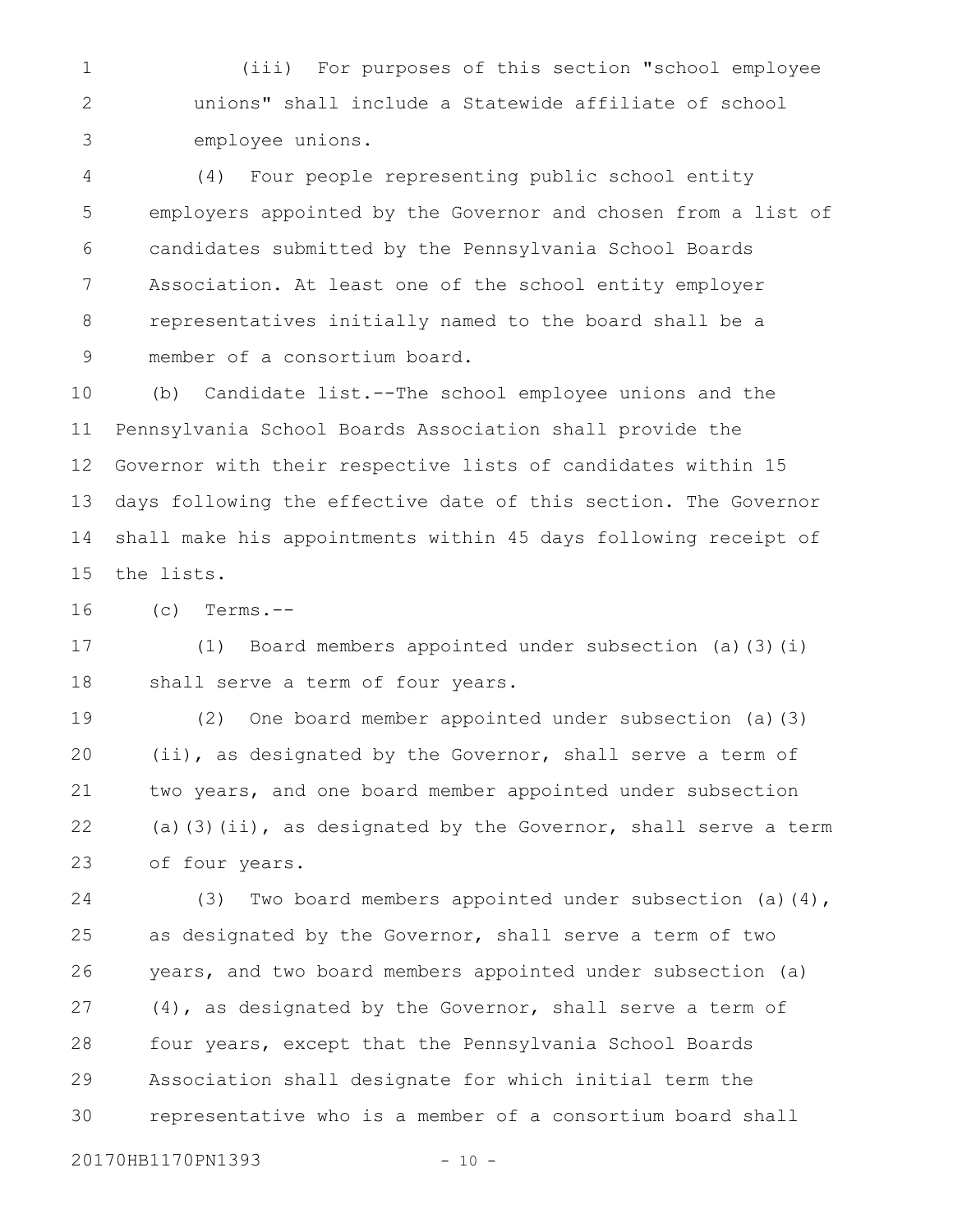serve. 1

(4) Successors for all board members shall be appointed for terms of four years, except as provided in subsection (e). Board members shall be eligible for reappointment. (d) Meetings.--The board shall meet as needed to fulfill its duties, and seven board members shall constitute a quorum. Board members shall elect a chairperson for the board. Except in instances where a qualified majority is required under this chapter, a majority for the board members present and voting shall have authority to act upon any matter. The board is authorized to establish rules for its operation, including a provision for the removal of board members for nonattendance. (e) Vacancies.--A vacancy occurring during the term of a board member shall be filled for the unexpired term by a successor appointed in the same manner as his predecessor. The school employee unions and the Pennsylvania School Boards Association shall provide the Governor with their respective lists of candidates within 60 days of the end of a member's term or within 15 days of another vacancy. 2 3 4 5 6 7 8 9 10 11 12 13 14 15 16 17 18 19

(f) Oath of office.--Each board member shall take an oath of office that the member will, so far as it devolves upon the member, diligently and honestly administer the affairs of the board and that the member will not knowingly violate or willfully permit to be violated any other provision of law applicable to this chapter. The oath shall be subscribed by the board member making it and certified by the officer before whom it is taken and shall be immediately filed in the office of the Secretary of the Commonwealth. 20 21 22 23 24 25 26 27 28

(g) Compensation and expenses.--Board members who are members of the retirement system or the State Employees' 29 30

20170HB1170PN1393 - 11 -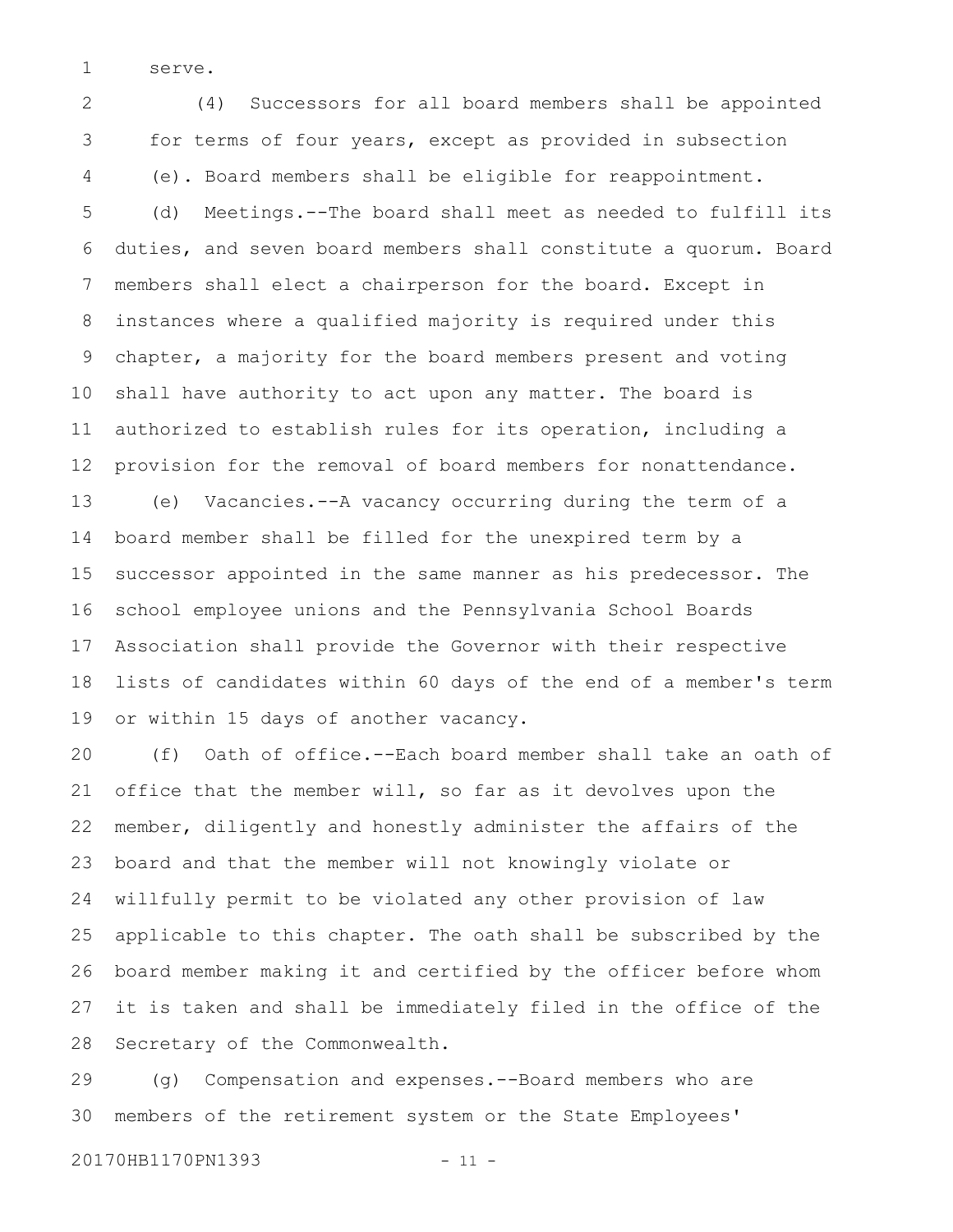Retirement System shall serve without compensation. Board members who are members of the retirement system and who are employed by a public school entity may not suffer loss of salary or wages through serving on the board. The board, on request of the employer of a board member who is an active professional or nonprofessional member of the retirement system, may reimburse the employer for the salary or wages of the member or for the cost of employing a substitute for the board member while the board member is necessarily absent from employment to execute the duties of the board. Board members who are not members of either the retirement system or the State Employees' Retirement System may be paid \$100 per day when attending meetings. All board members shall be reimbursed for necessary expenses. When the duties of the board are not executed, no compensation or reimbursement for expenses of board members shall be paid or payable during the period in which the duties are not executed. (h) Corporate power and legal advisor.--For the purposes of this chapter, the board shall possess the power and privileges of a corporation. The Office of General Counsel shall be the legal advisor of the board. 1 2 3 4 5 6 7 8 9 10 11 12 13 14 15 16 17 18 19 20

(i) Duties of the board.--The board shall have the power and authority to carry out the duties established by this chapter, including the design, implementation and administration of the school employee health benefits study under Subchapter C and either the Statewide health benefits program, if approved under section 323, or the alternative measures program, if created under section 351. 21 22 23 24 25 26 27

Section 312. Administrative duties of board. 28

(a) Employees.--The compensation of all officers and employees of the board who are not covered by a collective 29 30

20170HB1170PN1393 - 12 -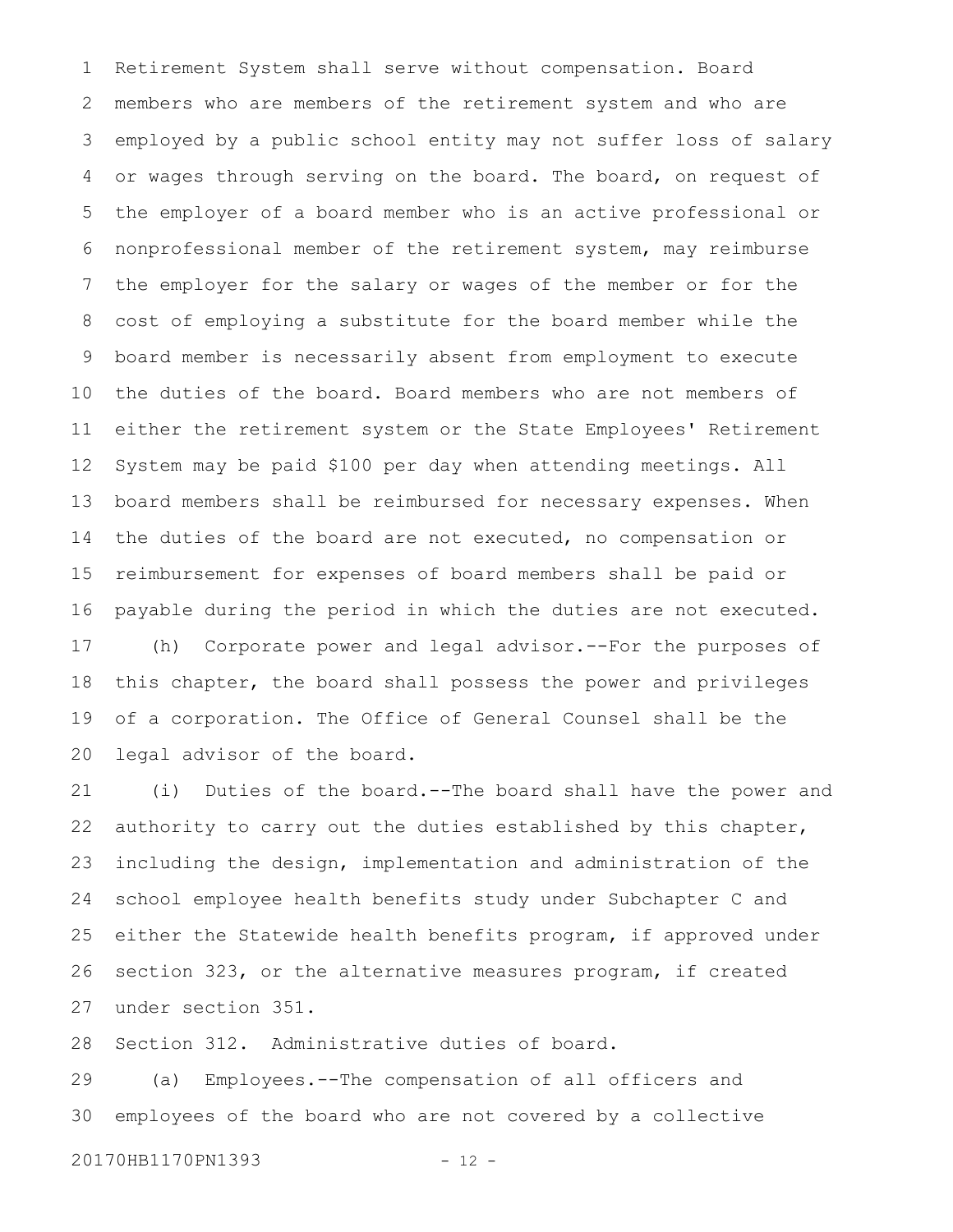bargaining agreement shall be established by the board consistent with the standards of compensation established by the Executive Board. 1 2 3

(b) Secretary.--The board shall select a secretary, who may not be a board member. The secretary shall act as chief administrative officer for the board. In addition to other powers and duties conferred upon and delegated to the secretary by the board, the secretary shall: 4 5 6 7 8

(1) Serve as the administrative agent of the board and as liaison between the board and applicable legislative committees. 9 10 11

(2) Review and analyze proposed legislation and legislative developments affecting the program and present findings to the board, legislative committees and other interested groups or individuals. 12 13 14 15

(3) Receive inquiries and requests for information concerning the program from the press, Commonwealth officials, public school entities, school employees and the general public and provide information as authorized by the board. 16 17 18 19 20

(c) Professional personnel.--The board may employ or contract with consultants and other professional personnel as needed to conduct the school employee health benefits study and evaluation under Subchapter C and to operate the program, including third-party administrators, managed care managers, chief medical examiners, actuaries, investment advisors and managers, legal counsel and other professional personnel as it deems advisable. The board may also contract for the services of a national or State banking corporation or association having trust powers, with respect to carrying out the business and 21 22 23 24 25 26 27 28 29 30

20170HB1170PN1393 - 13 -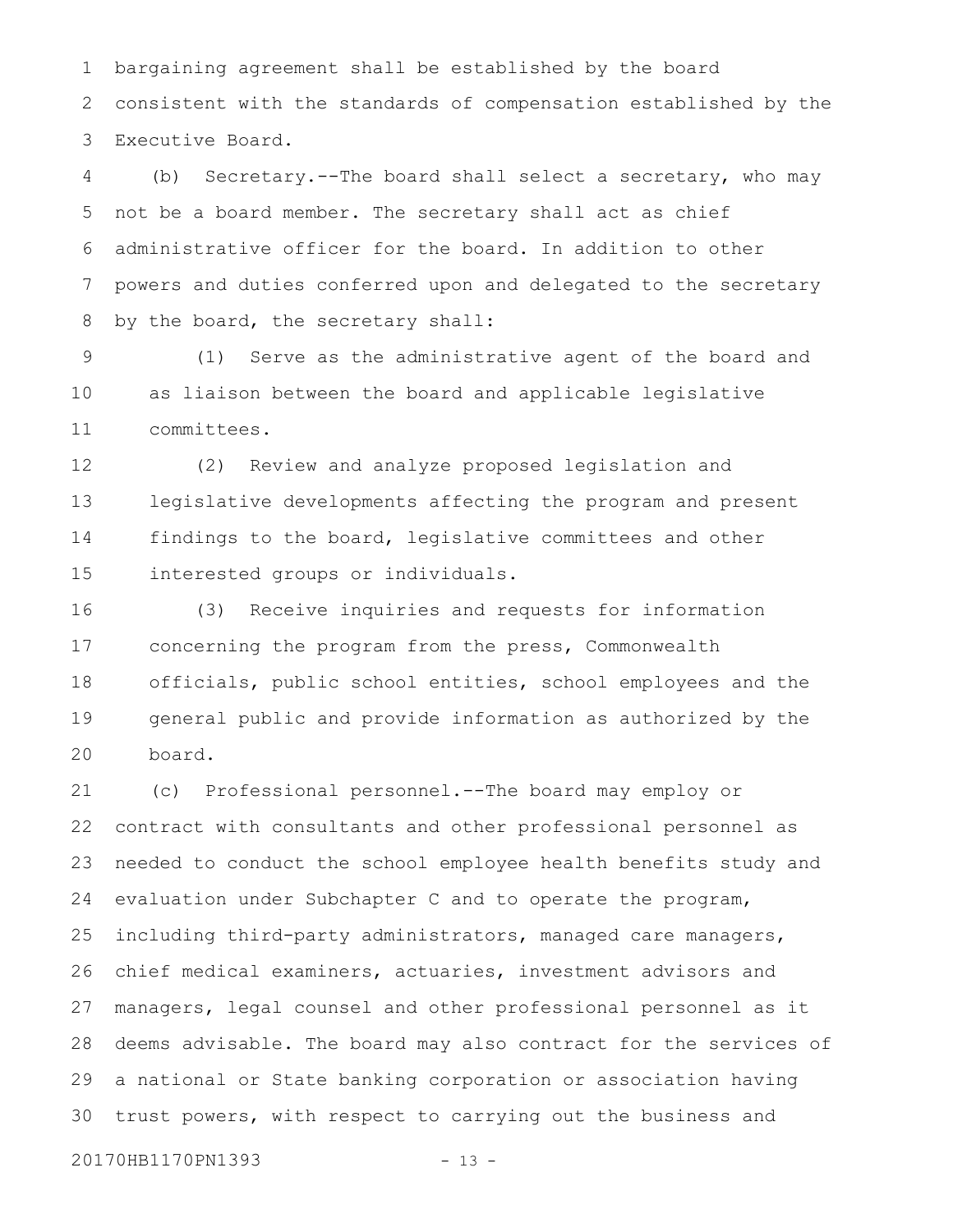other matters of the program. 1

(d) Expenses.--The board shall, through the Governor, submit to the General Assembly annually a budget covering the administrative expenses of this chapter. The expenses, as approved by the General Assembly in an appropriation bill, shall be paid: 2 3 4 5 6

7

(1) from the General Fund; or

(2) starting in the first fiscal year after the transition period is complete and every fiscal year thereafter, from reserves and investment earnings of the trust fund. 8 9 10 11

(e) Meetings.--The board shall hold at least four regular meetings annually and other meetings as it may deem necessary. (f) Records.--The board shall keep a record of all its proceedings which shall be open to inspection by the public. (g) Procurement.--The board may not be subject to 62 Pa.C.S. Pt. I (relating to Commonwealth Procurement Code). 12 13 14 15 16 17

(h) Temporary regulations.-- 18

(1) Notwithstanding any other provision of law to the contrary and in order to facilitate the prompt implementation of this chapter, regulations promulgated by the board during the two years following the effective date of this section shall be deemed temporary regulations which shall expire no later than three years following the effective date of this section or upon promulgation of regulations as generally provided by law. The temporary regulations may not be subject to: 19 20 21 22 23 24 25 26 27

(i) Sections 201, 202, 203, 204 and 205 of the act of July 31, 1968 (P.L.769, No.240), referred to as the Commonwealth Documents Law. 28 29 30

20170HB1170PN1393 - 14 -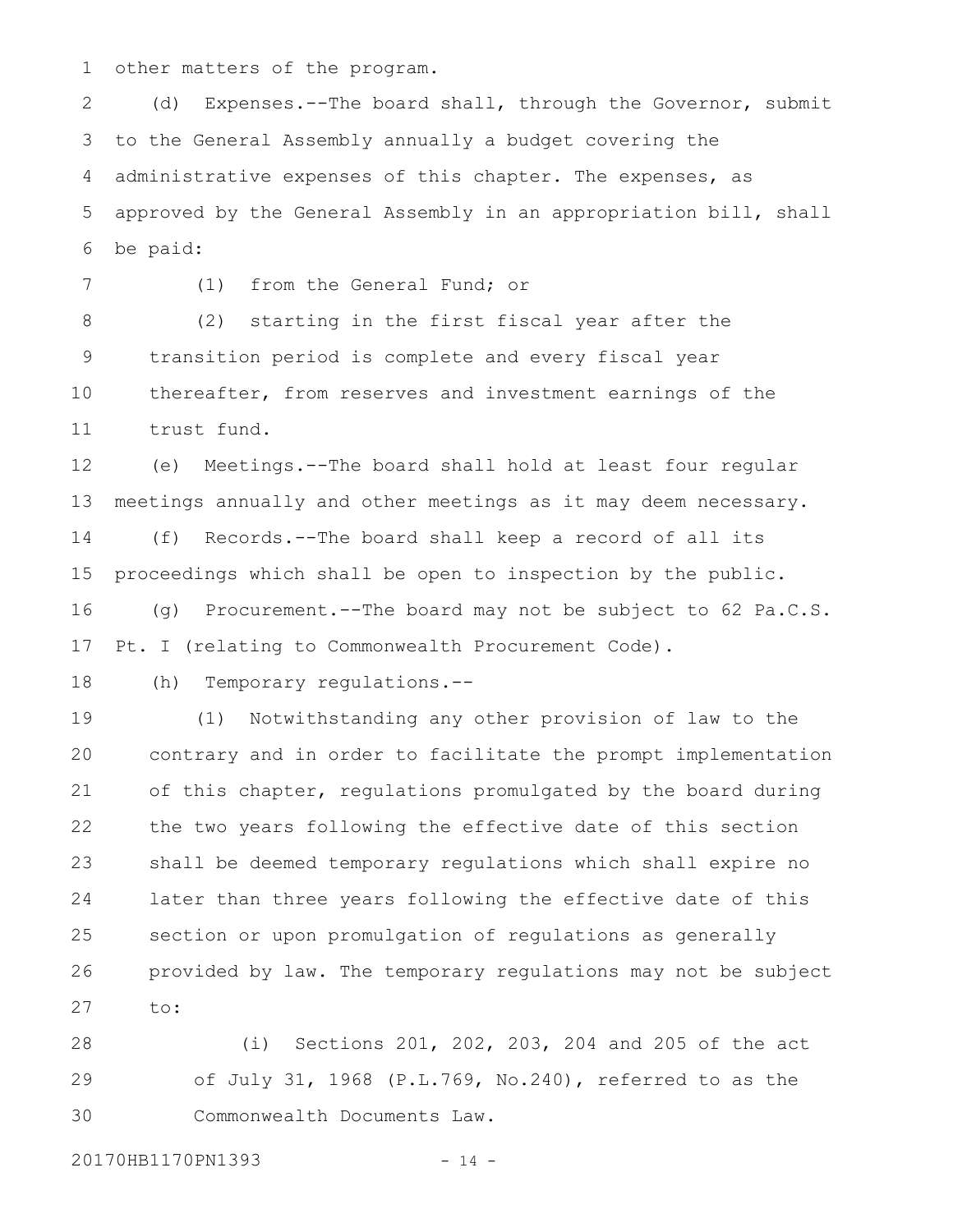(ii) The act of June 25, 1982 (P.L.633, No.181), known as the Regulatory Review Act. 1 2

(2) The authority provided to the board to adopt temporary regulations in this subsection shall expire two years from the effective date of this chapter. Regulations adopted after the two-year period shall be promulgated as provided by law. 3 4 5 6 7

(i) Postretirement benefits study.--The board shall conduct an assessment of public school entity postretirement health care liability in this Commonwealth and publish a report providing generalized data regarding the scope of the liability to be borne by public school entities and measures implemented by public school entities to prepare for this liability. This assessment may be conducted in conjunction with the study required by section 321. 8 9 10 11 12 13 14 15

16

17

## SUBCHAPTER C

#### STUDY AND OPTIONS ELECTION

Section 321. School employee health benefits study and evaluation. 18 19

(a) Study.--The board shall conduct a thorough evaluation of existing health care arrangements covering school employees in this Commonwealth, examine future cost forecasts and collect data necessary to determine if the board could construct and sponsor a health care benefit program that would reduce longterm costs or the rate of growth of long-term costs in the aggregate for public school entities while maintaining a comprehensive package of quality health care benefits for school employees. The board shall conduct the study as provided under this section. 20 21 22 23 24 25 26 27 28 29

(b) Data elements.--No later than 60 days after the board is 20170HB1170PN1393 - 15 -30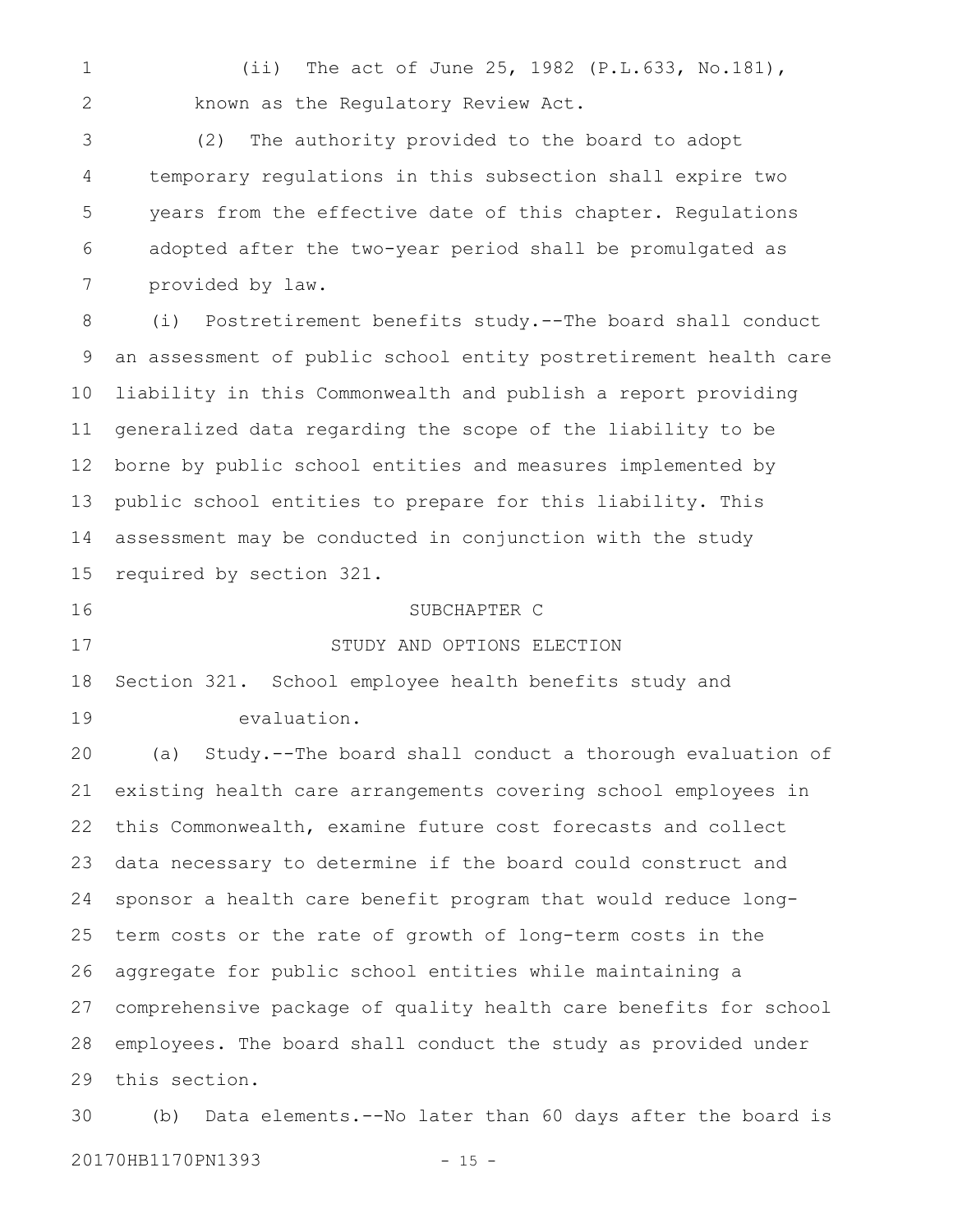constituted, the board shall determine the information necessary to evaluate the existing health care arrangements covering school employees in this Commonwealth and begin to collect the data, including: 1 2 3 4

(1) The total cost of providing medical, hospital and prescription drug coverage. 5 6

(2) The types and levels of coverage currently made available to school employees. 7 8

9

(3) The nature of health care purchasing arrangements.

(4) An explanation and estimate of financial obligations of or funds owed to a public school entity related to the termination of coverage under a school-district-sponsored health benefits plan. 10 11 12 13

(5) An estimate of the amount of and basis for claims which may be outstanding during the transition for public school entities which self-fund their coverage and the status of reserves established for the outstanding claims. 14 15 16 17

(6) The term and effect of collective bargaining agreements governing health benefits. 18 19

(7) The amount and basis of school employee costsharing, both individual and in aggregate. 20 21

(8) The total amount of employer-paid costs in aggregate. 22 23

(9) An assessment of postretirement health care benefit liabilities and claims experience data. 24 25

(c) Data sources.--All entities providing health benefit coverage for eligible individuals or administering coverage for health benefits under this chapter shall provide information on coverage, benefits, plan design, claims data, premiums, costsharing and financial arrangements as the board shall specify to 26 27 28 29 30

20170HB1170PN1393 - 16 -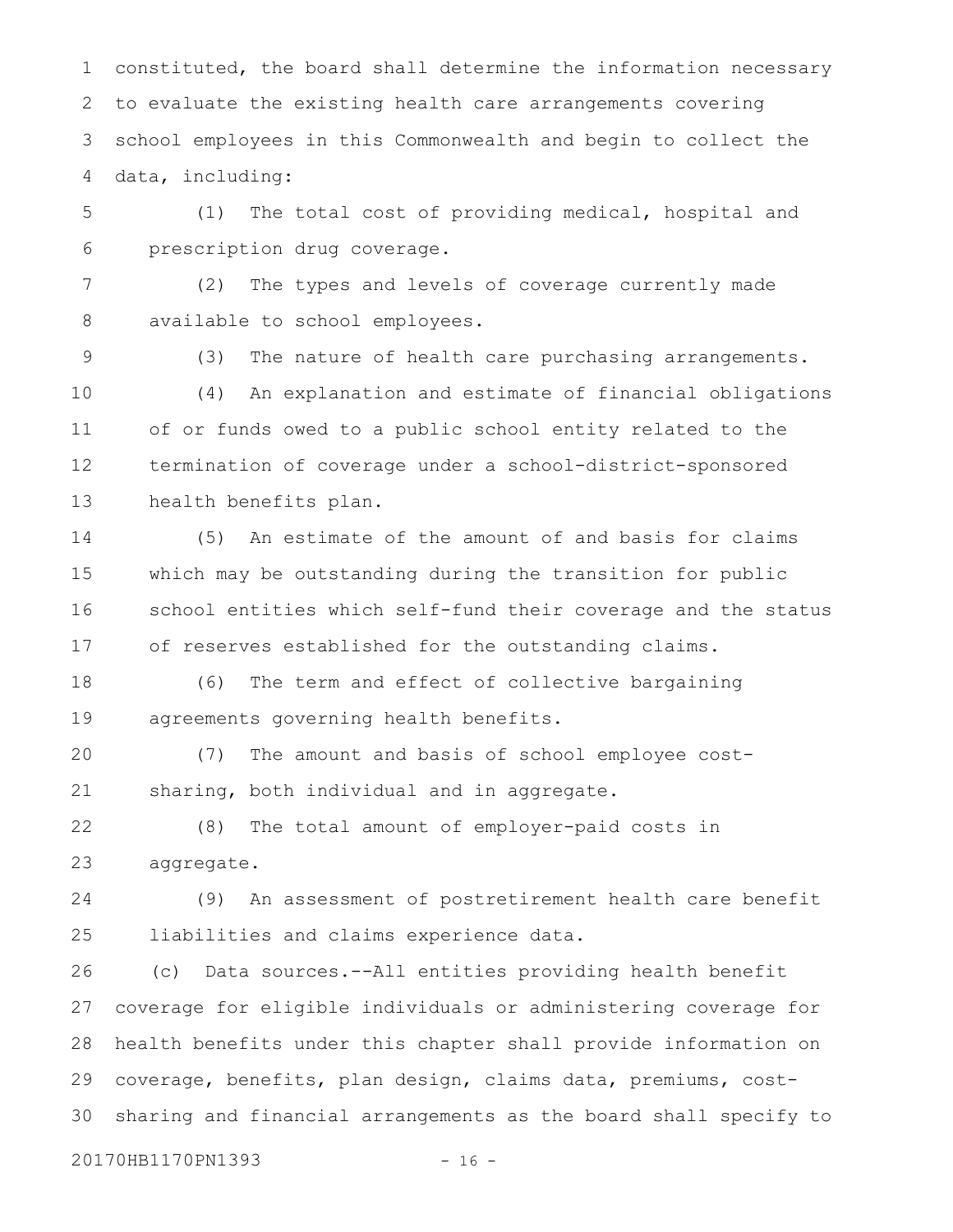meet the requirements of subsection (b). Notwithstanding any law to the contrary, an agency, authority, board, commission, council, department or office under the jurisdiction of the Governor shall cooperate with the board in its collection of health insurance or health care coverage data as specified by the board in accordance with this section. 1 2 3 4 5 6

(d) Public school entities.--The Secretary of Education shall assist the board in obtaining the necessary data for the study from public school entities and consortia. In the event that it is necessary to facilitate the collection of data from a noncooperating public school entity or consortium, the Secretary of Education may request the State Treasurer to cause the suspension of payment of money due to the noncooperating public school entity or public school entities that are participants in a noncooperating consortium on account of an appropriation for schools or other purposes until the necessary information is properly provided. A public school entity shall be notified before payments are suspended and may appeal to the Secretary of Education and request an extension of time if there have been extenuating circumstances preventing the timely submission of all necessary information. In considering an appeal, the Secretary of Education may grant an extension of time for the public school entity or consortium to provide the necessary information before the suspension is instituted. The board is authorized and shall authorize school entities and consortia to enter into agreements with entities providing or administering coverage for health care benefits under this chapter for the purpose of carrying out the provisions of this section. 7 8 9 10 11 12 13 14 15 16 17 18 19 20 21 22 23 24 25 26 27 28

29 30

(1) An entity providing or administering health

(e) Health benefit entities.--

20170HB1170PN1393 - 17 -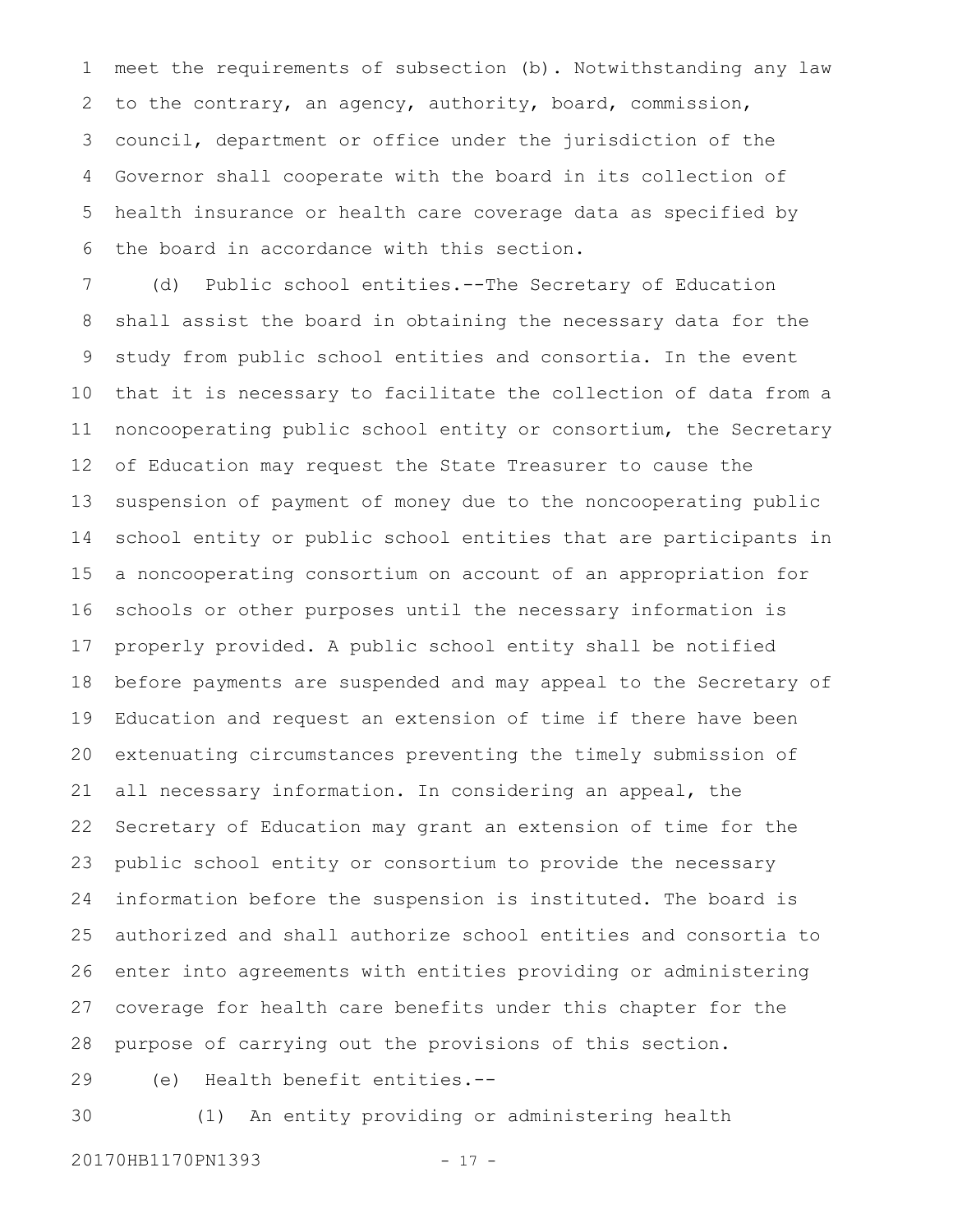insurance or health care coverage for public school employees, with the exception of public school entities or consortia as provided for under subsection (d), shall, upon the written request of the board, public school entities, consortia or insured, provide claims and loss information within 60 days of the request or sooner, if so determined by the board. 1 2 3 4 5 6 7

(2) A regulatory authority shall cooperate with the board, if necessary, to obtain information from an insurance company, third-party administrator or other administrator or provider of health insurance benefits for school employees, other than a public school entity or consortium. Following notice and hearing, the board may impose an order assessing a penalty of up to \$1,000 per day upon an entity, other than a public school entity or consortium, that willfully fails to comply with the obligations imposed by this section. If the entity does not comply with the obligations imposed by this section within 15 days of an order being imposed, the board shall notify the regulatory authority of the failure of an entity under the regulatory authority's jurisdiction to provide data as specified in this section. Upon notification, the regulatory authority shall suspend or revoke the license of the entity or otherwise suspend or revoke the entity's ability to operate until the board notifies the regulatory authority that the entity is in compliance. The board shall have standing to petition the Commonwealth Court to seek enforcement of the order. 8 9 10 11 12 13 14 15 16 17 18 19 20 21 22 23 24 25 26 27

(3) This subsection shall apply to every entity providing or administering group health coverage in connection with providing health care benefits to school 28 29 30

```
20170HB1170PN1393 - 18 -
```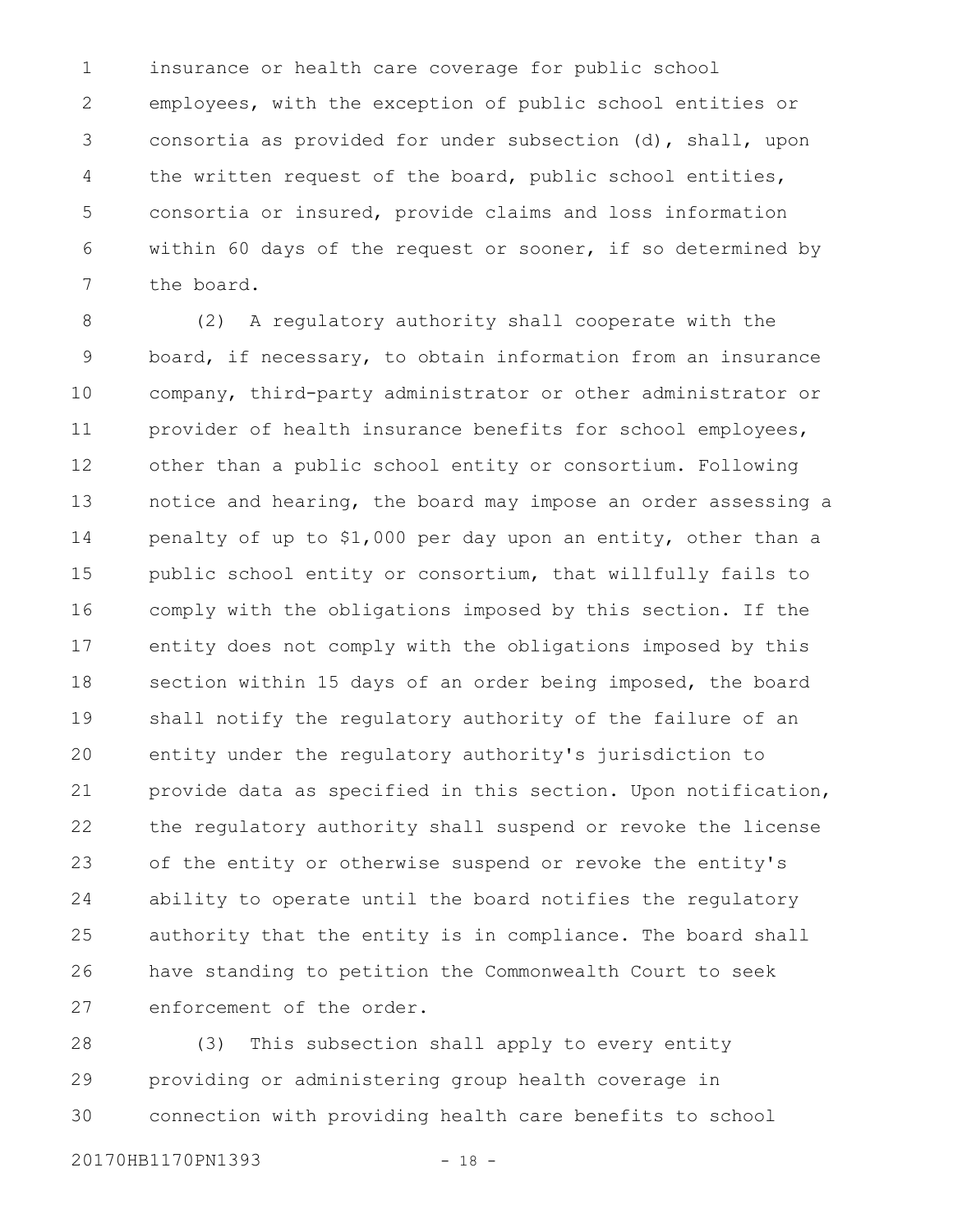employees within this Commonwealth, including plans, policies, contracts or certificates issued by: (i) A stock insurance company incorporated for a purpose specified in section 202(c) of the act of May 17, 1921 (P.L.682, No.284), known as The Insurance Company Law of 1921. (ii) A mutual insurance company incorporated for a purpose specified in section 202(d) of The Insurance Company Law of 1921. (iii) A professional health services plan corporation as defined in 40 Pa.C.S. Ch. 63 (relating to professional health services plan corporations). (iv) A health maintenance organization as defined in section 3 of the act of December 29, 1972 (P.L.1701, No.364), known as the Health Maintenance Organization Act. (v) A fraternal benefit society as defined in section 2403 of The Insurance Company Law of 1921. (vi) A hospital plan corporation as defined in 40 Pa.C.S. § 6101 (relating to defintions). (vii) Health care plans subject to the Employee Retirement Income Security Act of 1974 (Public Law 93- 406, 88 Stat. 829), to the maximum extent permitted by Federal law. (viii) An administrator as defined in section 1002 of the act of May 17, 1921 (P.L.789, No.285), known as The Insurance Department Act of 1921. (ix) A person licensed under Article VI-A of The Insurance Department Act of 1921. (x) Any other person providing or administering 1 2 3 4 5 6 7 8 9 10 11 12 13 14 15 16 17 18 19 20 21 22 23 24 25 26 27 28 29 30

20170HB1170PN1393 - 19 -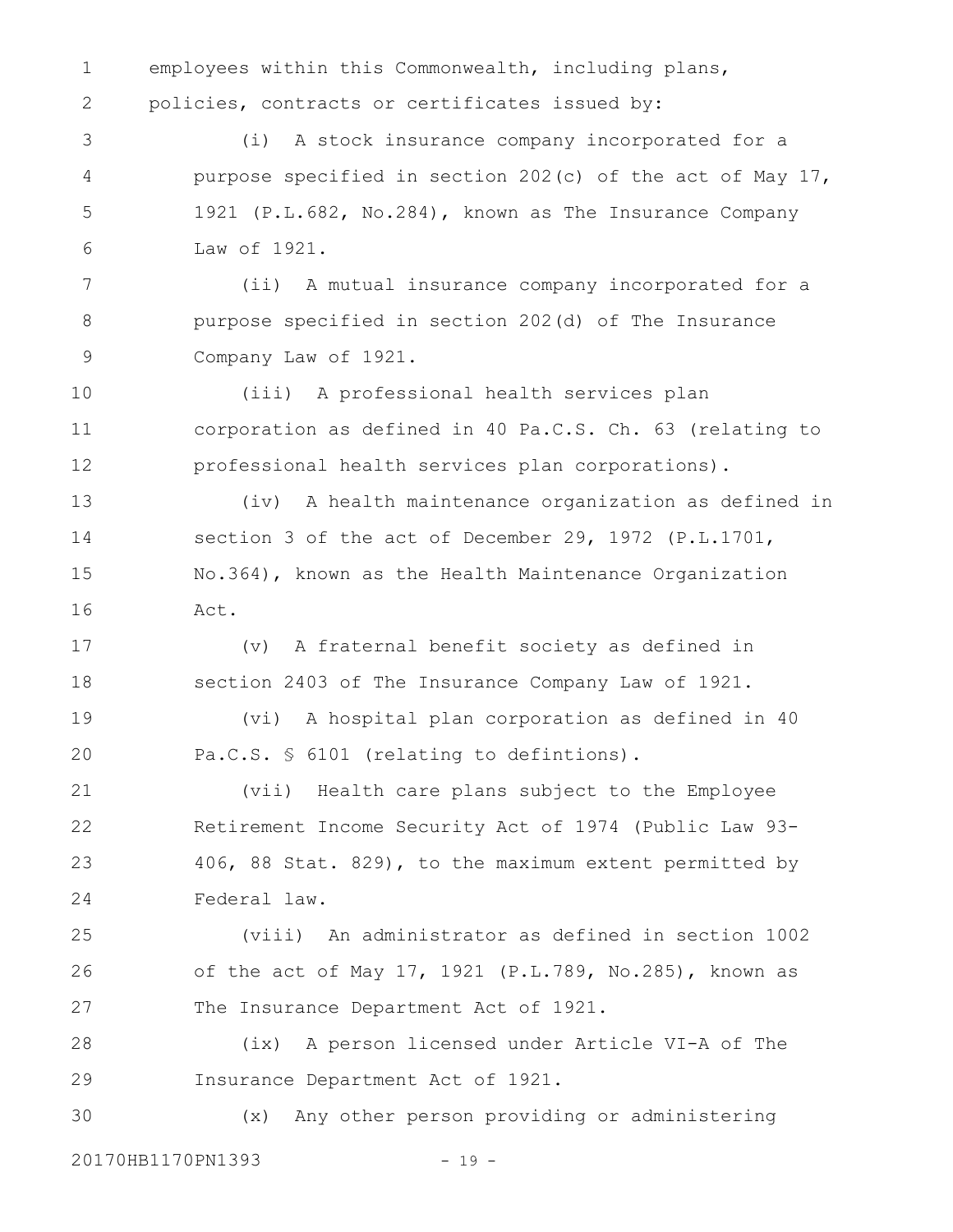group health care coverage on behalf of a public school entity, or accepting charges or premiums from a public school entity, in connection with providing health care coverage for school employees, including multiple employer welfare arrangements, self-insured public school entities and third-party administrators. 1 2 3 4 5 6

(4) As used in this subsection, the term "regulatory authority" shall include the Insurance Commissioner, the Department of Health and any other agency, authority, board commission, council, department or office under the Governor having regulatory authority over an entity under paragraph (1). 7 8 9 10 11 12

(f) Confidentiality.--Data requested by or provided to the board under this section shall comply with the standards for privacy established under the Health Insurance Portability and Accountability Act of 1996 (Public Law 104-191, 110 Stat. 1936). 13 14 15 16

17

(g) Prepared materials.--

(1) Documents, materials or information solely prepared or created for the purpose of implementation of subsection (b) are confidential and may not be discoverable or admissible as evidence in a civil or administrative action or proceeding. 18 19 20 21 22

(2) Documents, materials, records or information that would otherwise be available from original sources may not be construed as immune from discovery or use in a civil or administrative action or proceeding merely because they were presented to the board. 23 24 25 26 27

(3) Nothing in this subsection shall be construed to prevent publication or dissemination of the aggregate study findings. 28 29 30

20170HB1170PN1393 - 20 -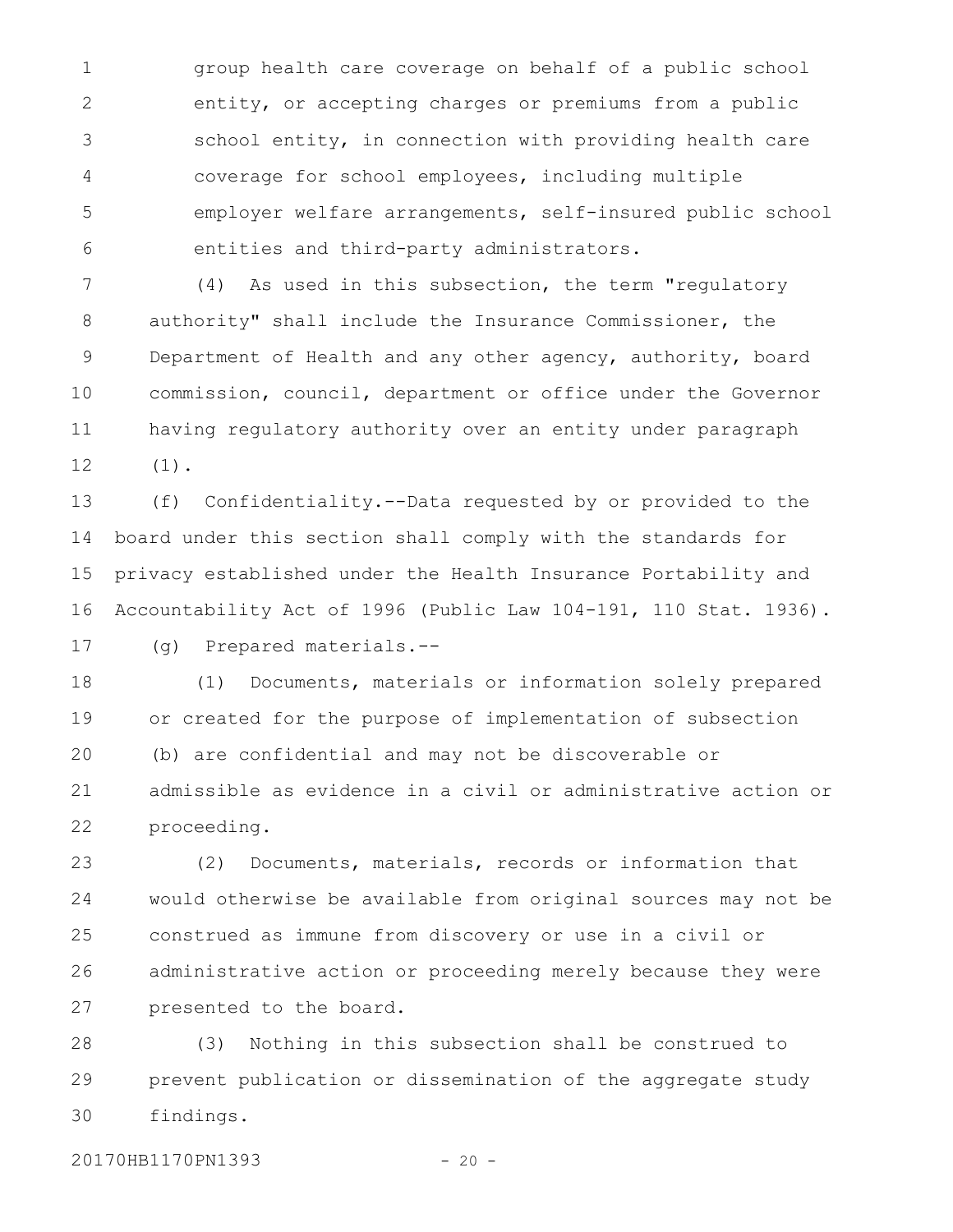(h) Received materials.--Documents, materials or information received by the board or by a department under the jurisdiction of the Governor on the board's behalf for the purpose of implementation of subsection (b) may not be: 1 2 3 4

(1) Discoverable from the board, a department or the submitting entity. 5 6

(2) Admissible as evidence in any civil or administrative action or proceeding. 7 8

(3) Construed as immune from discovery or use in a civil or administrative action or proceeding merely because they were received by the board or a department. 9 10 11

(i) Document review.-- 12

(1) A current or former member or employee of the board or a department shall be allowed to testify as to any matter by reason of the member's or employee's review of documents, materials, records or information submitted to the board by the entity providing health insurance or health care coverage under subsection (b). 13 14 15 16 17 18

(2) The enjoinment of testimony does not apply to findings or actions by the board or a department that are public records. 19 20 21

(j) Original source document.--In the event an original source document as specified in subsection (g) is determined by a court of competent jurisdiction to be unavailable from the entity providing health insurance or health care coverage in a civil action or proceeding, then, in that circumstance alone, the board may be required by a court order to release that original source document to the party identified in the court order. 22 23 24 25 26 27 28 29

(k) Right-to-know requests.--Documents, materials or 20170HB1170PN1393 - 21 -30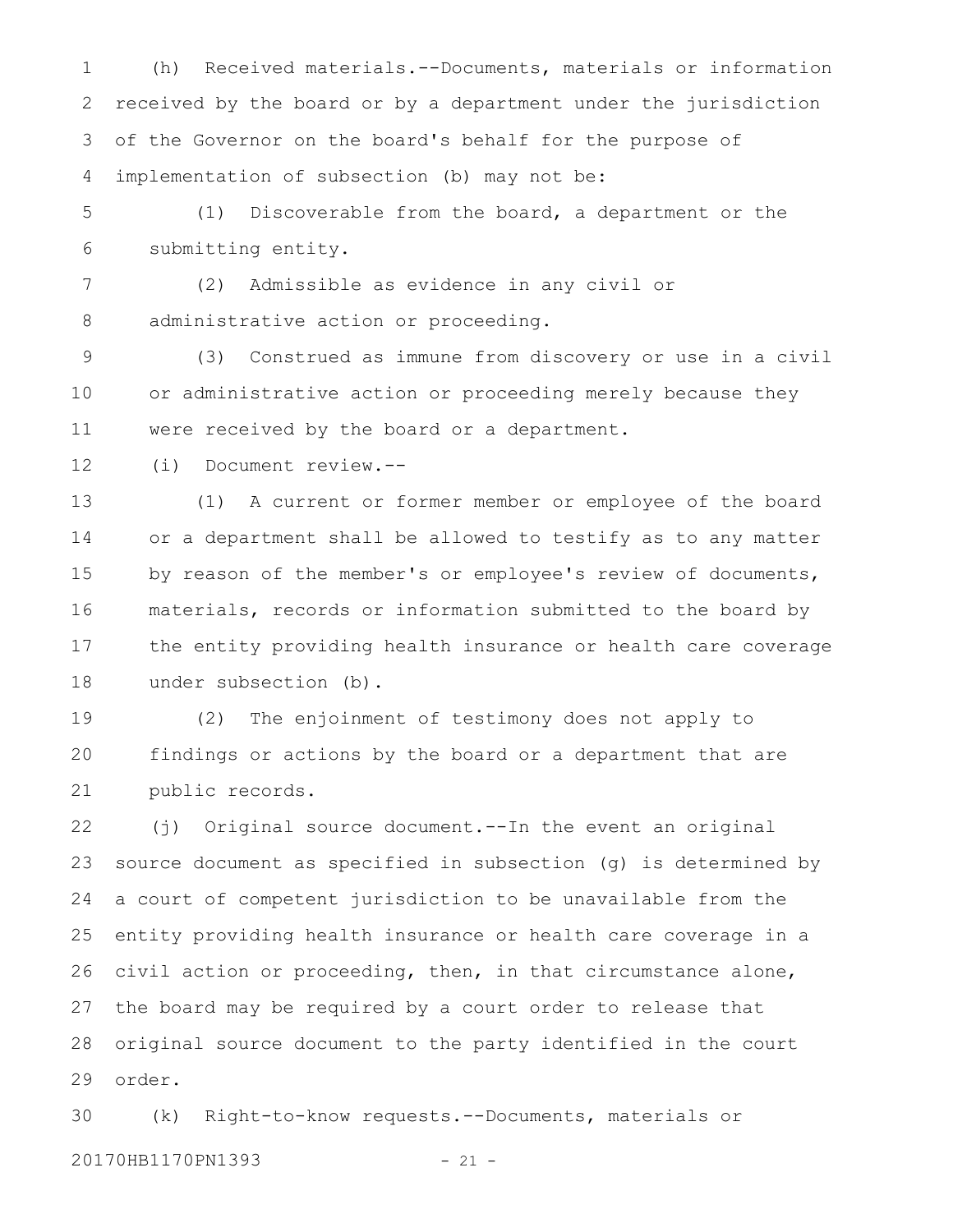information made confidential by subsection (f) may not be subject to requests under the act of February 14, 2008 (P.L.6, No.3), known as the Right-to-Know Law, or a successor statute. (l) Liability.--Notwithstanding any other provision of law, a person or entity providing documents, materials or information to the board, a department or other entity on the board's behalf may not be held to have violated a criminal law, by reason of having provided the documents, materials or information or to be civilly liable under any law, unless the information is false and the person providing the information knew or had reason to believe that the information was false and was motivated by malice toward a person directly affected by the action. Section 322. Board review and election. 1 2 3 4 5 6 7 8 9 10 11 12 13

(a) Options assessment.--Upon collection of the necessary information, the board shall evaluate existing public school entity health care arrangements, examine options that would aggregate, either Statewide or regionally, health care coverage for public school employees, assess possible cost-management improvements and solicit input from public school entities and consortia identified with best practice standards. The board shall investigate the creation of a Statewide health benefits program under section 331, with the goal of improving the overall affordability of providing health care coverage for public school employees. The cost projections shall be predicated on a plan that provides quality health care benefits at a level consistent with those now provided to most school employees through existing collective bargaining contracts and offers coverage to school employees and other eligible individuals. 14 15 16 17 18 19 20 21 22 23 24 25 26 27 28 29

(b) Election to proceed with program.--No later than 10 20170HB1170PN1393 - 22 -30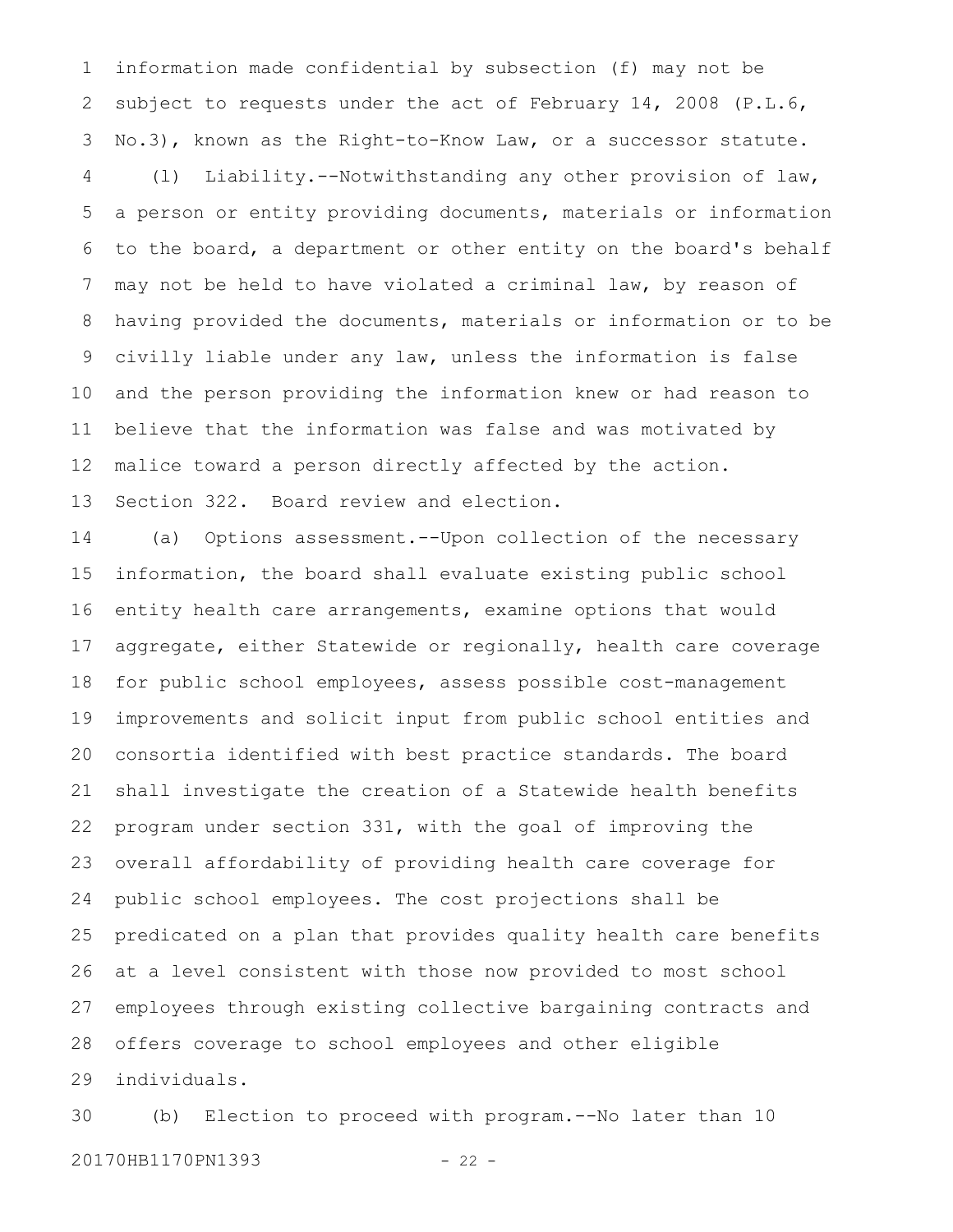months after the board is constituted, unless a request by the board for an extension is granted by the Governor, the board shall decide whether to implement a Statewide health benefits program under section 331, or to implement an alternative measures program under section 351, to reduce health coverage costs for public school entities. The board's election to implement a Statewide health benefits program or to implement an alternative measures program shall require approval by a qualified majority vote. Upon election to proceed with a Statewide health benefits program, the board shall develop a plan for adoption under section 323. 1 2 3 4 5 6 7 8 9 10 11

(c) Alternative election.--If the board decides that a Statewide health benefits program cannot be created in accordance with subsection (a), or the board fails to achieve agreement and approve a plan for implementing a Statewide health benefits program, the board shall proceed with consideration of an alternative measures program that will reduce long-term costs or the rate of growth of those costs in the aggregate for public school entities in accordance with Subchapter E. 12 13 14 15 16 17 18 19

Section 323. Plan adoption. 20

(a) Statewide health benefits program adoption.--Within three months of electing to proceed with the Statewide health benefits program, under section 322(b), the board shall verify that implementation of a Statewide health care program will result in reduction in the Statewide aggregate cost of the purchase of benefits or the rate of growth of those costs and adopt a proposed plan for the implementation of the program. The proposed plan shall be in writing and shall include a detailed description of the program and the transition procedures necessary to phase in and implement the program. The board's 21 22 23 24 25 26 27 28 29 30

20170HB1170PN1393 - 23 -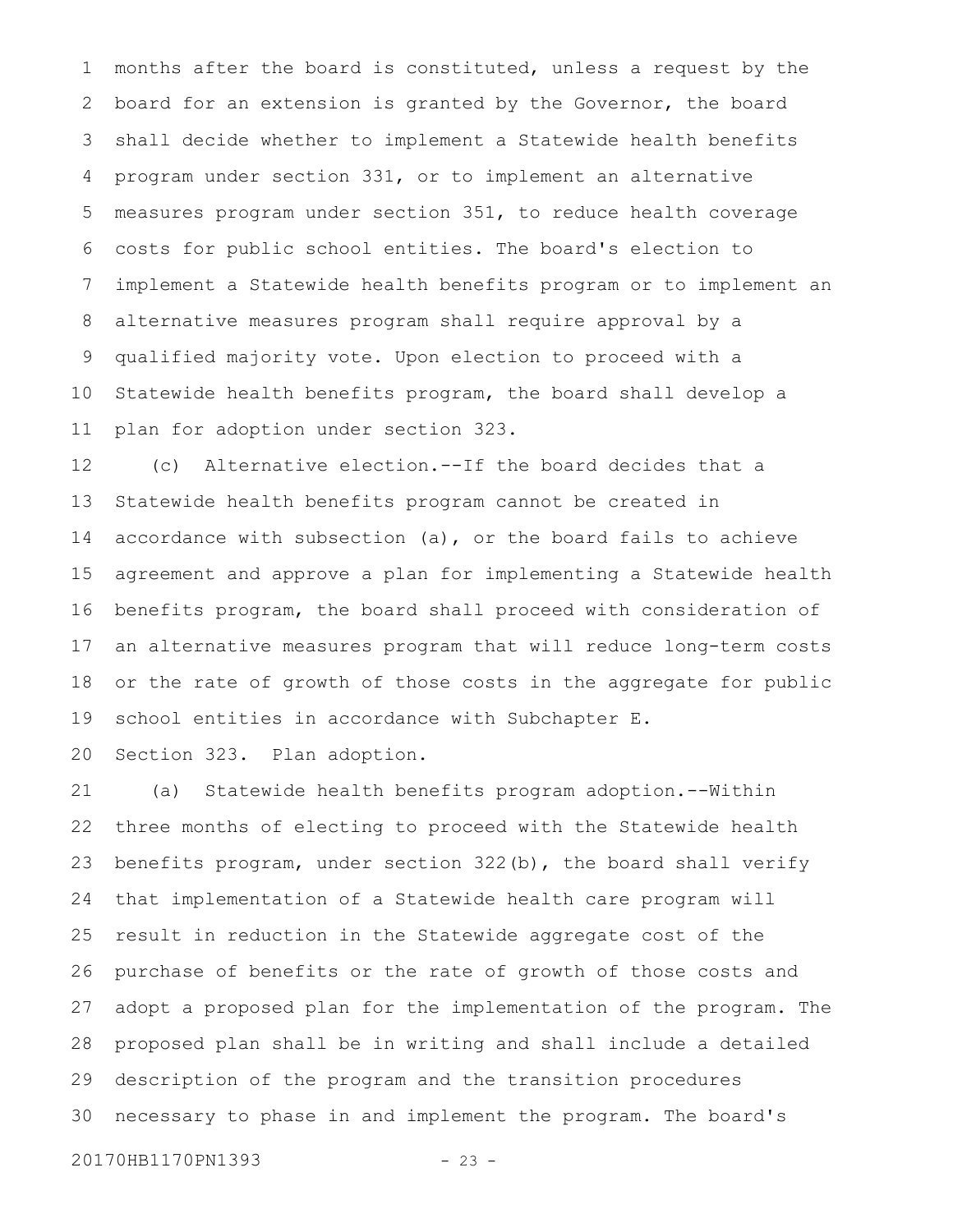adoption of a proposed plan shall require approval by a qualified majority vote. 1 2

(b) Parameters of program.--The description of the Statewide health benefits program shall, at minimum, include: 3 4

(1) The eligibility requirements for a school employee and the employee's health care dependents to qualify for participation in the program. 5 6 7

(2) The identification of the benefits to be included as part of the standard benefit package. 8 9

(3) Disclosure of member cost-sharing contributions, whether expressed as a target percentage of overall program costs or individually determined as a percentage of salary, and whether the cost-sharing is uniform on a Statewide basis or varies by health care region. 10 11 12 13 14

15

(4) The designation of health care regions.

(5) The design of the Statewide pool or regional pools that would be established to aggregate public school entities for the purpose of purchasing services and managing health insurance risks. 16 17 18 19

(6) The requirements for electronic eligibility transmission between the board and other participating entities, including public school entities, consortia and the retirement system. 20 21 22 23

(7) Financial and accounting plans, including the establishment of necessary reserves or escrow accounts with carriers. 24 25 26

(c) Transition procedures.--The description of the steps to phase in and implement the Statewide health benefits program shall, at minimum, include: 27 28 29

(1) A determination of when the standard benefit package 20170HB1170PN1393 - 24 -30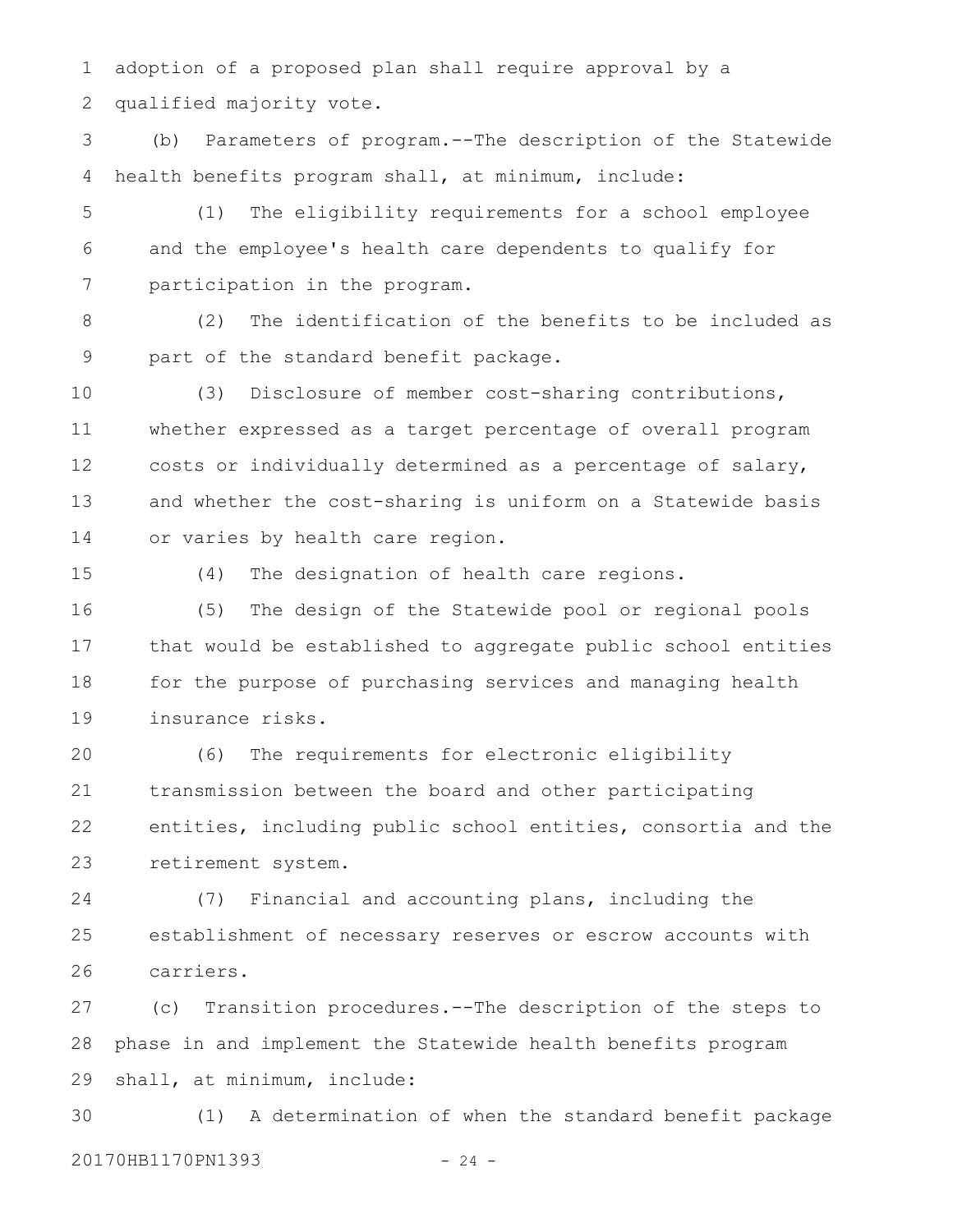shall become the mandatory program offering for eligible individuals in a public school entity as health care benefits for school employees are normalized on a Statewide basis. 1 2 3

(2) A determination, based on the size and structure of a risk pool established within a health care region, as to when the program would be phased in within that region. 4 5 6

(3) The interim steps to aggregate public school entities into a Statewide pool or regional pools, including best practice standards and benchmarks to be applied to new or existing consortia, or public school entities, or in a selection process to build a Statewide or regional pool. 7 8 9 10 11

(4) Transition rules on member cost-sharing responsibility until member cost-sharing is required for all members Statewide, or within a region. 12 13 14

(5) Transition rules to limit a negative financial impact on a public school entity required to purchase health care coverage through a Statewide or regional pool and to normalize contribution rates for all participating public school entities within the same health care region. (d) Alternative measures program adoption.--Within three months of proceeding with consideration of an alternative measures program under section 322(c), the board shall adopt a proposed plan for the implementation of an alternative measures program under Subchapter E that will result in reduction in the Statewide aggregate cost of the purchase of benefits or the rate of growth of the costs. The proposed plan shall be in writing 15 16 17 18 19 20 21 22 23 24 25 26

and shall include a detailed description and the transition procedures necessary to phase in and implement the alternative measures program. The board's adoption of a proposed plan for implementation of an alternative measures program shall require 27 28 29 30

20170HB1170PN1393 - 25 -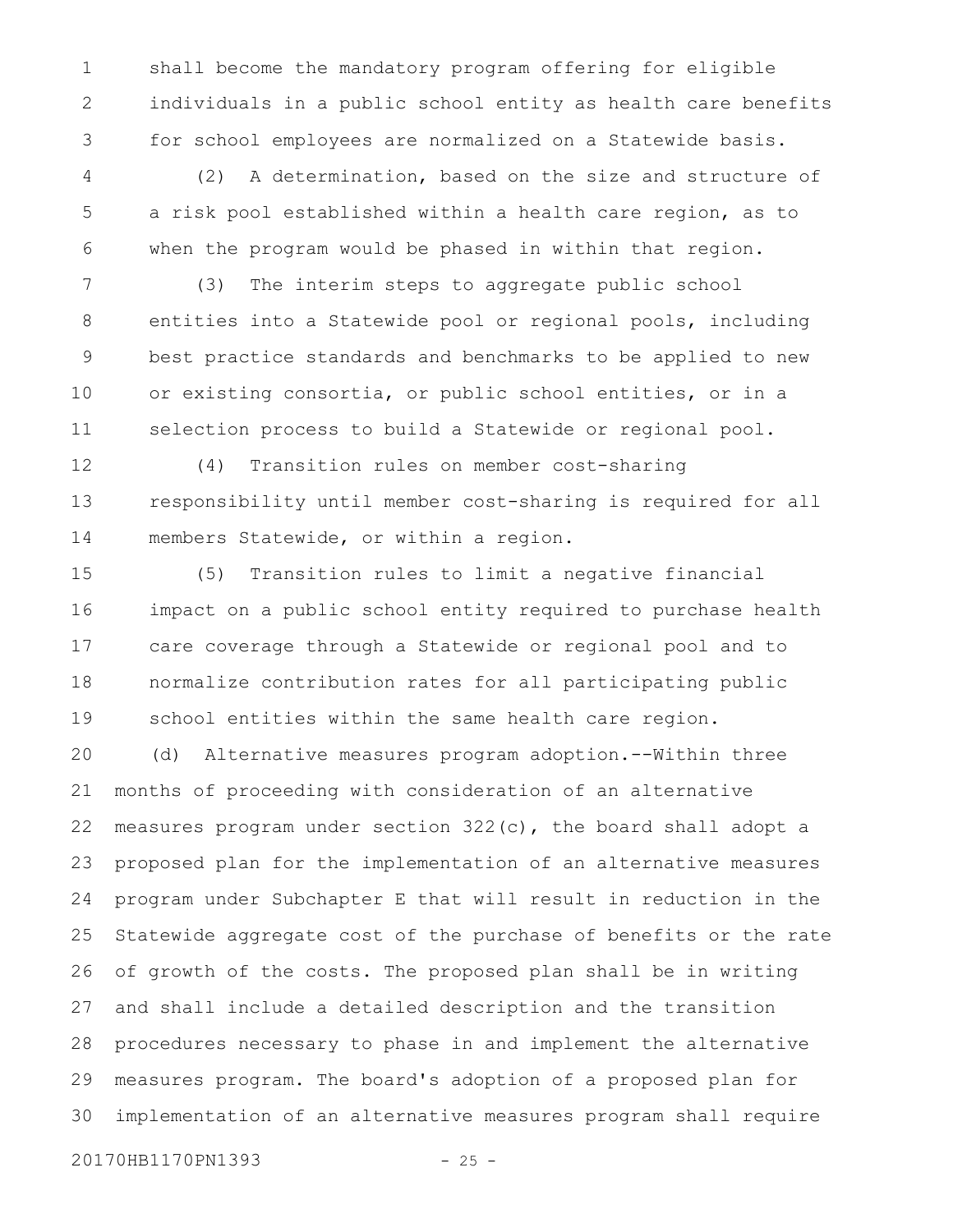approval by a qualified majority vote. 1

2

(e) Legislative and public review.--

(1) The board shall publish the provisions of a proposed plan adopted under this section in the Pennsylvania Bulletin and make it available on the board's publicly accessible Internet website. Following publication, the board shall schedule at least eight public hearings to solicit public input on the plan. The hearings shall be conducted in: 3 4 5 6 7 8

(i) Philadelphia County.

10

9

(ii) Allegheny County.

(iii) The Northeast, Northwest, Southeast, Southwest, North Central and South Central regions of this Commonwealth. 11 12 13

(2) The board shall submit the provisions of a proposed plan adopted under this section to the chairperson and minority chairperson of the Education Committee of the Senate and the chairperson and minority chairperson of the Education Committee of the House of Representatives. The committees shall have 45 days to review the proposed plan and submit comments to the board. 14 15 16 17 18 19 20

(f) Final plan adoption.--Upon completion of the public hearings under subsection (e)(1) and expiration of the committee review under subsection (e)(2), the board shall review all the testimony and comments received regarding the proposed plan. The board may, subject to a qualified majority vote, make changes and adjustments to the plan to effectuate this chapter. Within 90 days of publishing the proposed plan under subsection (e)(1), the board shall publish the final plan as adopted by the board in the Pennsylvania Bulletin and on the publicly accessible Internet website of the Department of Education. 21 22 23 24 25 26 27 28 29 30

20170HB1170PN1393 - 26 -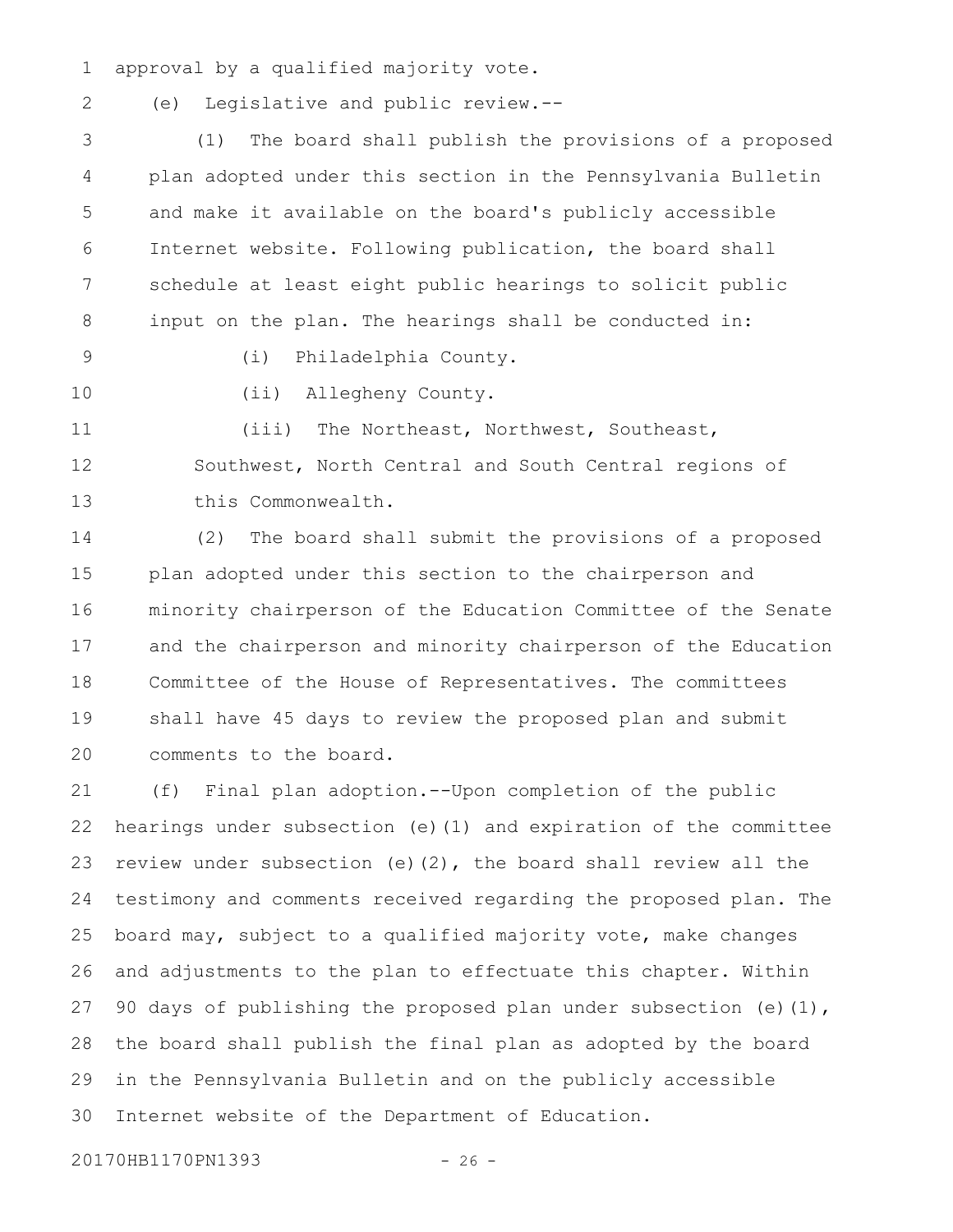(g) Legislative oversight.--The board shall proceed with implementation unless a resolution to the contrary has been adopted within 45 days after publication of the plan in accordance with this subsection. Upon publication of the final adopted plan in the Pennsylvania Bulletin, the board shall submit the plan to the Education Committee of the Senate and the Education Committee of the House of Representatives. Either committee may recommend to its respective chamber whether the board shall be prevented from implementing the plan. If the committee recommends the plan not be implemented, the Secretary of the Senate or the Chief Clerk of the House of Representatives shall place on the calendar for the next legislative day the question, in the form of a resolution, of whether the board shall proceed with implementation. If the resolution is adopted in either chamber, it shall be referred to the Education Committee in the opposite chamber, which may recommend the board not implement the plan. Upon the recommendation, the resolution shall be placed on the calendar of the chamber. If a majority of the members elected to each house approve the resolution, the resolution shall be presented to the Governor for approval or disapproval in accordance with section 9 of Article III of the Constitution of Pennsylvania. 1 2 3 4 5 6 7 8 9 10 11 12 13 14 15 16 17 18 19 20 21 22

(h) Failure to reach consensus.--If the board fails to achieve agreement and approve a plan for implementing a Statewide health benefits program by a qualified majority vote or if the board fails to achieve agreement and approve a plan for implementing an alternative measures program by a qualified majority vote, the board shall report its findings and reasons preventing agreement on a plan to the Governor, the President pro tempore of the Senate and the Speaker of the House of 23 24 25 26 27 28 29 30

20170HB1170PN1393 - 27 -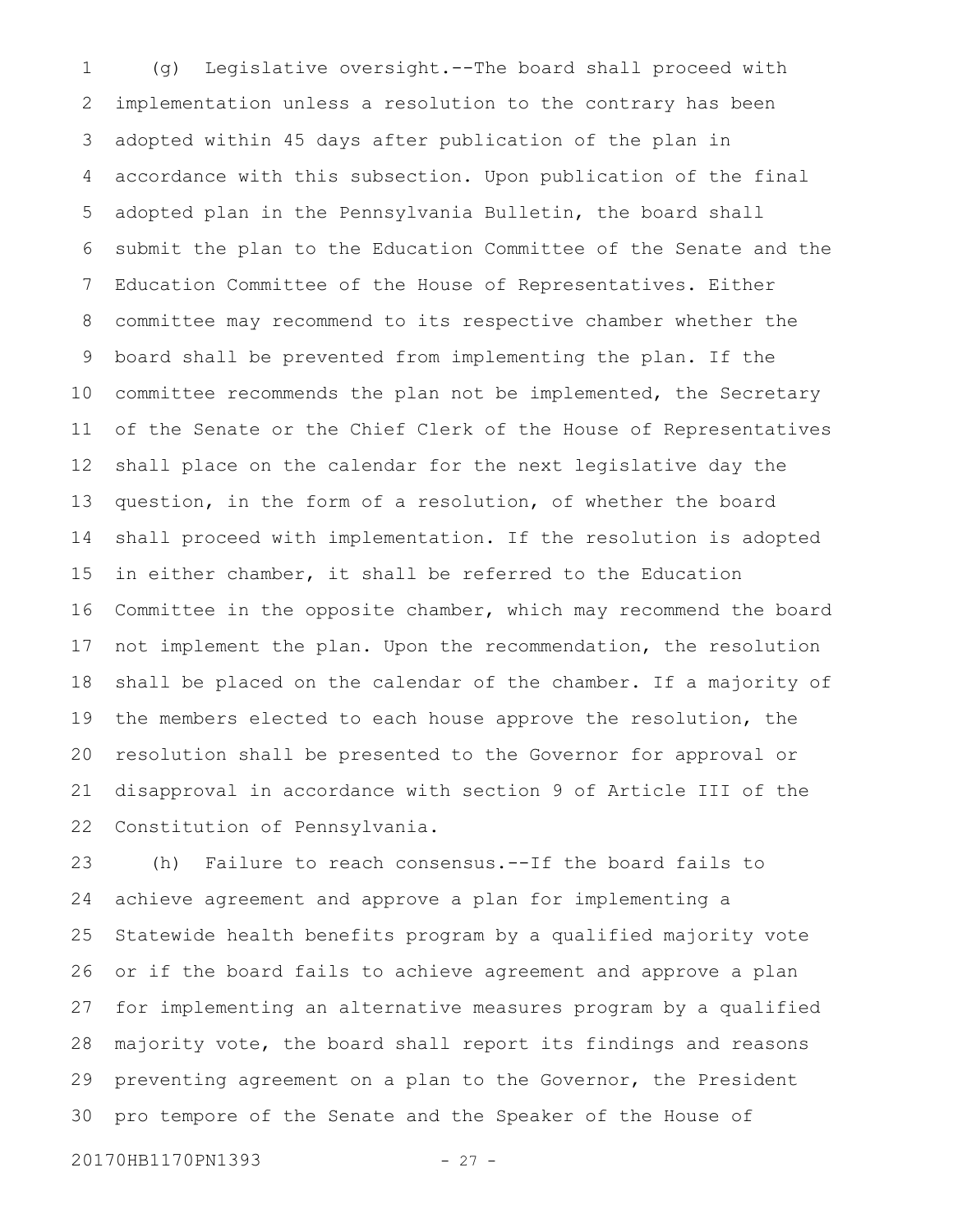Representatives. 1

SUBCHAPTER D STATEWIDE HEALTH BENEFITS PROGRAM Section 331. Health benefits program. (a) Creation.--Upon adoption of a Statewide health plan under section 323(f), the board shall proceed to initiate and sponsor an employee benefits program for eligible individuals. (b) Program design.--The board shall design a program which follows the parameters of the plan and transition procedures as established in section 323. The board may develop and administer the program itself or operate through a legal entity authorized by law to do so, including a consortium, and the program may be developed and administered differently within each health care region as long as a standard benefit package that is substantially equivalent in coverage, as determined by the board, is available to eligible individuals. The program may also be administered in whole or in part on a fully insured or self-funded basis at the board's sole discretion. (c) Implementation.--The board may: (1) Establish pools for selected areas of coverage, 2 3 4 5 6 7 8 9 10 11 12 13 14 15 16 17 18 19 20

including pharmacy services, transplants, stop-loss insurance, health care management or other possible areas that, in the board's judgment, can be offered Statewide or regionally on a more stable and cost-effective basis. The board may offer separate plans to public school entities and consortia prior to the phase-in of the standard benefit package. 21 22 23 24 25 26 27

(2) Make the program available in some health care regions before it is made available within all regions. (d) Eligibility requirements.--The board shall have full 28 29 30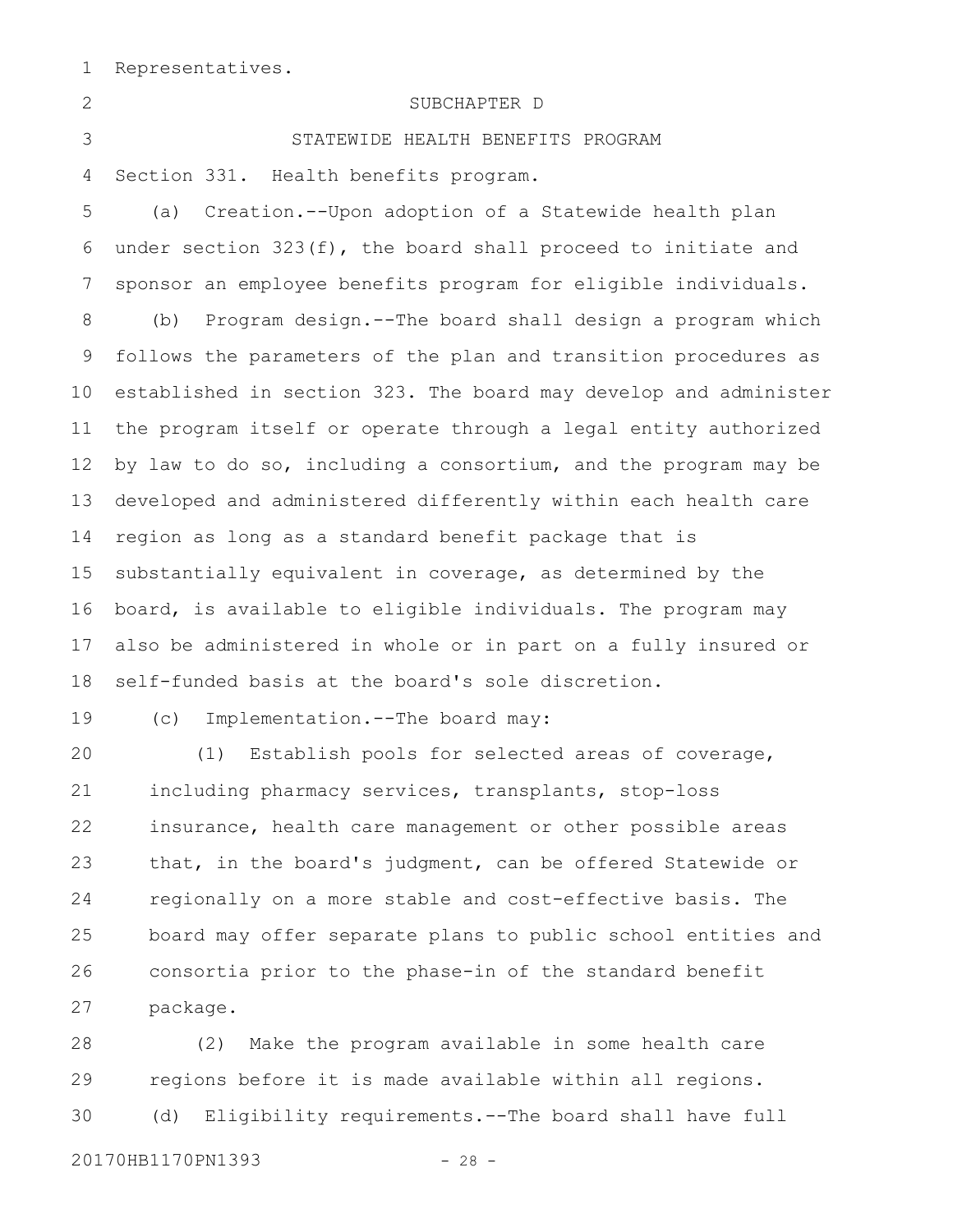authority to determine eligibility requirements for benefits and to adopt rules and regulations setting forth the same which will be binding on all eligible individuals. No coverage shall be provided for eligible individuals without payment being made, except under circumstances as may be established by the board under reasonable guidelines. 1 2 3 4 5 6

(e) Coverage and plan selection.--The board shall have full authority to select and contract with insurance carriers, health maintenance organizations, pharmacy benefit managers, thirdparty administrators, reinsurers and other entities necessary to provide a range of benefit packages to eligible individuals through the program. The board shall have full authority to determine the nature, amount and duration and discontinuation of coverage to be provided. 7 8 9 10 11 12 13 14

15

(f) Standard and optional benefits.--

(1) A standard benefit package shall be established by the board that shall include coverage for medical and hospital services and prescription drugs and may include supplemental and other benefits in amounts to be determined by the board. 16 17 18 19 20

(2) Within each health care region, the board shall approve and make available to each eligible individual affiliated with a public school entity that is participating in the program the following: 21 22 23 24

(i) A health care plan that includes coverage the board determines to be the equivalent of the standard benefit package established in paragraph (1). 25 26 27

(ii) One or more alternate health care plans or plan designs that, in the board's judgment, contain benefits equivalent to the standard benefit package in paragraph 28 29 30

20170HB1170PN1393 - 29 -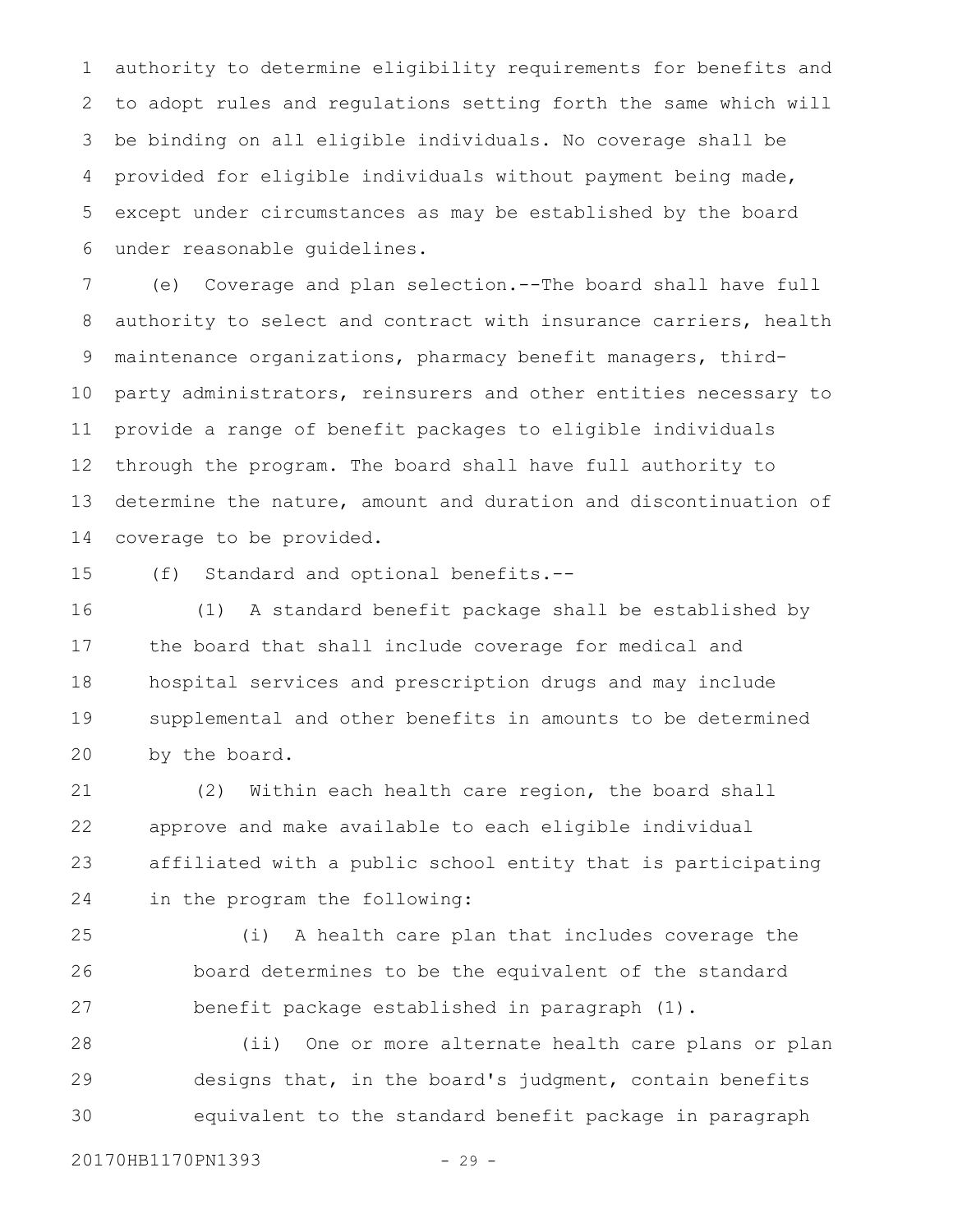(1). The deductibles and copayments for each alternate health care plan shall be set and annually adjusted so that the cost of providing the coverage for the Commonwealth and a public school entity is no greater than the cost incurred for the health care plan in subparagraph (i). 1 2 3 4 5 6

(iii) One or more optional benefit plans, as approved by the board, that allow an eligible individual to purchase coverage that is not included in the standard benefit package, provided that costs over and above the cost of the health care plan in subparagraph (i) shall be paid by the member except as otherwise provided in section  $338(f)(1)(ii)$ . 7 8 9 10 11 12 13

(3) The detailed basis on which payment of benefits is to be made shall be specified in writing. The benefits provided in this chapter are subject to change or modification by the board from time to time as the board, in its discretion, may determine. All changes or modifications shall be specified in writing and communicated to members within a reasonable period of time. 14 15 16 17 18 19 20

Section 332. Mandatory participation and optional membership. (a) Mandatory participation.--The board shall have the authority to require public school entities to participate in the program on a Statewide basis or may phase in and require participation on a regional basis. Except as provided under subsections  $(c)$ ,  $(d)$ ,  $(e)$  and  $(f)$ , public school entities in a health care region designated by the board shall be required to participate in the program. 21 22 23 24 25 26 27 28

(b) Transition plan.--When the board determines, in accordance with subsection (a), that a public school entity 29 30

20170HB1170PN1393 - 30 -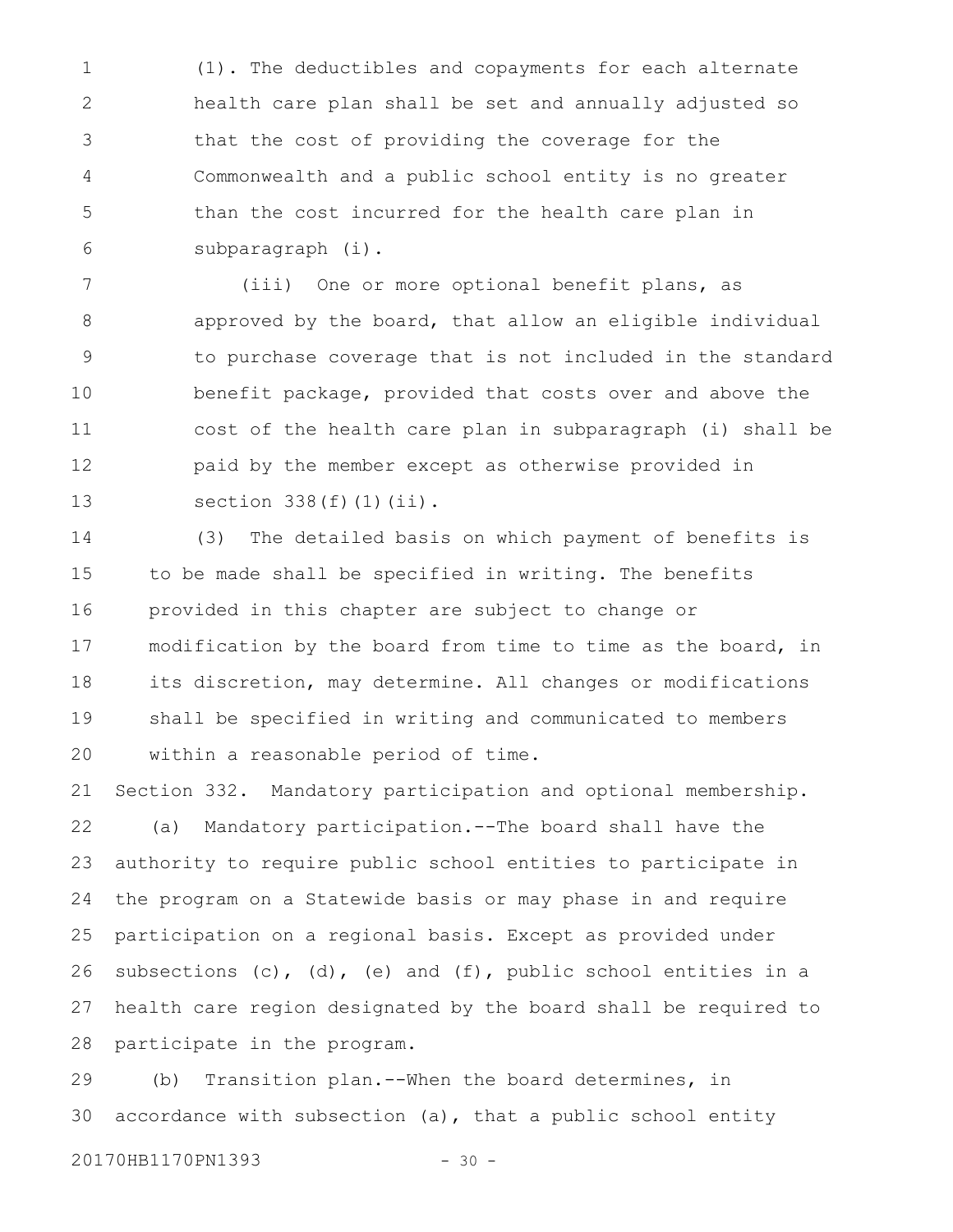shall be required to participate in the program, the public school entity or consortium in which the public school entity is a participant shall, within a reasonable period of time determined by the board, present to the board a transition plan with a schedule for the eventual migration of school employees into the program. The board shall review the transition plan with the public school entity or consortium and make necessary modifications before granting approval of the plan. A public school entity or consortium shall be subject to adherence to the transition plan approved by the board. 1 2 3 4 5 6 7 8 9 10

(c) Extensions of time.--The board shall give due consideration to a transition plan submitted under subsection (b) that includes a request for an extension of time. Requests may be submitted by at least one of the following: 11 12 13 14

(1) A public school entity that participates in a consortium where an extension of time is necessary for the rundown and proper termination of the consortium's health care program. 15 16 17 18

(2) A public school entity that participates in a consortium where the withdrawal of the public school entity may undermine the financial stability of the consortium. 19 20 21

(3) A public school entity or a consortium that will incur a significant financial penalty under terms of a contract with an insurance carrier or other provider of health care coverage for a contract in existence on or before January 1, 2018. 22 23 24 25 26

(4) A public school entity or consortium that will incur a significant financial cost, including fees, penalties or other contractual financial obligations, related to the termination of coverage under a contract of insurance or, in 27 28 29 30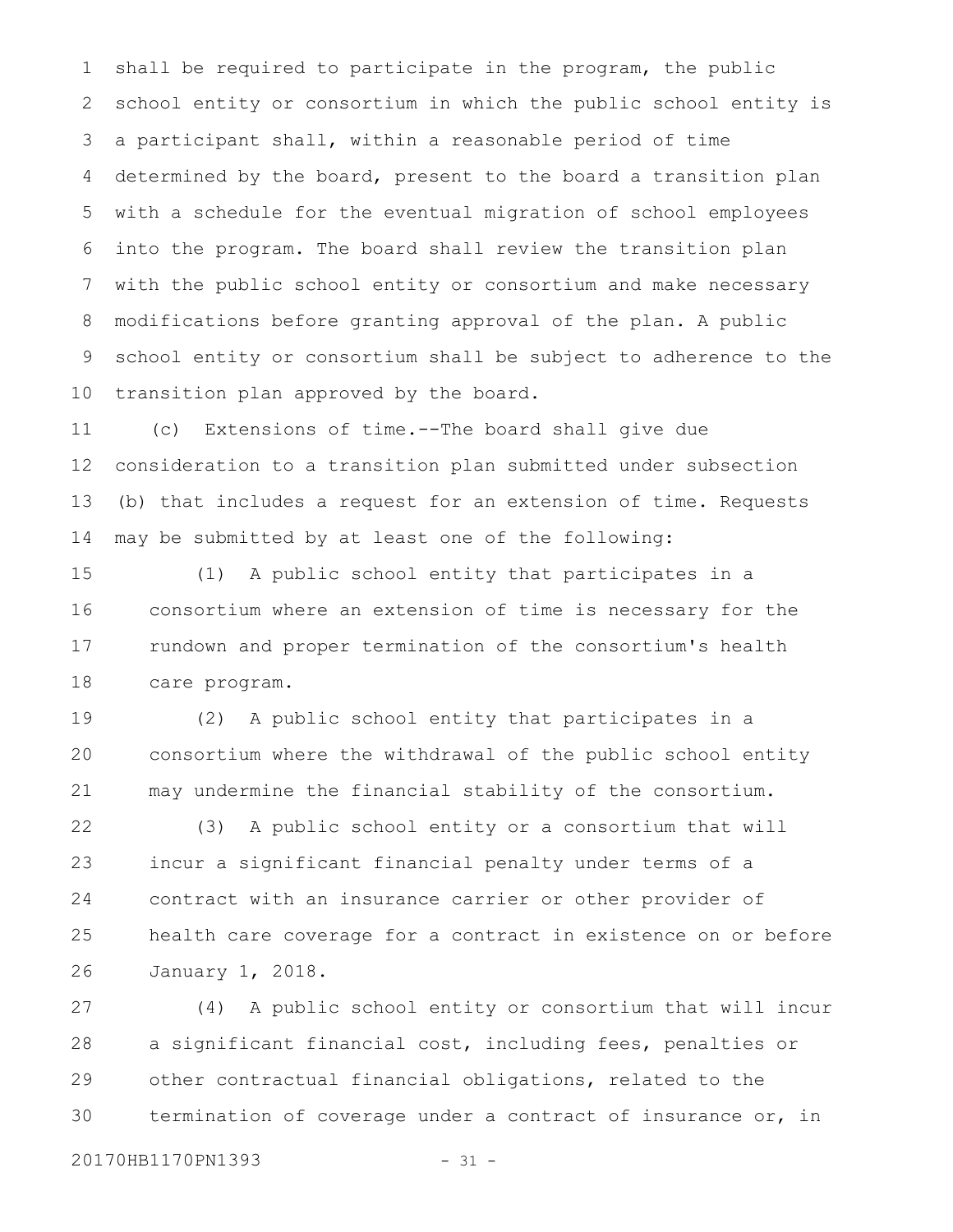the case of a public school entity that self-insures, insufficient reserves to pay claims incurred during the previous coverage year, if the obligation relates to a plan of coverage that was in existence on or before January 1, 2018, and the public school entity or consortium provides the board with a financial plan for meeting those obligations. (d) Optional membership.--A school district of the first class, as classified under section 202 of the Public School Code, may not be required to participate in the program, except as may be agreed upon under terms of a collective bargaining agreement covering a majority of employees of a school district of the first class. Upon a school district of the first class entering participation in the program under a collective bargaining agreement, continued participation in the program shall become mandatory. 1 2 3 4 5 6 7 8 9 10 11 12 13 14 15

(e) Prohibited membership.--A public school entity that, on the effective date of this section, participates in the Pennsylvania Employees' Benefit Trust Fund shall be prohibited from participating in the program, and employees of the public school entity may not elect membership in the program. 16 17 18 19 20

(f) Transition of employees.--A public school entity that provides some or all of its employees with health benefits through another health care plan by virtue of one or more collective bargaining agreements entered into prior to the effective date of this section may not be required to join the program until expiration of the collective bargaining agreements. The public school entity and some or all of its employees or bargaining representatives of its employees may by mutual agreement and approval of the board join the program at an earlier date. Renewal or extension of a collective bargaining 21 22 23 24 25 26 27 28 29 30

20170HB1170PN1393 - 32 -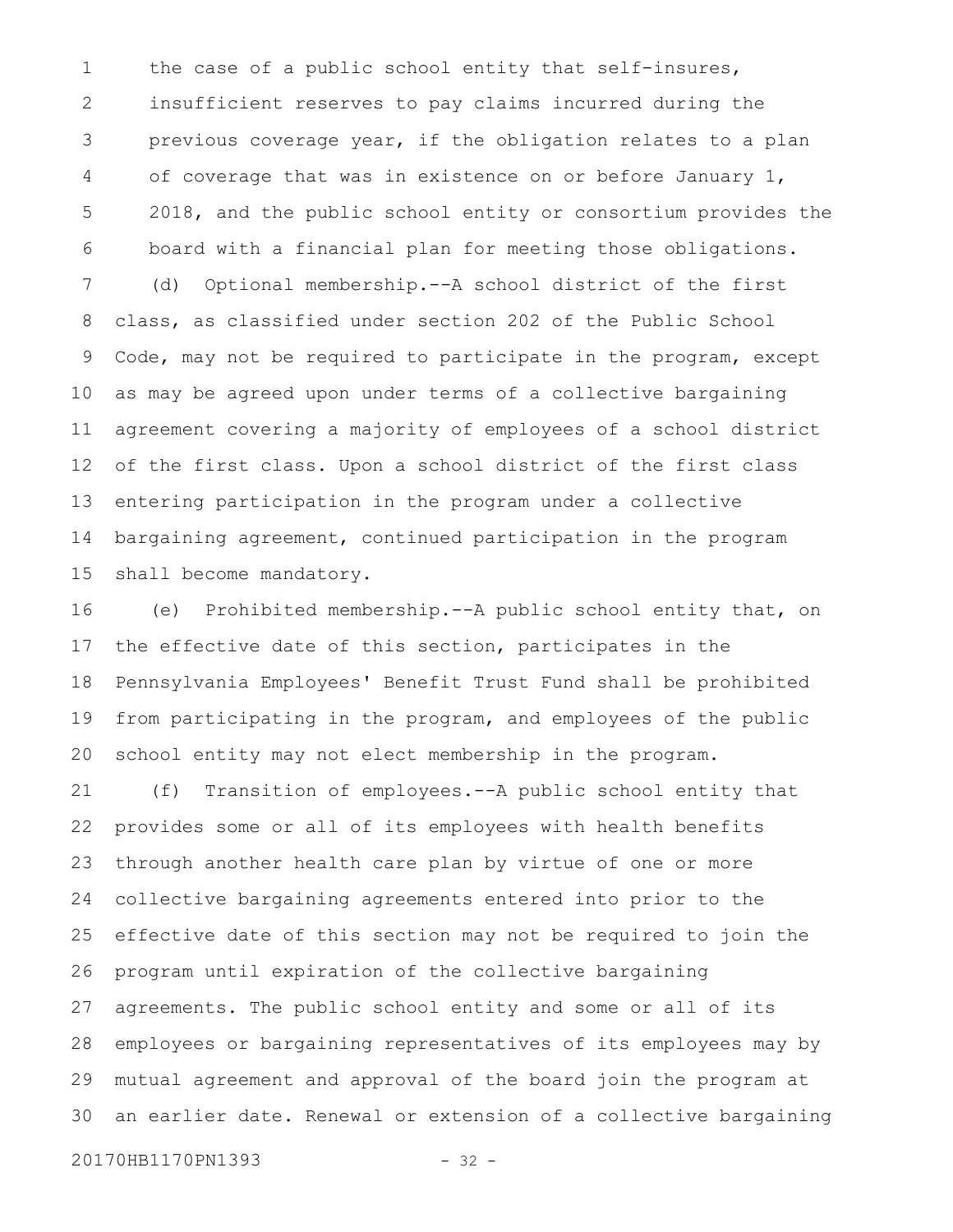agreement shall constitute its expiration for the purpose of this subsection. 1 2

Section 333. Continuation of coverage and transfer employees. (a) Annuitants.--Upon retirement, an annuitant eligible under paragraph (1) or (2) shall have the option to elect coverage in the program, including coverage for an eligible health care dependent. The annuitant shall be responsible to pay the full cost of the coverage, unless a public school entity has agreed, separate from the requirements of the program, to pay toward the coverage in accordance with an award of health benefits under a written policy or agreement collectively bargained or otherwise entered into by the public school entity. The board shall annually determine the cost of coverage as follows: 3 4 5 6 7 8 9 10 11 12 13 14

(1) For an annuitant who is enrolled in the program under section 513 of the Public School Code or an annuitant who, in accordance with an award of health benefits for annuitants under a written policy or agreement, collectively bargained or otherwise entered into by the public school entity prior to the effective date of this section, payments shall be based on the total contribution rate established under section 334(b) and (c) for a school employee in the same health care region, plus a 2% administrative fee. 15 16 17 18 19 20 21 22 23

(2) For an annuitant, other than an annuitant qualified for coverage under paragraph (1), payments shall be made on the same basis as an annuitant qualified for coverage under paragraph (1), except: 24 25 26 27

(i) The board shall periodically have the actuary review and determine the separate cost of providing continuation of coverage to annuitants under this 28 29 30

20170HB1170PN1393 - 33 -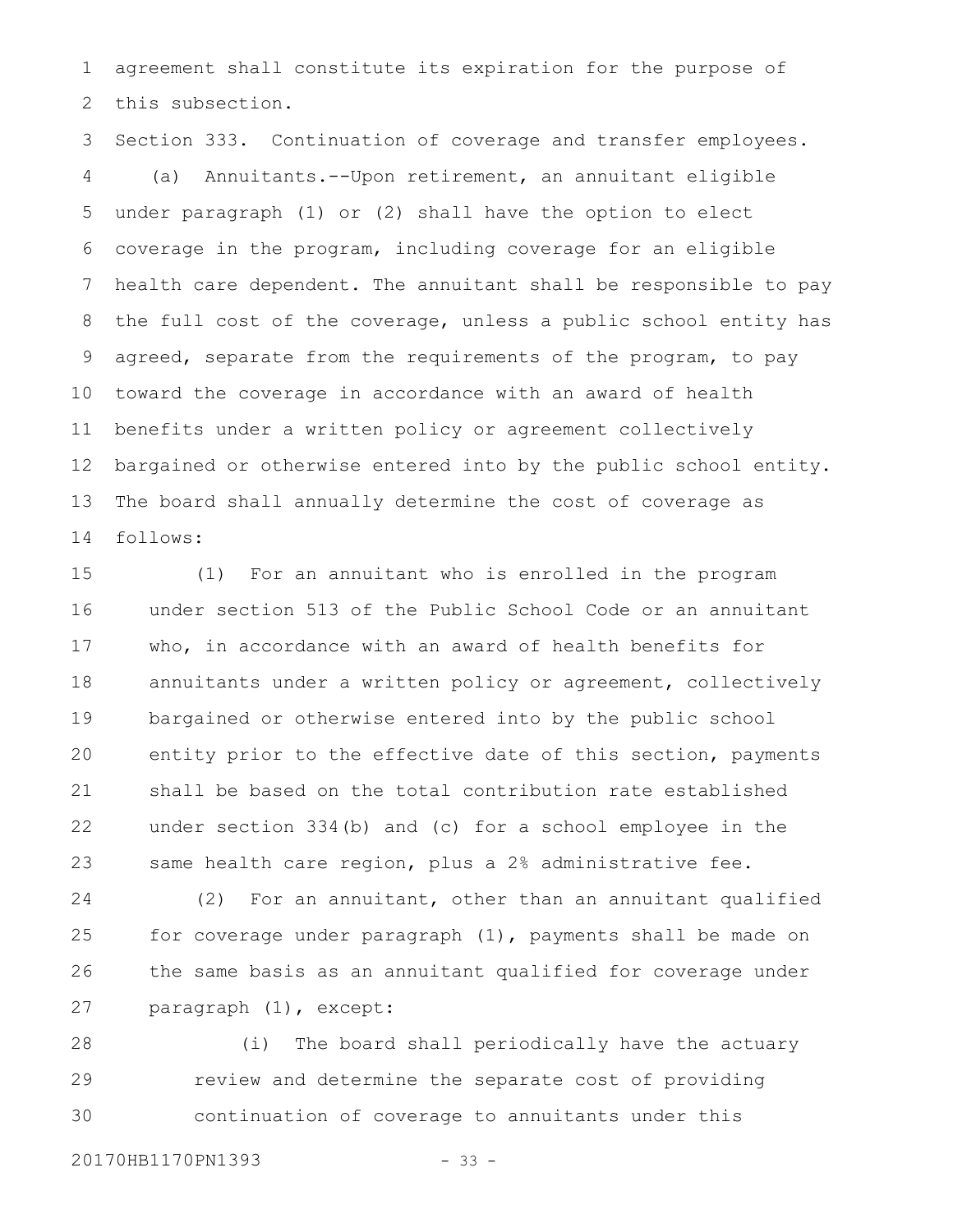paragraph, along with an assessment of its impact on the cost of providing coverage to members who are school employees and annuitants qualified for coverage under paragraph (1). The review and assessment shall first occur as part of the school employee health benefits study and evaluation conducted under section 321 and its results shall be considered in the development of parameters under section 323(b). 1 2 3 4 5 6 7 8

(ii) The board shall consider the findings of the actuary in subparagraph (i) to determine if there is a substantial impact on the cost of providing coverage to members who are school employees and annuitants qualified for coverage under paragraph (1). If there is a substantial cost impact, the board shall require payments for an annuitant qualified to elect coverage in the program under this paragraph to be separately determined and the contribution rate to be based on the disaggregated cost of providing the coverage, plus a 2% administrative fee. 9 10 11 12 13 14 15 16 17 18 19

(b) Separation from service.--The board shall determine the eligibility of members, other than annuitants covered by subsection (a), to elect continuation of coverage in the program upon separation from service as a school employee. The member shall be responsible to pay the full cost of the coverage in the member's health care region, plus an administrative fee to be set by the board. The board shall, at minimum, provide continuation of coverage eligibility that meets the requirements of Title X of the Employee Retirement Income Security Act of 1974 (Public Law 99-272, 29 U.S.C. § 1161 et seq.) and provide the continuation of coverage options required under 51 Pa.C.S. § 20 21 22 23 24 25 26 27 28 29 30

20170HB1170PN1393 - 34 -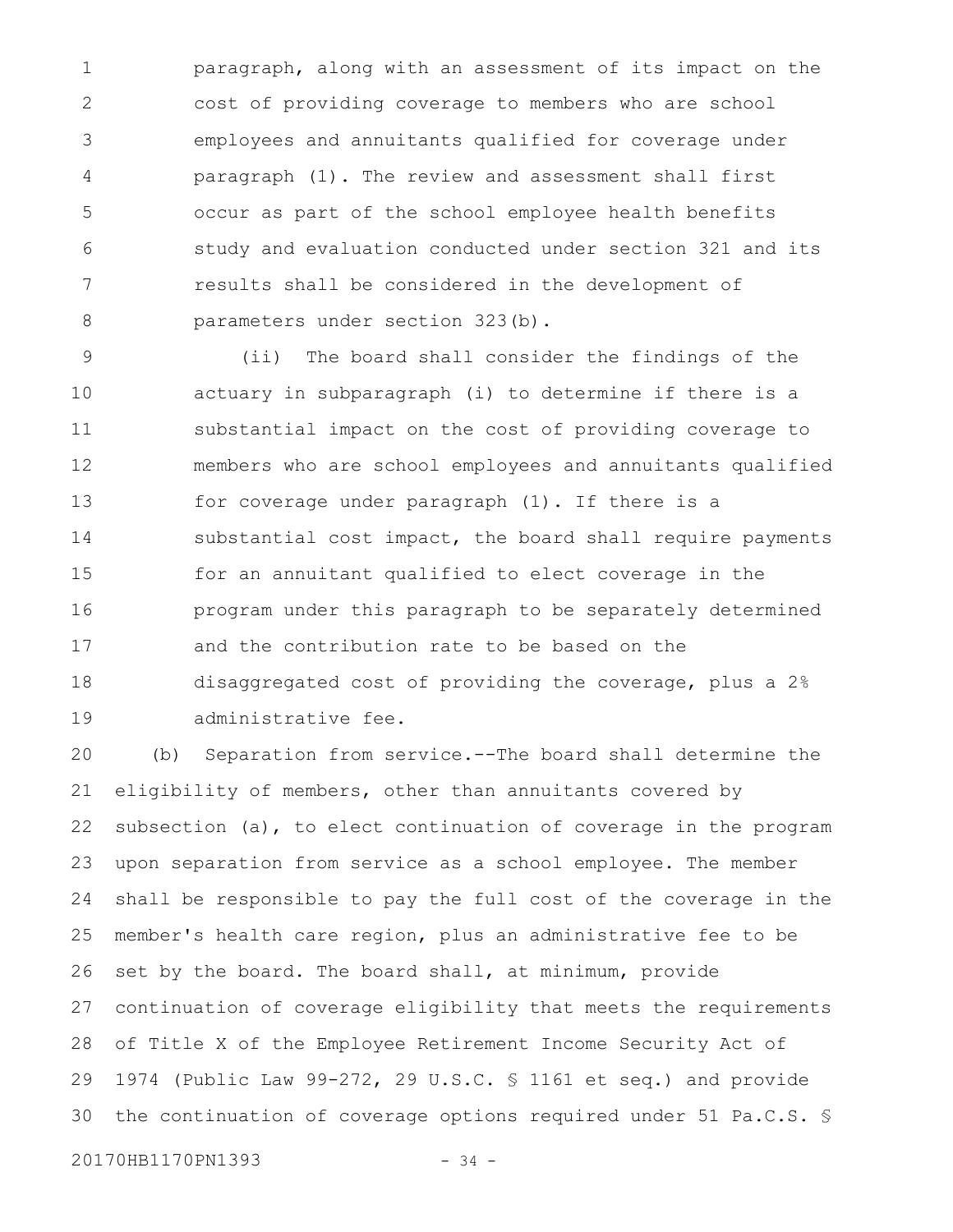7309 (relating to employment discrimination for military membership or duty) for members on military leave. 1 2

(c) Transfer employees.--The board may, in its discretion, approve the participation of transfer employees in the program. A transfer employee who is provided health benefits in a health care plan sponsored by a public school entity through an agreement with the transfer employee's employer that was in existence on or before January 1, 2018, shall be allowed to participate in the program. The board shall set the terms and conditions necessary for participation in the program, including the cost of coverage to be paid by the third-party entity, which shall be based on the full cost of coverage in the health care region as determined by the board, plus an administrative fee. The sponsoring public school entity shall be responsible to the board for the collection of the payments for transfer employees from the third-party entity. 3 4 5 6 7 8 9 10 11 12 13 14 15 16

Section 334. Partnership for stable benefits funding. 17

(a) Basis of partnership.--In recognition that the long-term viability and stability of the program will require public school entity employers, members and the Commonwealth to be partners, both in sustaining the health benefits program and in managing the costs of a reasonable and appropriate standard benefit package, the board shall determine for each plan year and in each region the payments due from public school entities, from members and from the Commonwealth. 18 19 20 21 22 23 24 25

(b) Determination of contribution rate.--The board shall determine for each plan year the total amount of the contributions by the Commonwealth, public school entities and school employees required to provide projected benefits for that plan year under the standard benefit package on behalf of each 26 27 28 29 30

20170HB1170PN1393 - 35 -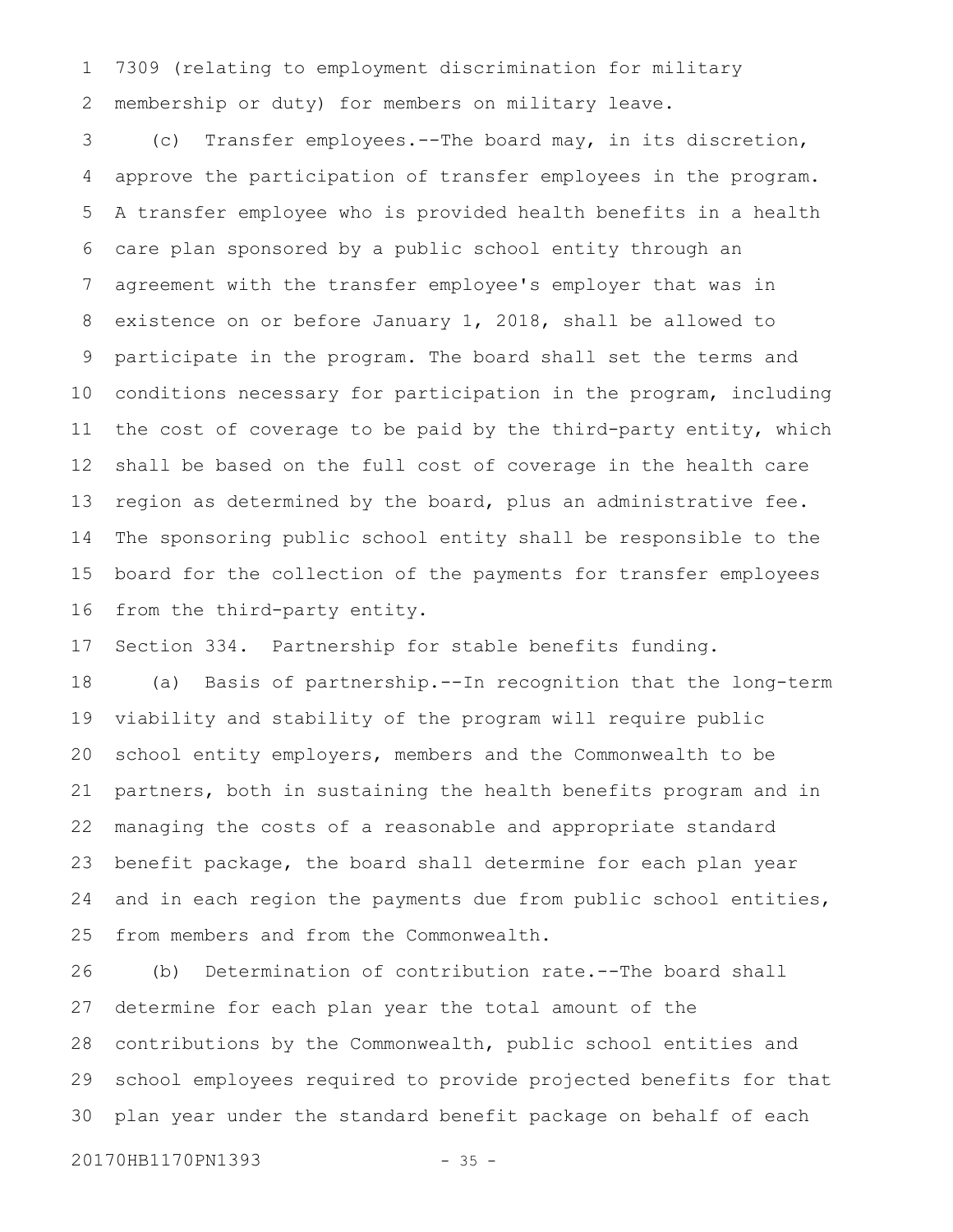school employee member and the employee's eligible health care dependents. The contribution rate shall consist of the amount required to provide the standard benefit package, including appropriate reserves and administrative expenses, and shall be adjusted for each health care region to reflect the cost of benefits in that region. The contribution rates may differentiate between single coverage for members only and types of family coverage, as determined by the board. 1 2 3 4 5 6 7 8

(c) Certification of rate.--The board shall certify the contribution rate for each health care region to the Commonwealth and public school entities, including the payments that shall be due from public school entities, from members and from the Commonwealth. The certifications shall be regarded as final and may not be subject to modification by the Secretary of the Budget. 9 10 11 12 13 14 15

(d) Commonwealth cost share.--The Commonwealth shall make a contribution to offset a portion of the cost increase consistent with subsections (e) and (f) for a plan year in which the board determines that the aggregate cost of providing the standard benefit package on behalf of members who are school employees and their eligible health care dependents exceeds the sum of: 16 17 18 19 20 21

(1) the projected carry-over balance for the plan year in the employer contribution account after all required transfers have been made to the employee benefits account for the prior year; and 22 23 24 25

26

(2) employee cost-sharing for the plan year.

(e) Budget submission and appropriation.--If the board determines that the requirements of subsection (d) have been met, all of the following shall occur: 27 28 29

(1) The board shall submit to the Secretary of the 20170HB1170PN1393 - 36 -30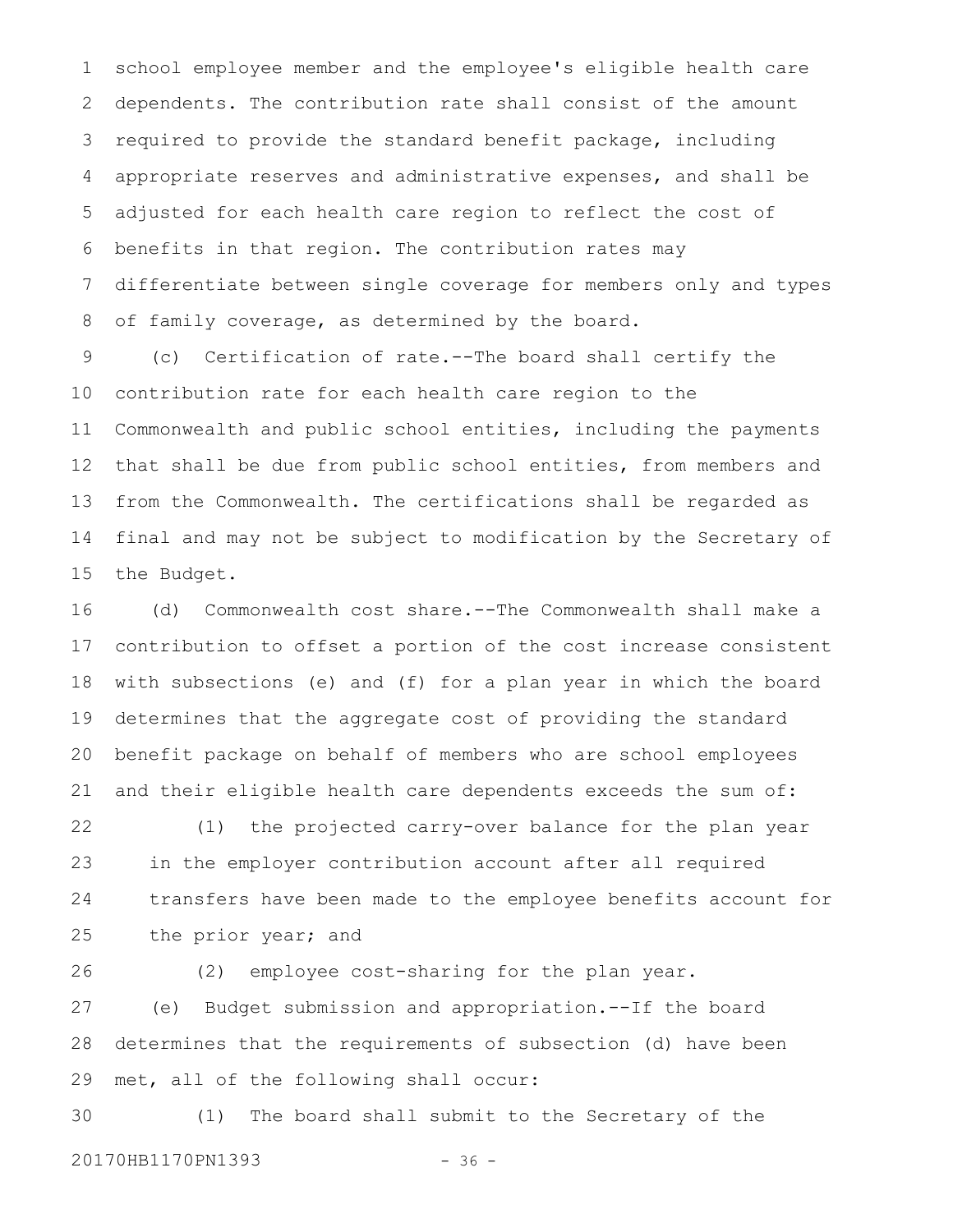Budget an itemized budget specifying the amount necessary to be appropriated by the Commonwealth consistent with subsection (f). The budget submission shall be on a form and in a manner determined by the Secretary of the Budget and shall occur no later than November 1 of the fiscal year preceding the plan year for which funds are requested. 1 2 3 4 5 6

(2) Upon appropriation by the General Assembly to provide for the obligations of the Commonwealth, the amount shall be paid by the State Treasurer through the Department of Revenue into the employer contribution account within 30 days of receipt of the requisition presented each month by the board. 7 8 9 10 11 12

(f) Limitation on Commonwealth contribution.-- 13

(1) The Commonwealth shall not be obligated to pay an amount beyond that which is appropriated by the General Assembly. The amount requested by the board under subsection (e)(1) may not exceed the sum of an amount paid by the Commonwealth for the fiscal year preceding the plan year for which funds are requested and the lesser of: 14 15 16 17 18 19

(i) fifty percent of the amount that the board determines is necessary to meet the increase in the contribution rate on behalf of members who are school employees determined under subsection (b); and 20 21 22 23

(ii) the product of the total revenue transferred in the prior plan year from the employer contribution account to the employee benefits account and the most recent annual percent change in the per-enrollee private health insurance premium for all benefits, as defined in the National Health Expenditure Data published by the Centers for Medicare and Medicaid Services, United States 24 25 26 27 28 29 30

20170HB1170PN1393 - 37 -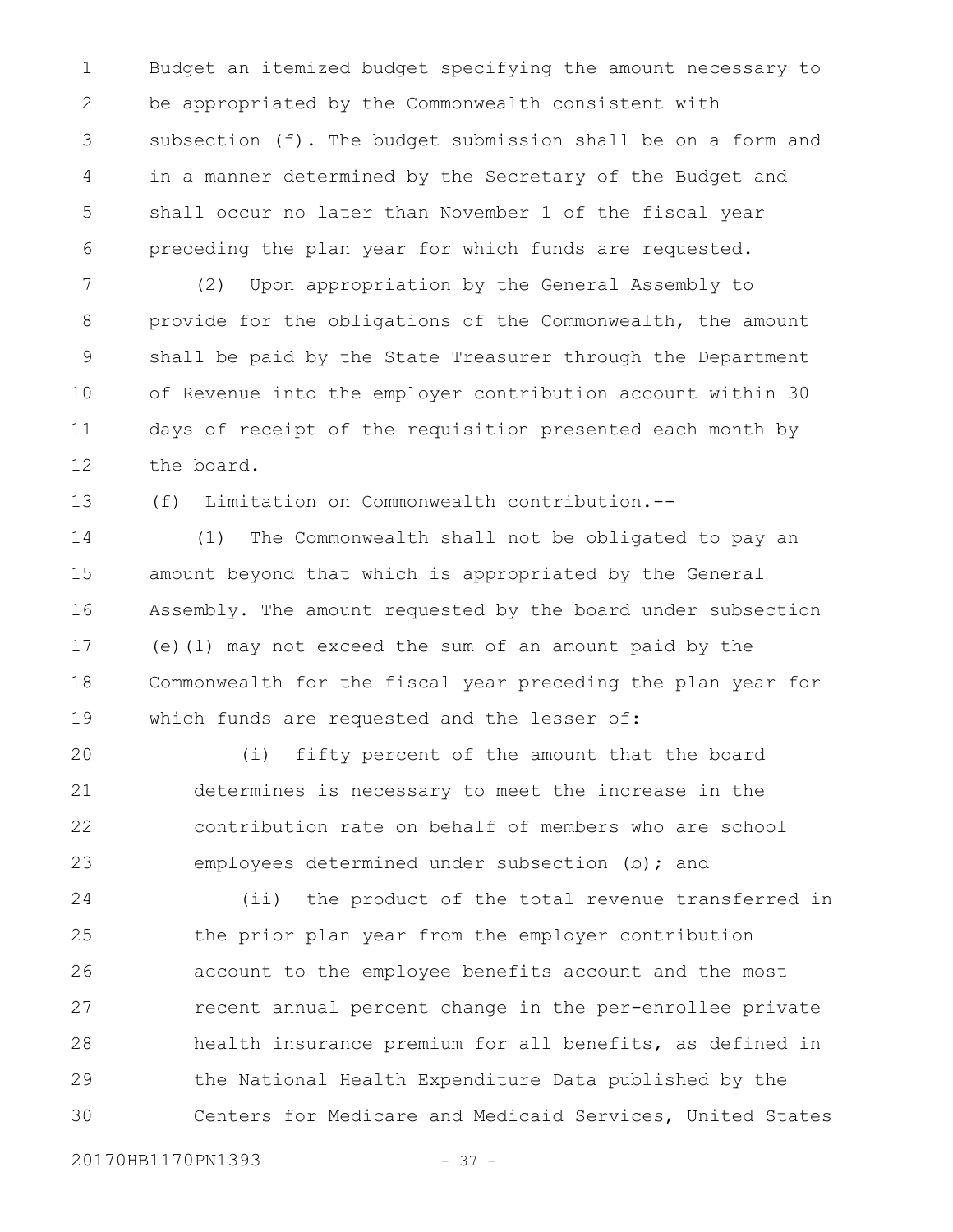1

Department of Health and Human Services.

(2) If excess revenue in the employer contribution account is to be applied to payments for the plan year, then the excess revenue shall be used to reduce the calculation under this subsection in proportion to the Commonwealth's share of the total increase in the contribution rate on behalf of active members for the plan year. 2 3 4 5 6 7

(g) Additional optional contribution.--Notwithstanding the limitation in subsection (f), the General Assembly may appropriate additional revenue to the employer contribution account in any fiscal year. 8 9 10 11

12

(h) Allocation of Commonwealth contribution.--

(1) A contribution made by the Commonwealth under this section shall be used to offset an increase in the contribution rate paid in a health care region by public school entities on behalf of members who are school employees and their eligible health care dependents and to maintain an offset that was paid in a prior year. The Commonwealth contribution shall be allocated to offset a portion of each participating public school entity's cost of coverage on a per-member basis, for members who are school employees and their eligible health care dependents, based on the public school entity's market value/income aid ratio using the most recent data provided by the Department of Education. 13 14 15 16 17 18 19 20 21 22 23 24

(2) For a public school entity that is not assigned a market value/income aid ratio by the Department of Education, the Commonwealth contribution shall not be adjusted based on a market value/income aid ratio. 25 26 27 28

(3) For the purpose of this subsection, "market value/income aid ratio" shall have the same meaning given to 29 30

20170HB1170PN1393 - 38 -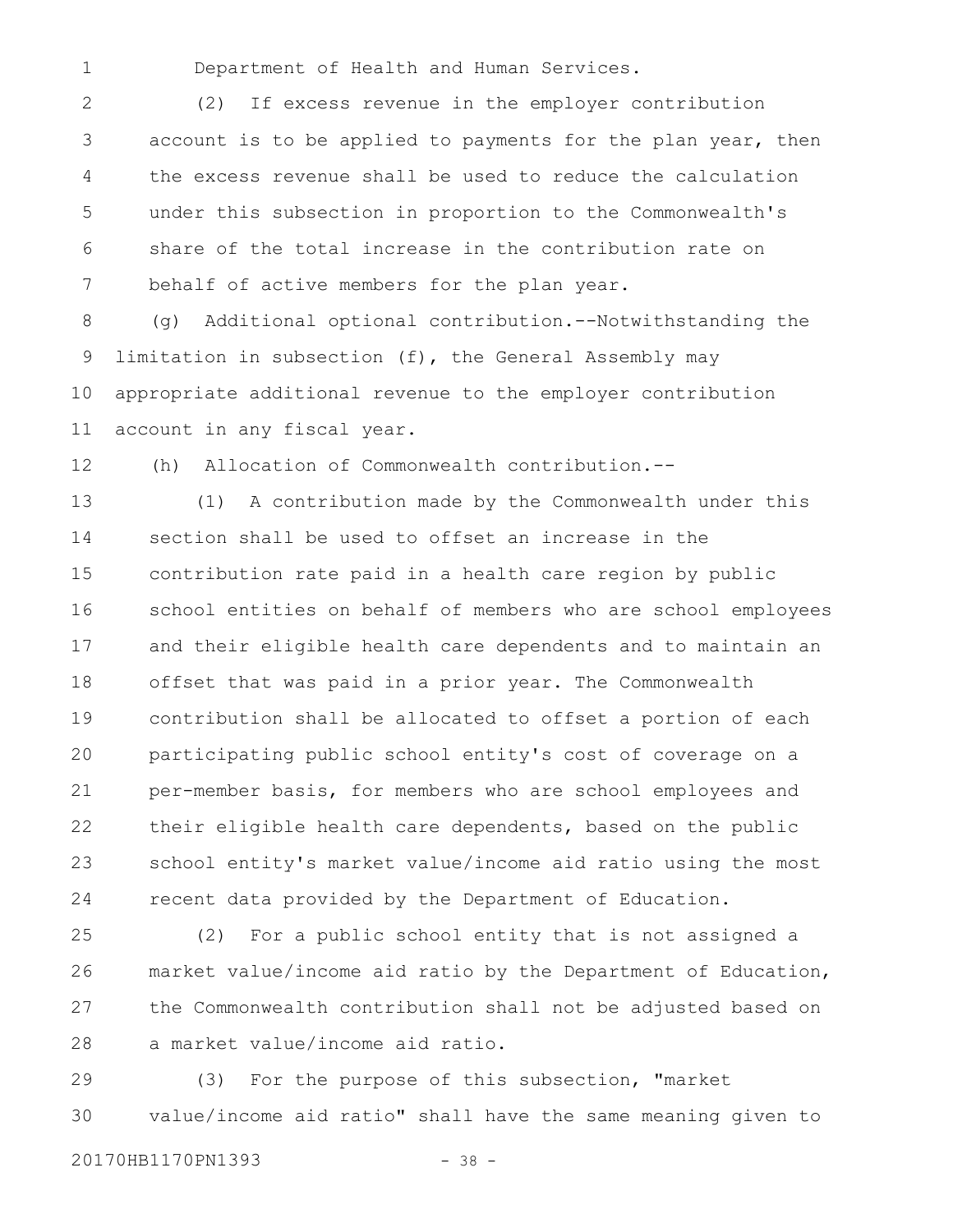it in the Public School Code. 1

(i) Contributions on behalf of school employees.--Consistent with a transition procedure under section  $323(c)(5)$ , each public school entity shall be required to make payments to the trust fund on behalf of members who are school employees and their eligible health care dependents based on the contribution rate certified by the board in subsection (c). The increase in payments made from one year to the next by public school entities on behalf of school employees shall be equal to or greater than the increase in payment from one year to the next made under subsection (d), excluding additional optional contributions made by the Commonwealth under subsection (g). (j) Deduction from appropriations.--In the event a public school entity does not make the required payment in the time allotted, as determined by the board, the Secretary of Education and the State Treasurer shall cause to be deducted and paid into the trust fund from the amount of money due to a public school entity on account of an appropriation for schools or other purposes the amount due to the trust fund as certified by the board and as remains unpaid on the date the appropriations would otherwise be paid to the public school entity by the Department of Education, and the amount shall be credited to the public school entity's account in the trust fund. 2 3 4 5 6 7 8 9 10 11 12 13 14 15 16 17 18 19 20 21 22 23

24

(k) Transition.--

(1) Until a transition under section 323(c)(5) has been completed, the payments made by each public school entity shall be no less than the total amount paid by the public school entity to provide, purchase and administer health care benefits to members who are school employees and their eligible health care dependents in the year before 25 26 27 28 29 30

20170HB1170PN1393 - 39 -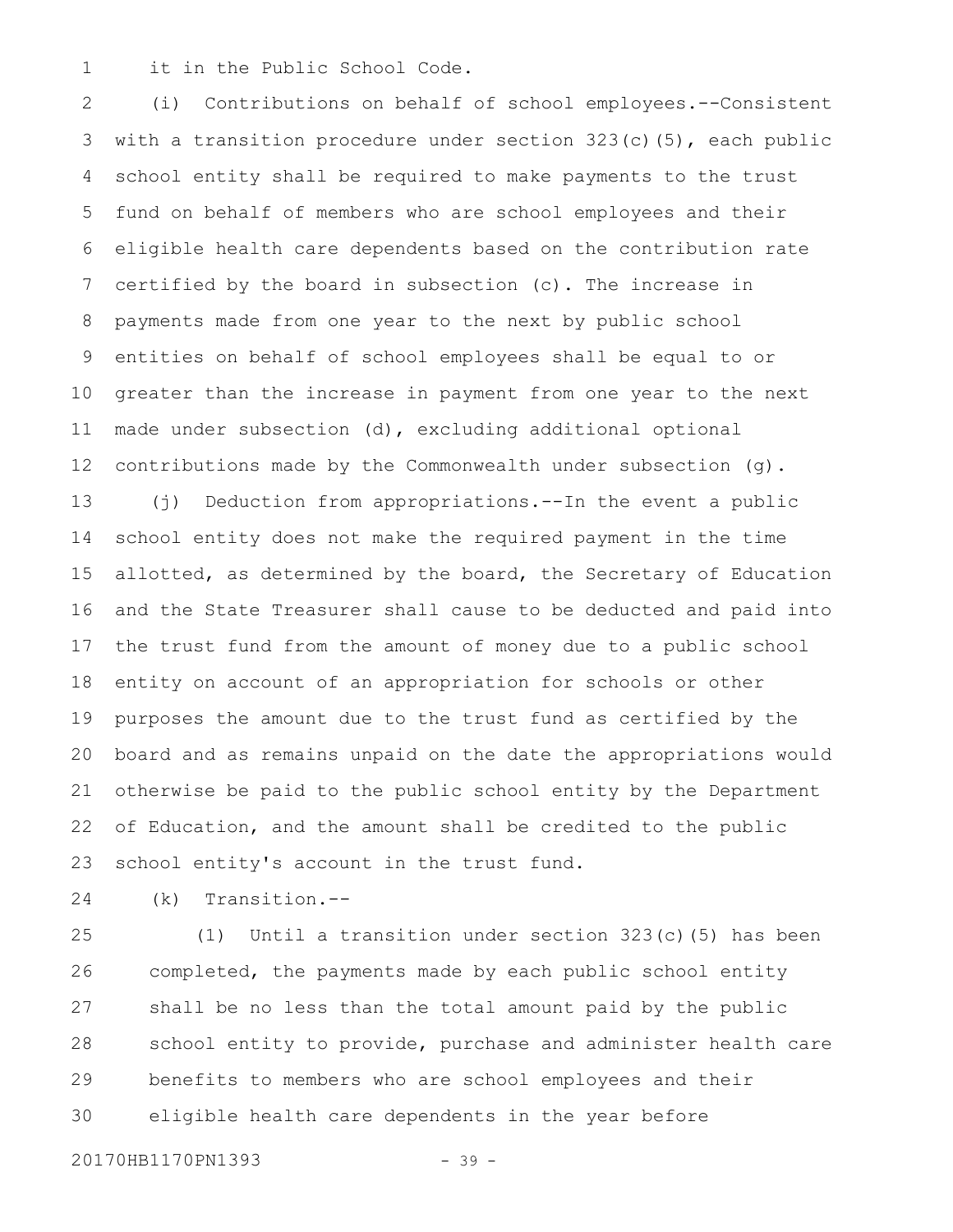implementation of the program. 1

(2) Contributions received by the public school entity from school employees in the form of cost-sharing payments for health care coverage shall be excluded from the amount. (l) Referendum exception.-- 2 3 4 5

(1) In addition to the exceptions provided for in section 333(f) of the act of June 27, 2006 (1st Sp. Sess., P.L.1873, No.1), known as the Taxpayer Relief Act, the costs specified in paragraph (2) shall constitute an exception to the referendum requirements of section 333(c) of the Taxpayer Relief Act subject to department approval under section 333(j) of the Taxpayer Relief Act. 6 7 8 9 10 11 12

(2) Costs incurred by a school district in providing health care-related benefits which are attributable to the school district's participation in the program shall constitute an expenditure for purposes of section 333(f)(1) and (2) of the Taxpayer Relief Act to the extent that the anticipated increase in the costs between the current year and the upcoming year is greater than the index established for the school district under section 313(1)(ii) of the Taxpayer Relief Act. The dollar amount of this exception shall be equal to the portion of the increase which exceeds the index established for the school district under section 313(1)(ii) of the Taxpayer Relief Act. 13 14 15 16 17 18 19 20 21 22 23 24

Section 335. Powers and duties of board. 25

(a) Powers.--In addition to the powers granted by other provisions of this chapter, the board shall have the powers necessary or convenient to carry out this subchapter, including the power to: 26 27 28 29

(1) Determine appropriate geographic health care regions 20170HB1170PN1393 - 40 -30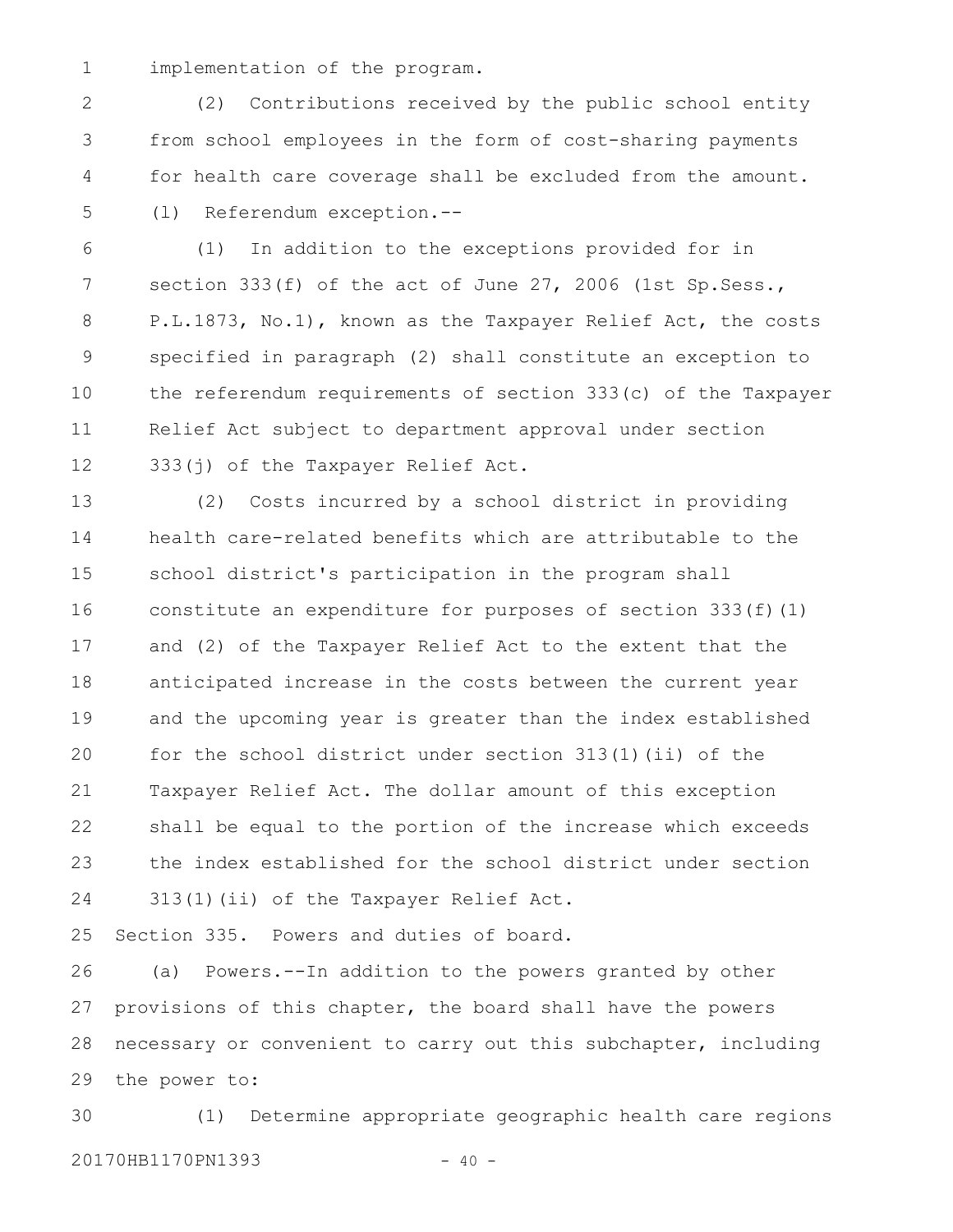for the administration of the program and make changes to the regions as necessary. 1 2

(2) Formulate and establish the conditions of eligibility, including: 3 4

(i) Eligibility for health care dependent coverage for members, to include consideration if a member or health care dependent is covered, or eligible for coverage, under another employer-sponsored group health insurance plan. 5 6 7 8 9

10

(ii) Provisions for payment of benefits.

(iii) All other provisions that may be required or necessary to carry out the intent and purpose of the program. 11 12 13

(3) Determine and make necessary changes to the standard benefit package and benefit structure of the program. 14 15

(4) Establish copayments, annual deductibles, coinsurance levels, exclusions, formularies and other coverage limitations and payment responsibilities of members incurred at the time of service. 16 17 18 19

(5) Set and adjust member cost-sharing contributions to be expressed as a target percentage of overall program costs or individually determined as a percentage of salary. The board shall determine whether member cost-sharing shall be uniform on a Statewide basis or shall vary by health care region. 20 21 22 23 24 25

26 27

(7) Determine enrollment procedures.

(8) Establish procedures for coordination of benefits with other plans and third-party payers, including coordinating benefits or contracting directly with Medicare. 28 29 30

20170HB1170PN1393 - 41 -

(6) Impose and collect necessary fees and charges.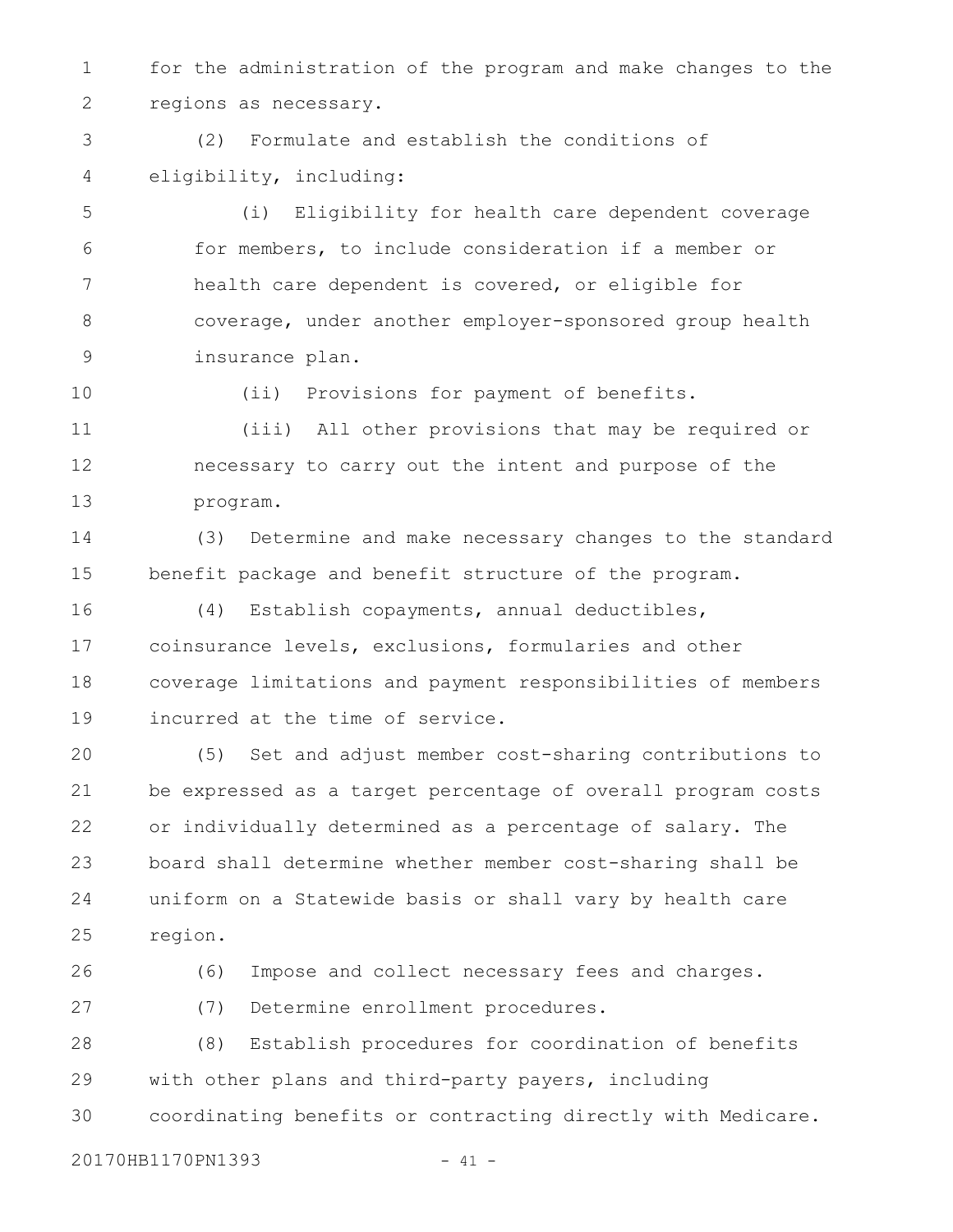(9) Establish a plan with the retirement system to coordinate health care coverage for annuitants between the program established by this chapter and the group health insurance program sponsored by the retirement system under the provisions of 24 Pa.C.S. Ch. 89 (relating to group health insurance program) and to coordinate the sharing of information pertaining to premium assistance payment transfers. 1 2 3 4 5 6 7 8

(10) Set and adjust contribution rates sufficient to maintain the adequacy of reserves established by this chapter and to fully fund the benefits offered by and to pay for the administrative expenses related to the program. 9 10 11 12

(11) Set and adjust costs for members electing to continue coverage upon retirement or separation from employment. The board may establish different cost rates to be charged for different categories of members electing to continue coverage. 13 14 15 16 17

(12) Purchase insurance or employ self-insurance, alone or in combination, to provide benefits as shall be determined by the board. 18 19 20

(13) Establish appropriate reserves based on generally accepted standards as applied by Federal and State regulators to similar types of plans. 21 22 23

(14) Issue self-liquidating debt or borrow against contributions, payments or other accounts receivable for the purposes of prepaying health benefits, establishing reserves or otherwise lowering the cost of coverage. 24 25 26 27

(15) Establish procedures to verify the accuracy of statements and information submitted by eligible individuals on enrollment forms, claim forms or other forms. 28 29 30

20170HB1170PN1393 - 42 -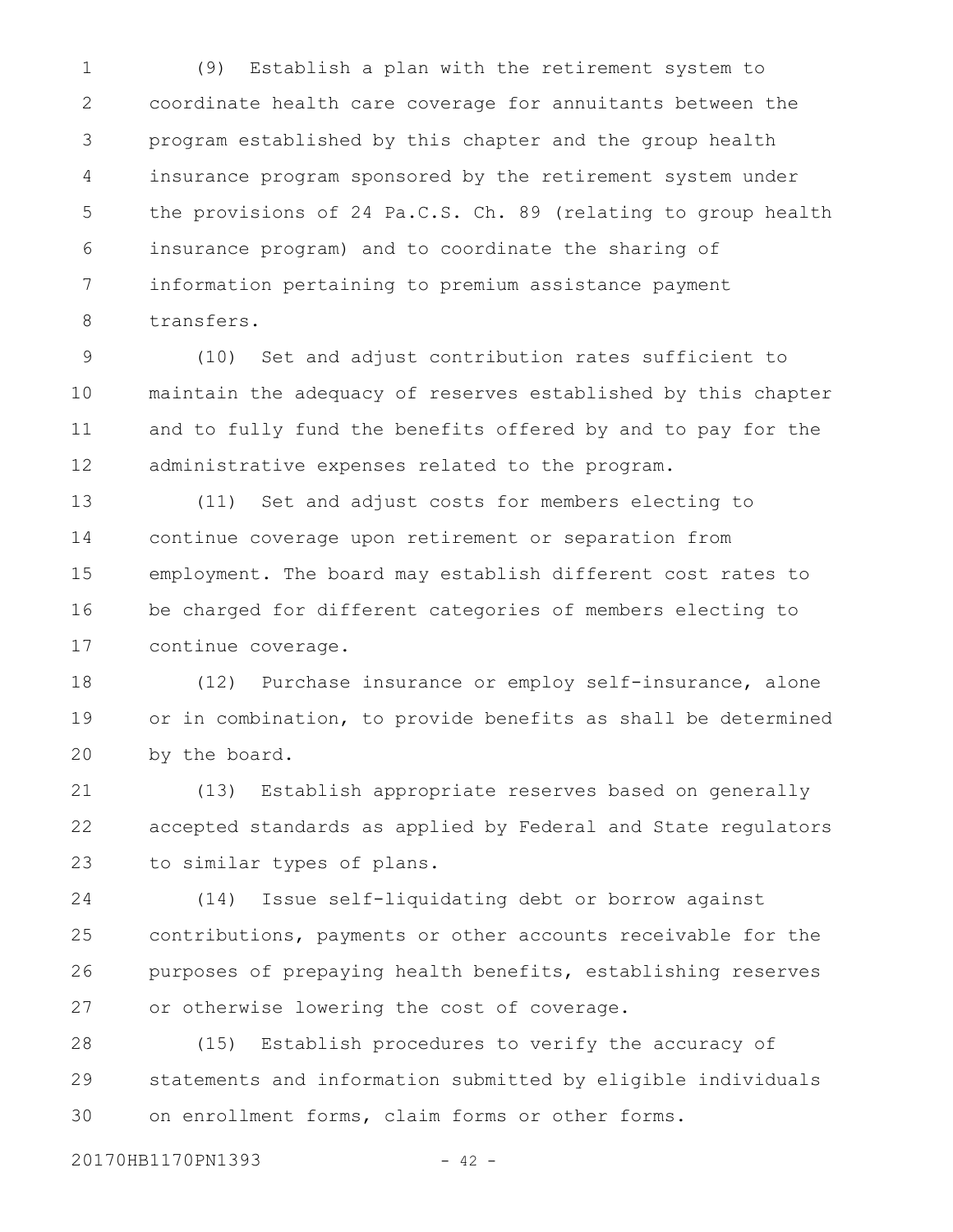(16) Receive and collect all contributions due and payable to the accounts or delegate to a public school entity or claims processor the right to receive contributions, payments or perform ministerial functions required to assert the board's rights. In so doing, the board shall have the right to: 1 2 3 4 5 6

(i) Maintain actions and legal proceedings necessary for the collection of contributions. 7 8

(ii) Prosecute, defend, compound, compromise, settle, abandon or adjust actions, suits, proceedings, disputes, claims, details and things related to the accounts and program. 9 10 11 12

(17) Establish procedures to hear and determine claims and controversies under this chapter. 13 14

(18) Promulgate rules and regulations regarding the administration of the program, including the establishment of the plan year. 15 16 17

(19) Ensure that a public school entity provides detailed information about the program to eligible employees at least 90 days before program coverage begins to be offered to school employees. 18 19 20 21

(20) Seek and take all necessary steps to retain eligibility for the members, the public school entities and the Commonwealth to receive tax-preferred or tax-free treatment under the IRC for contributions to and earnings of the trust fund. 22 23 24 25 26

(21) Enter into agreements with entities providing or administering coverage for health benefits under this chapter for the electronic exchange of data between the parties at a frequency as determined by the board. 27 28 29 30

20170HB1170PN1393 - 43 -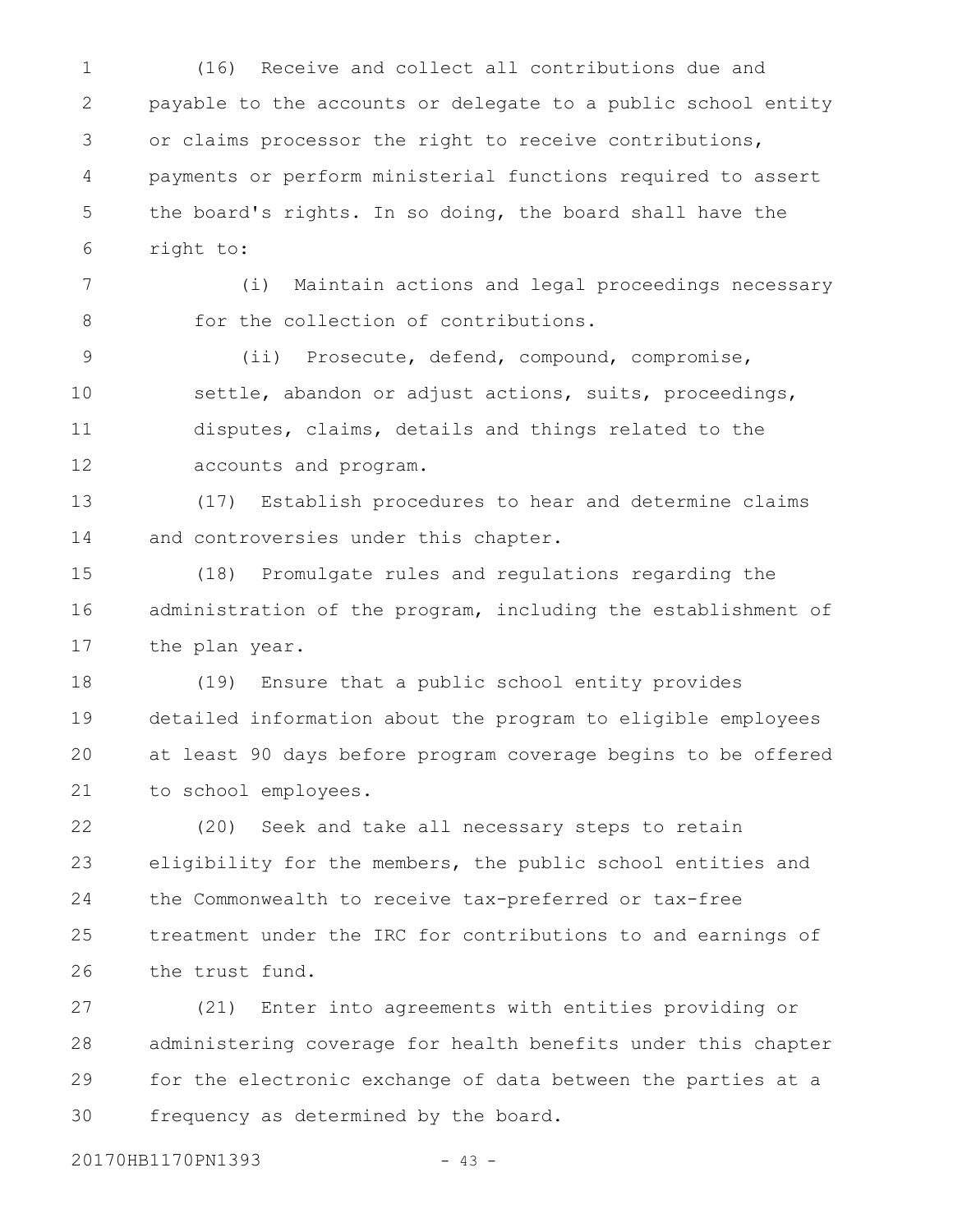(22) Perform actions that may be properly incidental to the exercise of powers, rights, duties and responsibilities of the board. 1 2 3

(23) Determine best practice standards and benchmarks for consortia in a selection process to build a Statewide pool or regional pools, including the power to require a consortium to merge with another consortium. The board shall have the power to require consortia, as a condition of continued participation in the program, to accept a public school entity applying to join and participate in a consortium. 4 5 6 7 8 9 10 11

(24) Enter into agreements with a public school entity or consortium to implement the program developed under this chapter and delegate powers necessary to administer coverage for health benefits. 12 13 14 15

(b) Administrative duties of board.--The administrative duties imposed on the board by this section shall be in addition to other duties of the board provided in this chapter. 16 17 18

(c) Regulations and procedures.--The board shall, with the advice of the Office of General Counsel and the actuary, adopt and promulgate rules and regulations for the uniform administration of the program. The actuary shall approve in writing all computational procedures used in the calculation of contributions and the cost of benefits, and the board shall by resolution adopt the computational procedures prior to their application by the board. The rules, regulations and computational procedures as so adopted from time to time and as in force and effect at any time, together with tables that are adopted as necessary for the calculation of contributions and the cost of benefits, shall be effective as if enumerated in 19 20 21 22 23 24 25 26 27 28 29 30

20170HB1170PN1393 - 44 -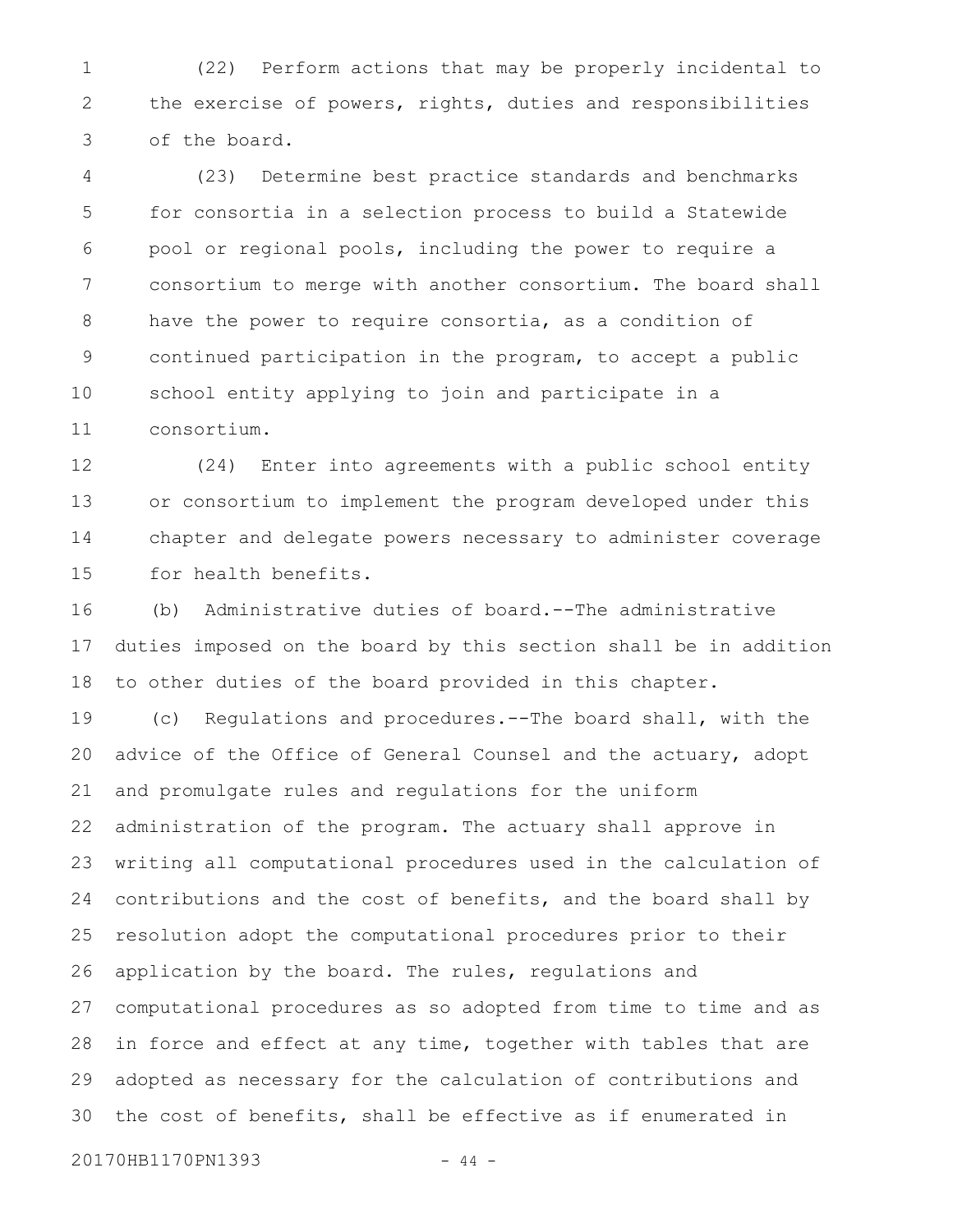this chapter. 1

(d) Data.--The board shall keep in electronic format records of claims, eligibility and other data as stipulated by the actuary so that an annual contribution rate determination for each health care region and various program options can be completed within six months of the close of each plan year. The board shall have final authority over the means by which data is collected, maintained and stored and, in so doing, shall protect the rights of its membership as to privacy and confidentiality. (e) Annual financial statement.--The board shall prepare and have published within six months following the end of each plan year a financial statement showing the condition of the trust fund as of the end of the previous plan year. The board shall submit said financial statement to the Governor and shall make copies available to public school entities for the use of the school employees and the public. 2 3 4 5 6 7 8 9 10 11 12 13 14 15 16

(f) Independent audit.--The board shall provide for an annual audit of the trust fund by an independent certified public accounting firm. 17 18 19

(g) Manual of regulations.--The board shall, with the advice of the Office of General Counsel and the actuary, prepare within six months of the commencement of a program adopted under this chapter a manual incorporating rules and regulations consistent with the provisions of this chapter for each participating public school entity that shall make information contained in the manual available to school employees. The board shall thereafter advise public school entities within 90 days of changes in rules and regulations due to changes in the law or due to changes in administrative policies. 20 21 22 23 24 25 26 27 28 29

(h) Annual budget.--The board shall establish an annual 30

20170HB1170PN1393 - 45 -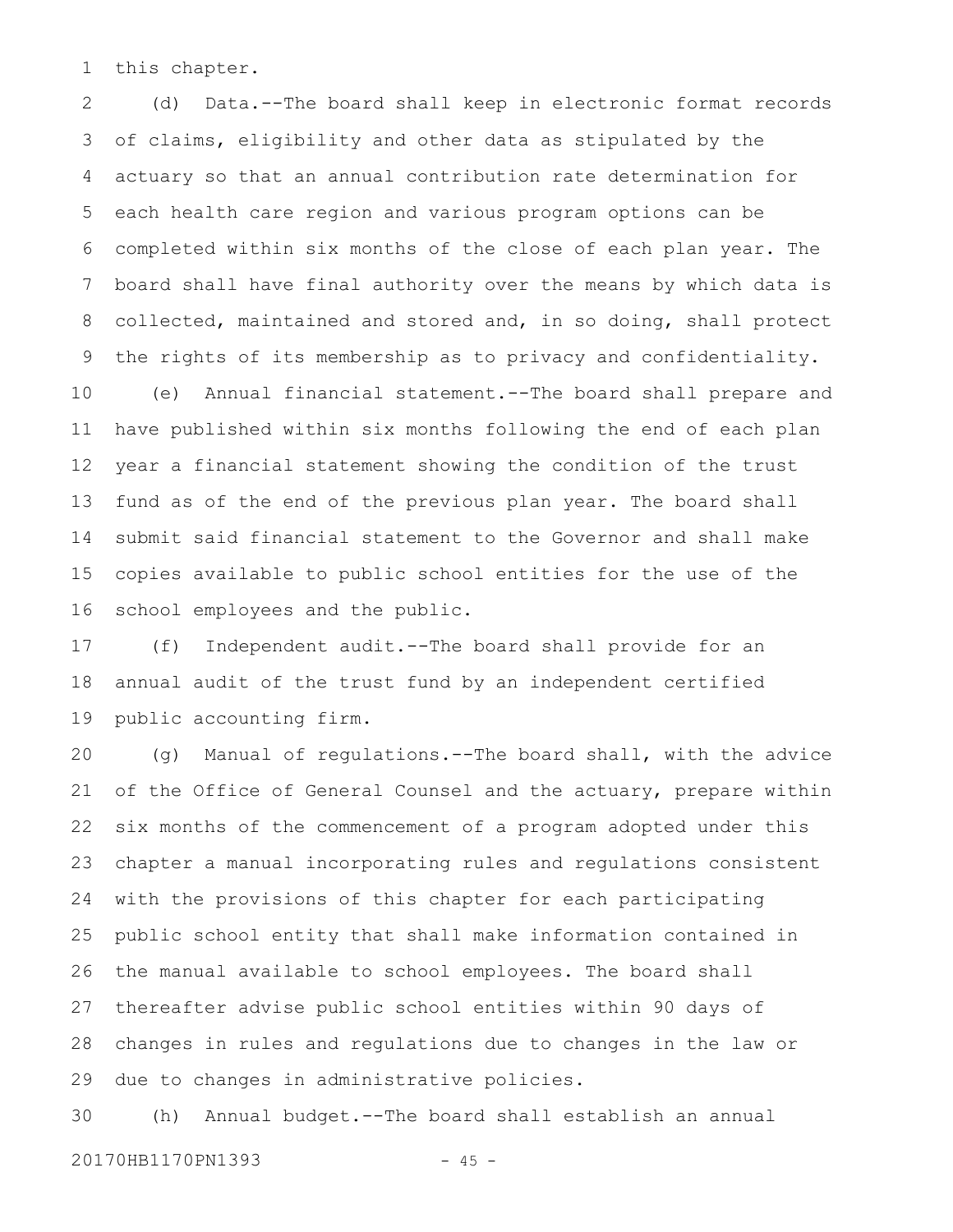budget for the program and make disbursements from the trust fund that are consistent with the budget. 1 2

(i) Program assistance.--The board may solicit and accept grants, loans and other aid from a person, corporation or other legal entity or from the Federal, State or local government and participate in a Federal, State or local government program if necessary for prudent management of the program. 3 4 5 6 7

(j) Functions.--The board shall perform other functions as are required for the execution of this chapter and shall have the right to inspect employment records of public school entities. 8 9 10 11

(k) Qualified majority voting provision.--A qualified majority vote shall be required on a matter voted upon by the board affecting the development of or change in: 12 13 14

(1) The plan to implement the program adopted under section 323(f). 15 16

(2) The standard benefit package, benefit options or plan design offered by the program to covered employees. 17 18

19

(3) Membership eligibility criteria.

(4) The status of an insurance carrier, benefits administrator or other major contractor in the administration of benefits, status of a health care provider network. 20 21 22

(5) A determination on the use of excess fund payments. (6) The overall per-employee cost of the standard benefit package to the trust fund and a public school entity funding and member cost-sharing responsibilities. 23 24 25 26

(7) Cost containment measures, including managed care, wellness centers and large case management. 27 28

(8) Contracts valued at more than \$25,000,000. 29

(9) The trust document, bylaws or major internal 30

20170HB1170PN1393 - 46 -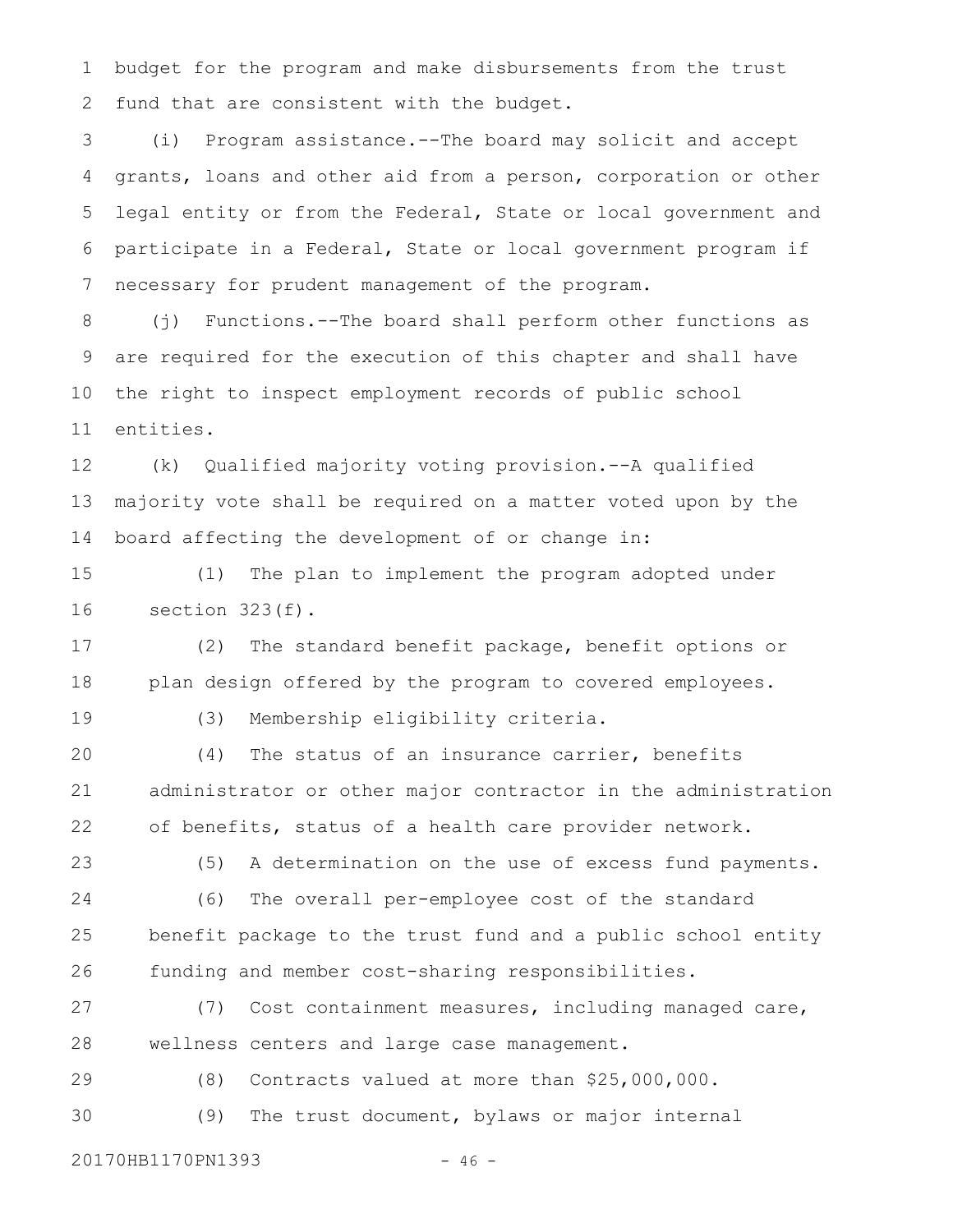operating policies or procedures, including claims appeal procedures, not to include routine ministerial functions. 1 2

(10) The alternative measures program created under section 351(a). 3 4

(11) The employment of and contracts with consultants and professional personnel. 5 6

(l) Duties conferred upon secretary.--The secretary of the board shall supervise a staff of administrative, technical and clerical employees engaged in recordkeeping and clerical processing activities in maintaining files of members, accounting for contributions, processing payments, preparing required reports and counseling. 7 8 9 10 11 12

Section 336. Public School Employees' Benefit Trust Fund. 13

(a) Establishment of trust fund.--The Public School Employees' Benefit Trust Fund is established in the State Treasury. Money in the trust fund is appropriated on a continuing basis and shall be used exclusively for the purposes specified in this chapter. All of the assets of the trust fund shall be maintained and accounted for separately from all other funds and money of the Commonwealth. The Treasury Department shall credit to the trust fund all money received from the Department of Revenue arising from the contributions required under this chapter and all earnings from investments or money in the trust fund. There shall be established and maintained by the board several ledger accounts, including: 14 15 16 17 18 19 20 21 22 23 24 25

(1) An employee benefits account, which shall be credited the payments from section 333(a), (b) and (c), payments from members for cost sharing and additional memberpaid costs associated with optional benefit packages elected by members and transfers from the employer contribution 26 27 28 29 30

20170HB1170PN1393 - 47 -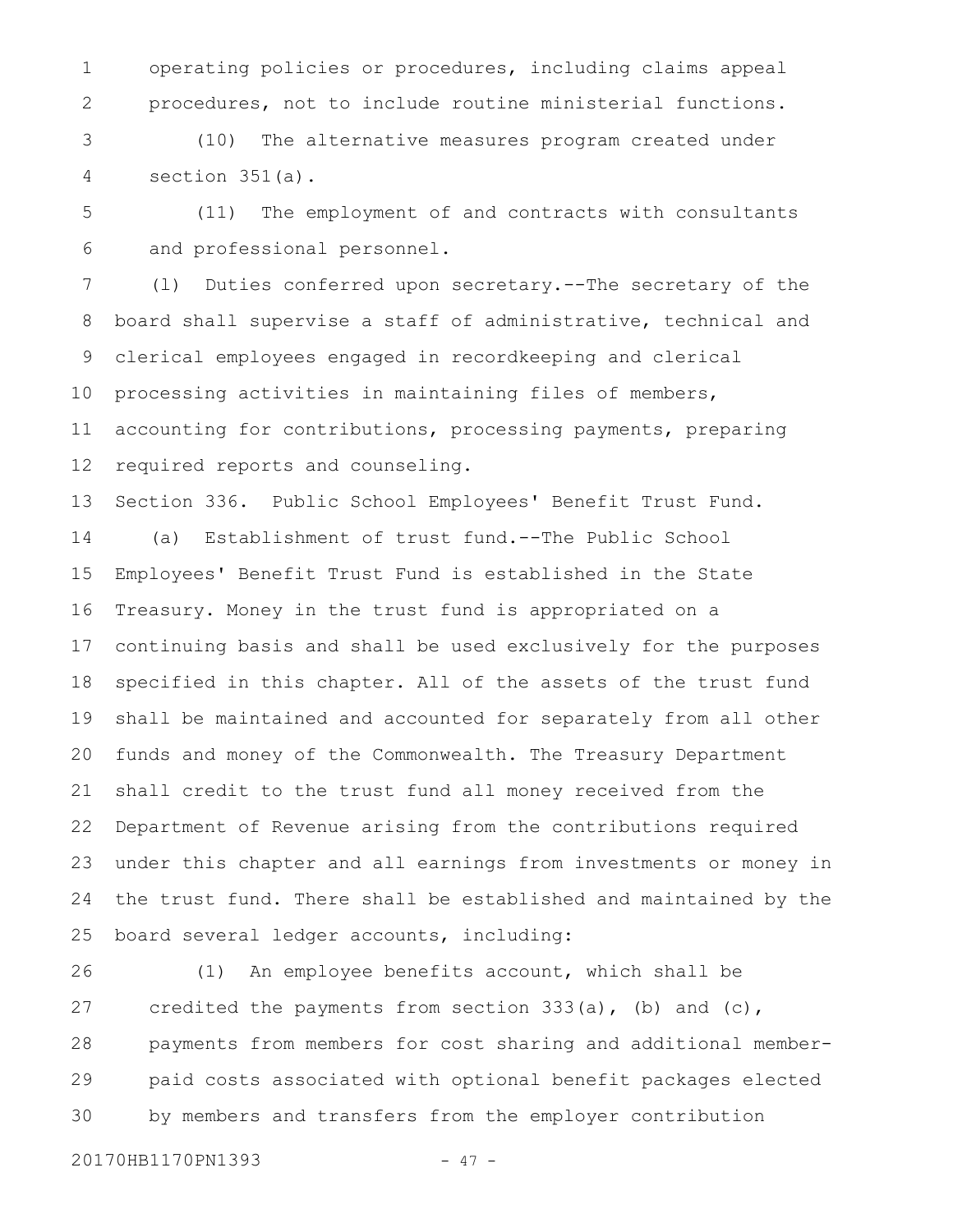account as provided under paragraph (3). All earnings derived from investment of the assets of the employee benefits account shall be credited to this account. The board is authorized to separately invest the amounts in the employee benefits account in a prudent manner intended to maximize the safety of the capital contained in the employee benefits account. Payments for member health care benefits and the direct administrative expenses of the board related to the administration of the employee benefits program under section 312(d) shall be charged to this account. 1 2 3 4 5 6 7 8 9 10

11

(2) A restricted reserve account, as follows:

(i) More than one account may be established if the board determines it necessary to have segregated accounts, which shall be for the purpose of establishing and maintaining a reserve or separate reserves sufficient to: 12 13 14 15 16

(A) pay the expected claims experience of the program in the event the board elects to self-fund all or a portion of the program for a plan year; 17 18 19

(B) prefund the accrued liability for postretirement health care benefits earned by employees enrolled in the program under section 333(a)(1) as the benefit is earned by the employees; and 20 21 22 23 24

(C) amortize the unfunded actuarial accrued liability for postretirement health care benefits already earned by employees and annuitants under section 333(a)(1) in the event the board elects to assume all or a portion of the liability. The board shall use an amortization period that does not exceed 25 26 27 28 29 30

20170HB1170PN1393 - 48 -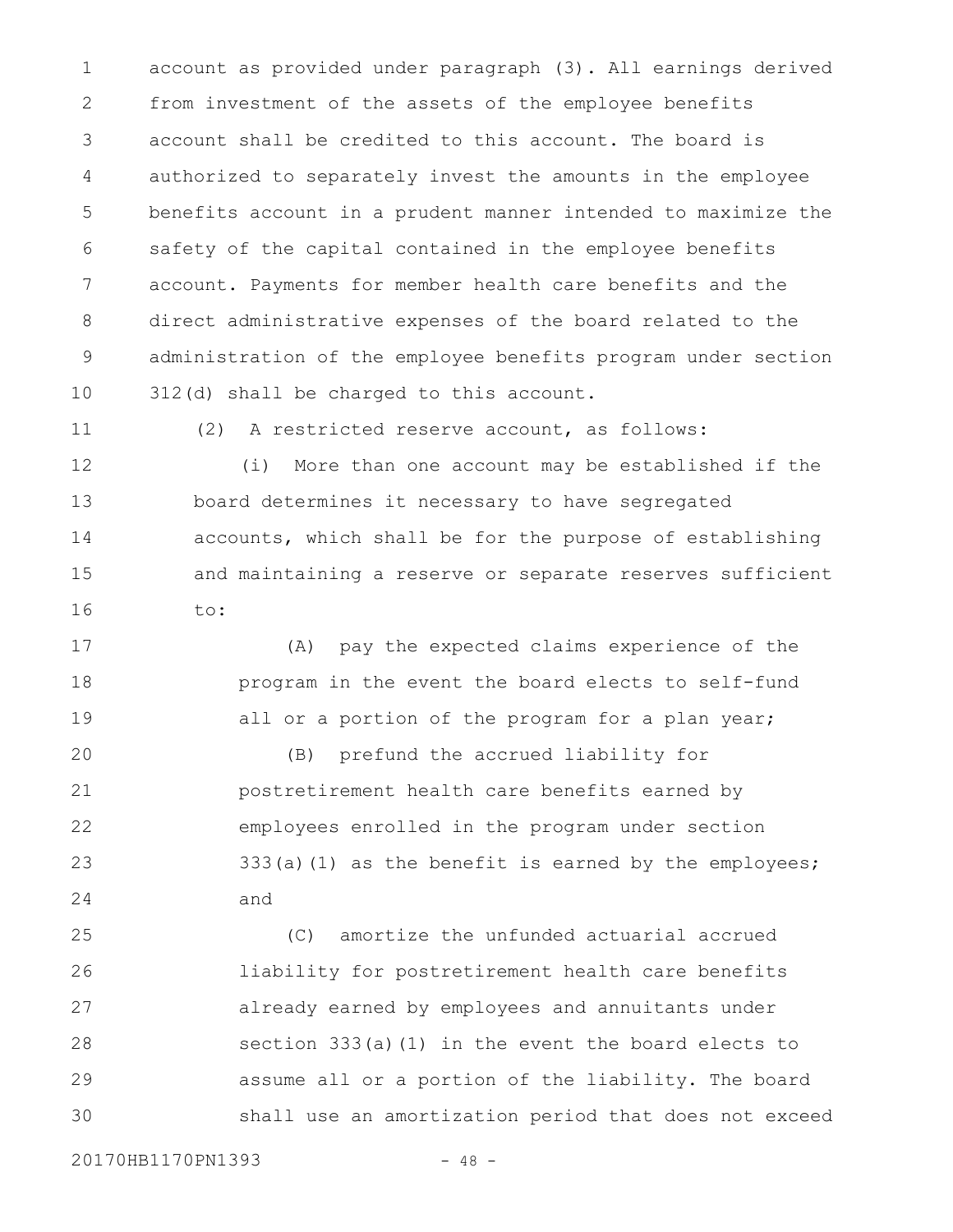1

30 years for this purpose.

(ii) The board shall annually establish through an actuary retained by the board any amount necessary to establish and maintain a reserve or separate reserves sufficient for the purposes of this paragraph. Money needed to maintain the reserve or separate reserves established under this paragraph shall be collected through the adjustment of the contribution rate established under section 334(b) and (c) or through other available sources. 2 3 4 5 6 7 8 9 10

(iii) The money in a reserve account may be invested by the board separate from other money of the trust fund. All earnings derived from investment of the assets of a reserve account shall be credited to the reserve account. 11 12 13 14

(3) An employer contribution account, to which shall be credited all contributions made by the Commonwealth as determined in accordance with section 334(e) and payments from public school entities as determined in accordance with section 334(i), as well as all earnings derived from the investment of the assets of the employer contribution account. The total amount of the Commonwealth and public school entity contributions required to provide the standard benefit package on behalf of all members who are school employees and their eligible health care dependents shall be transferred on a monthly basis to the employee benefits account. 15 16 17 18 19 20 21 22 23 24 25 26

(b) Composition.--The trust fund shall consist of: (1) All payments made by members or received from the Commonwealth and public school entities and all interest, earnings and additions thereto. 27 28 29 30

20170HB1170PN1393 - 49 -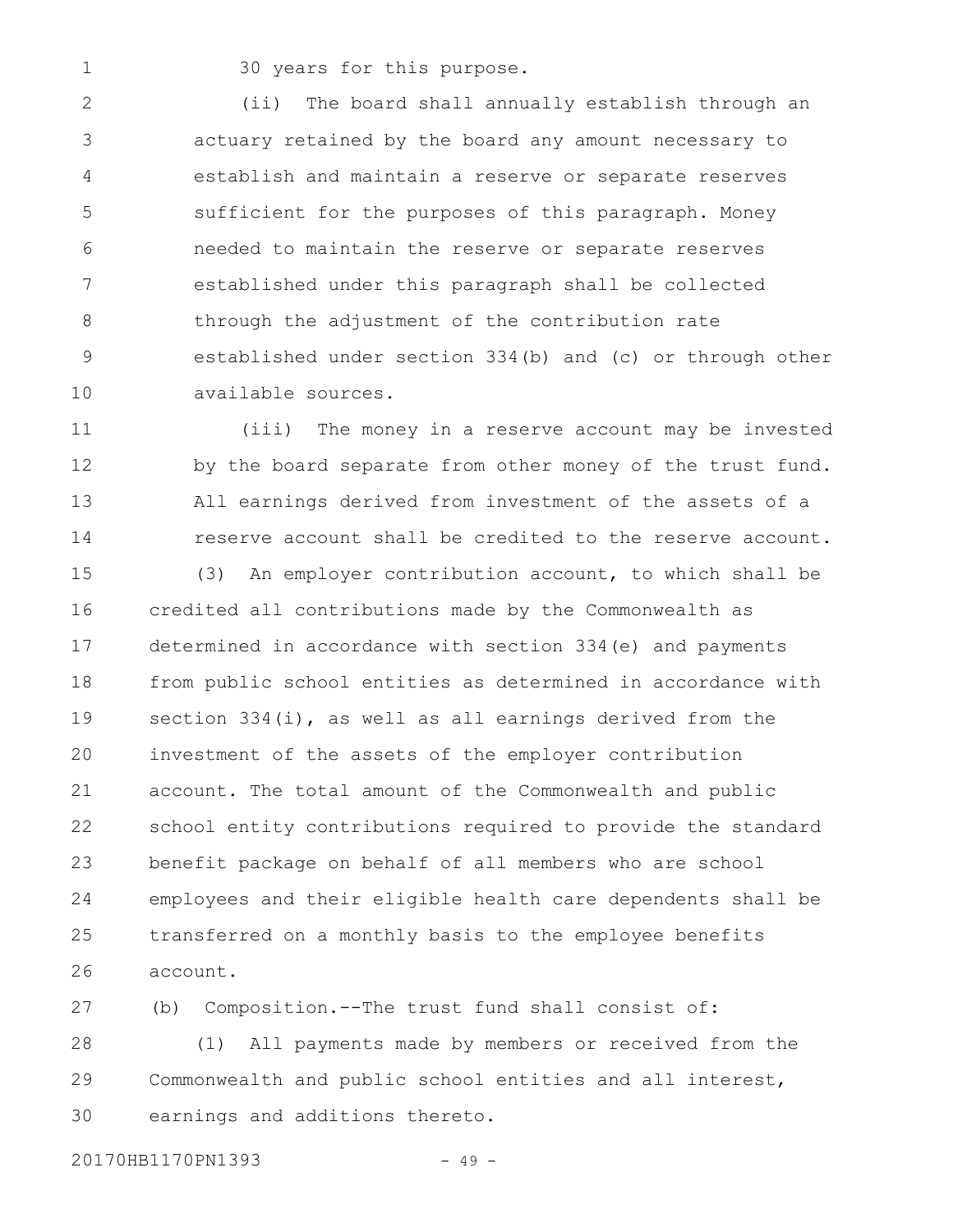(2) Other money, public or private, appropriated or made available to the board for the trust fund or a reserve account from any source and all interest, earnings and additions to the trust fund or reserve account. 1 2 3 4

(c) Administration of trust and associated funds.--The assets of the trust fund shall be preserved, invested and expended solely under and for the purposes specified in this chapter. 5 6 7 8

(d) Control and management of trust fund.-- 9

(1) The board shall have exclusive control and management of the trust fund and full power to invest and manage the assets of each account of the trust fund as a prudent investor would, by considering the purposes, terms and other circumstances of each account and by pursuing an overall investment strategy reasonably suited to the trust fund. 10 11 12 13 14 15 16

(2) The board may invest in every kind of property and type of investment, including mutual funds and similar investments, consistent with this subsection. 17 18 19

(3) In making investment and management decisions, the board shall consider, among other things, to the extent relevant to the decision or action: 20 21 22

23

(i) the size and nature of the account;

(ii) the liquidity and payment requirements of the account; 24 25

(iii) the role that each investment or course of action plays in the overall investment strategy; (iv) to the extent reasonably known to the board, the needs for present and future payments; and 26 27 28 29

(v) the reasonable diversification of assets, taking 30

20170HB1170PN1393 - 50 -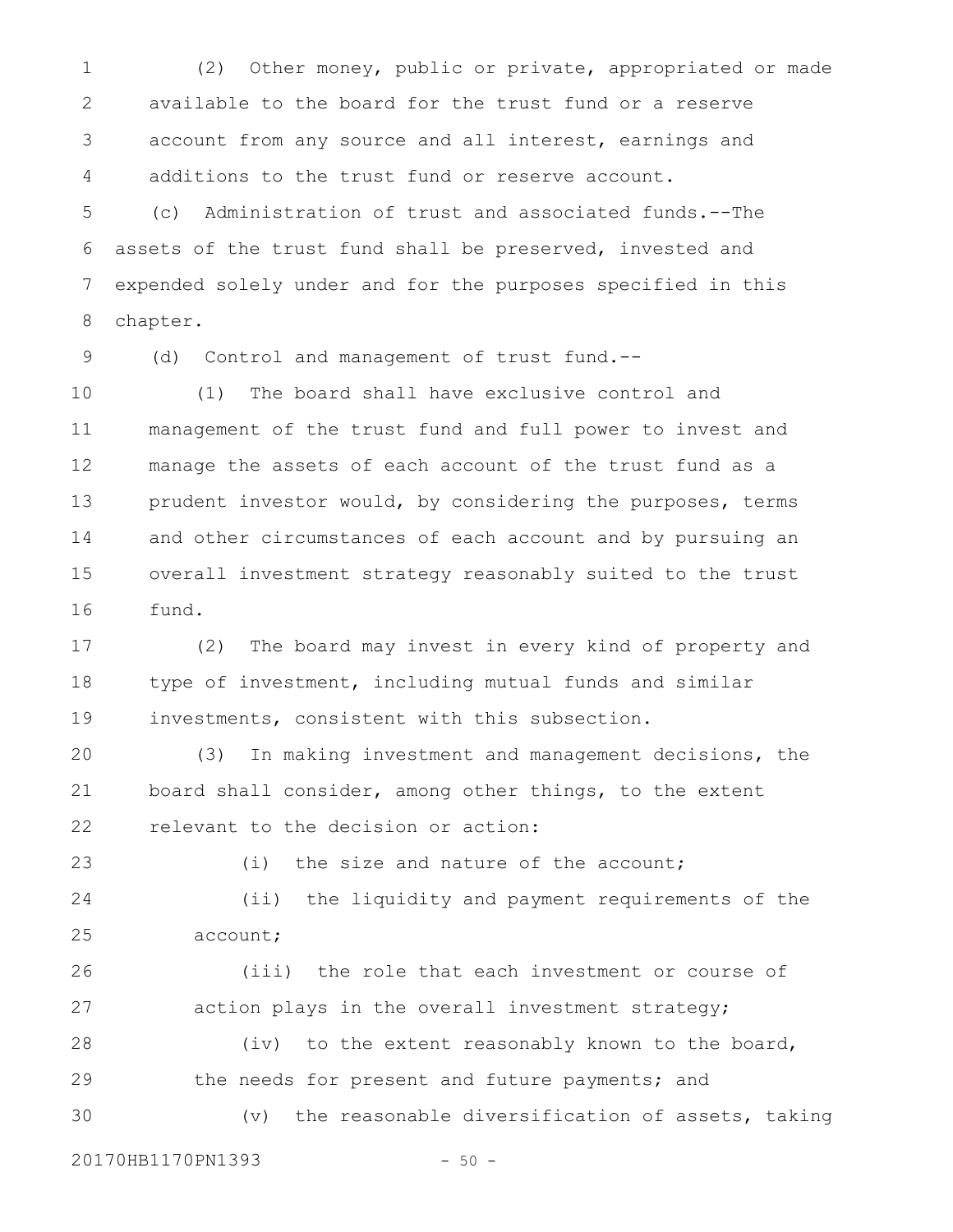into account the purposes, terms and other circumstances of the trust fund and the requirements of this section. (e) Custodian of trust fund.--The State Treasurer shall be the custodian of the trust fund. 1 2 3 4

(f) Name for transacting business.--By the name of "The Public School Employees' Benefit Trust Fund," all of the business of the trust fund shall be transacted, its fund invested, all requisitions for money drawn and payments made and all of its cash and securities and other property held. Any other law to the contrary notwithstanding, the board may establish a nominee registration procedure for the purpose of registering securities in order to facilitate the purchase, sale or other disposition of securities. 5 6 7 8 9 10 11 12 13

(g) Payment from trust fund.--All payments from the trust fund shall be made by the State Treasurer in accordance with requisitions signed by the secretary of the board or the secretary's designee. The board shall reimburse the State Treasurer for the cost of making disbursements from the trust fund. 14 15 16 17 18 19

(h) Fiduciary status of board.--Board members, employees of the board and agents thereof shall stand in a fiduciary relationship to the members regarding the investments and disbursements of money of the trust fund and shall not profit either directly or indirectly with respect thereto. 20 21 22 23 24

(i) Transfers.--The board may transfer money among the various accounts of the trust fund, including reserve accounts established under subsection (a)(2), as may be necessary to satisfy the provisions of this chapter. Transfers from funds retained in the reserve account under subsection (a)(2)(i)(A) may be made only for the payment of claims or expected claims as 25 26 27 28 29 30

20170HB1170PN1393 - 51 -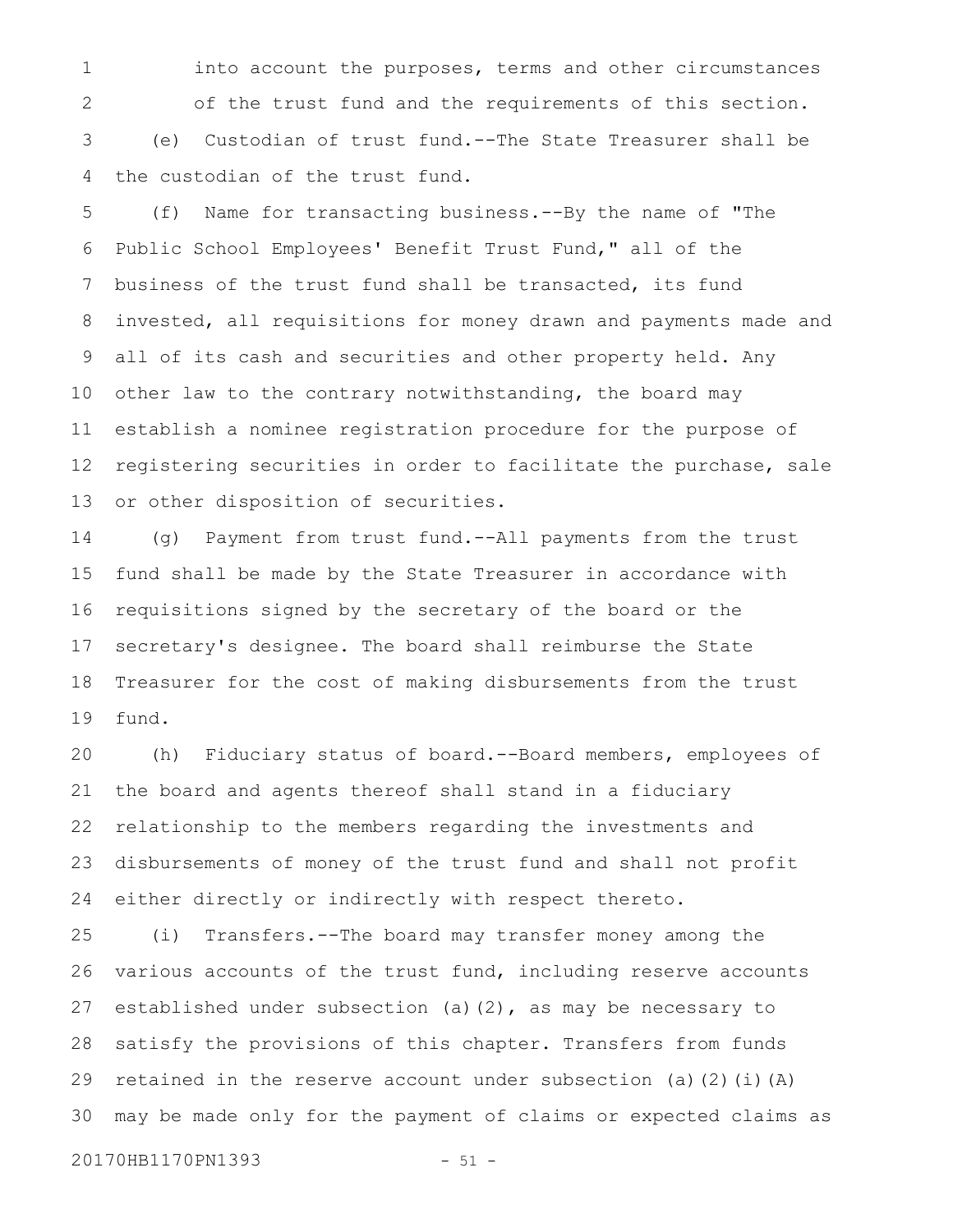determined by the actuary retained by the board. Transfers from funds retained in the reserve account under subsection (a)(2)(i) (B) or (C) may be made only for paying toward the cost of providing health care benefits to annuitants enrolled in the program under section 333(a)(1). 1 2 3 4 5

(j) Additional powers of board.--The board may:

(1) Adopt, from time to time, appropriate investment policy guidelines and convey them to fiduciaries who have the responsibility for the investment of funds. 7 8 9

(2) Retain a portion of the money of the accounts in cash or cash balances as the board may deem desirable, without liability or interest thereon. 10 11 12

(3) Settle, compromise or submit to arbitration all claims or damages due from or to the accounts, commence or defend legal, equitable or administrative proceedings brought in connection with the program and represent the trust fund in all proceedings under this paragraph. 13 14 15 16 17

(k) Additional duties of secretary.--The secretary of the board shall serve as liaison to the Treasury Department, the Department of the Auditor General and between the board, the investment counsel and the mortgage supervisor in arranging for investments to secure maximum returns to the trust fund. Section 337. Misrepresentation, refusal to cooperate and fraud. (a) Misrepresentation.--If an eligible individual or a person acting on behalf of the eligible individual makes a false statement or withholds information on the application for 18 19 20 21 22 23 24 25 26

enrollment with intent to deceive or affect the acceptance of the enrollment application or the risks assumed by the program, or otherwise misleads the board, the board shall be entitled to recover damages, including legal fees, from the eligible 28 29 30

20170HB1170PN1393 - 52 -

27

6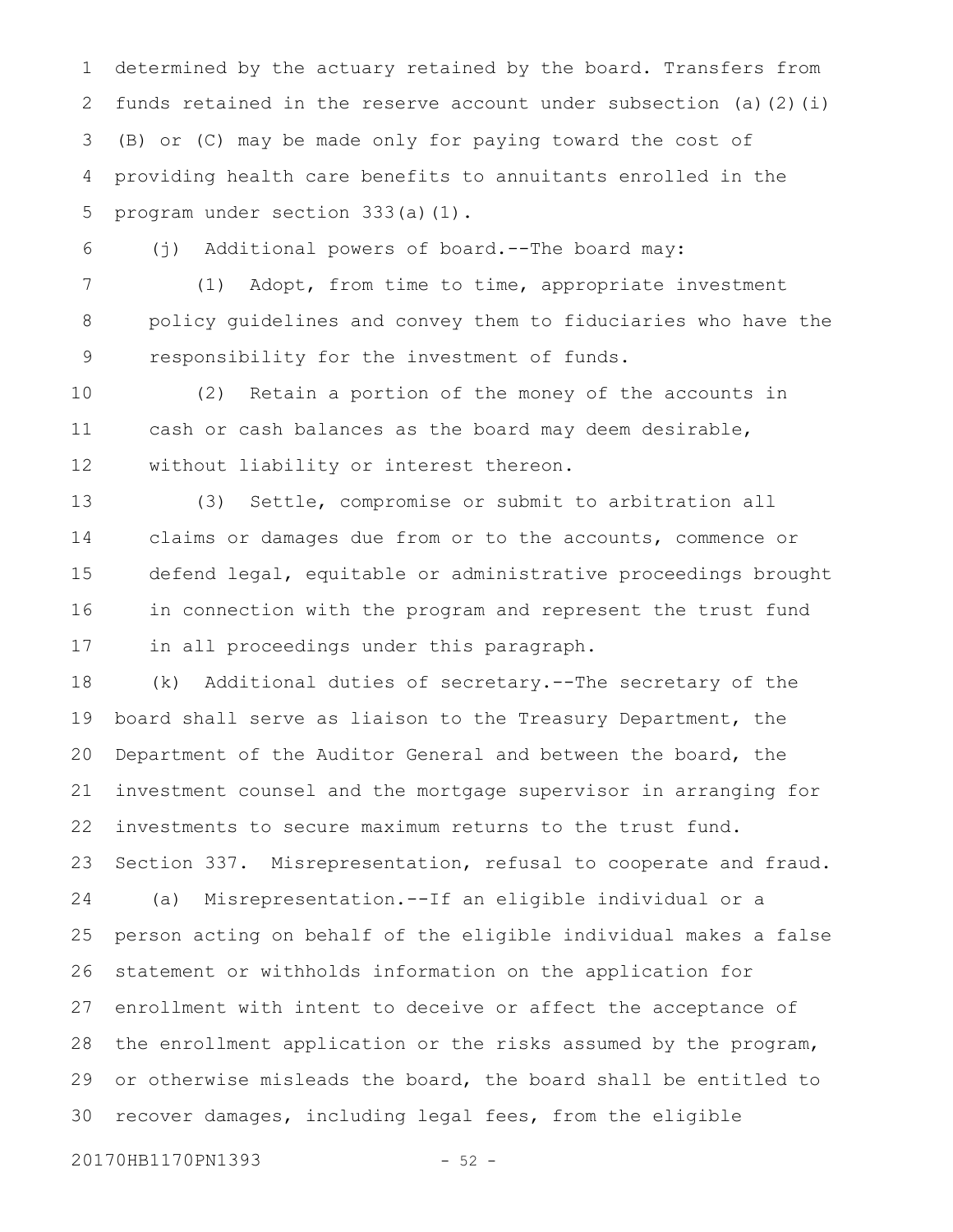individual or from another person responsible for misleading the board and from the person for whom the benefits were provided. A material misrepresentation on the part of the eligible individual in making application for coverage or an application for reclassification or for service thereunder shall render the coverage under the program null and void. 1 2 3 4 5 6

7

(b) Refusal to cooperate.--

(1) The board may refuse or cease to pay benefits on behalf of an eligible individual who fails to sign a document deemed by the board to be relevant to protecting its subrogation rights or certifying eligibility or who fails to provide relevant information when requested. 8 9 10 11 12

(2) As used in this subsection, the term "information" includes documents, insurance policies, police reports or a reasonable request by the claims processor to enforce the board's rights. 13 14 15 16

(c) Penalty for fraud.-- 17

(1) If the board finds that an eligible individual is receiving benefits based on false information, the additional amounts received predicated on the false information, together with interest doubled and compounded and legal fees, shall be due from the member. 18 19 20 21 22

(2) To secure payment of funds, the board shall have the right to garnish or attach all or a portion of compensation payable to any party by the party's employer, an annuity payable to the party by the retirement system, accumulated deductions held by the retirement system in the party's account or another process. 23 24 25 26 27 28

Section 338. Miscellaneous provisions. 29

(a) Construction of chapter.-- 30

20170HB1170PN1393 - 53 -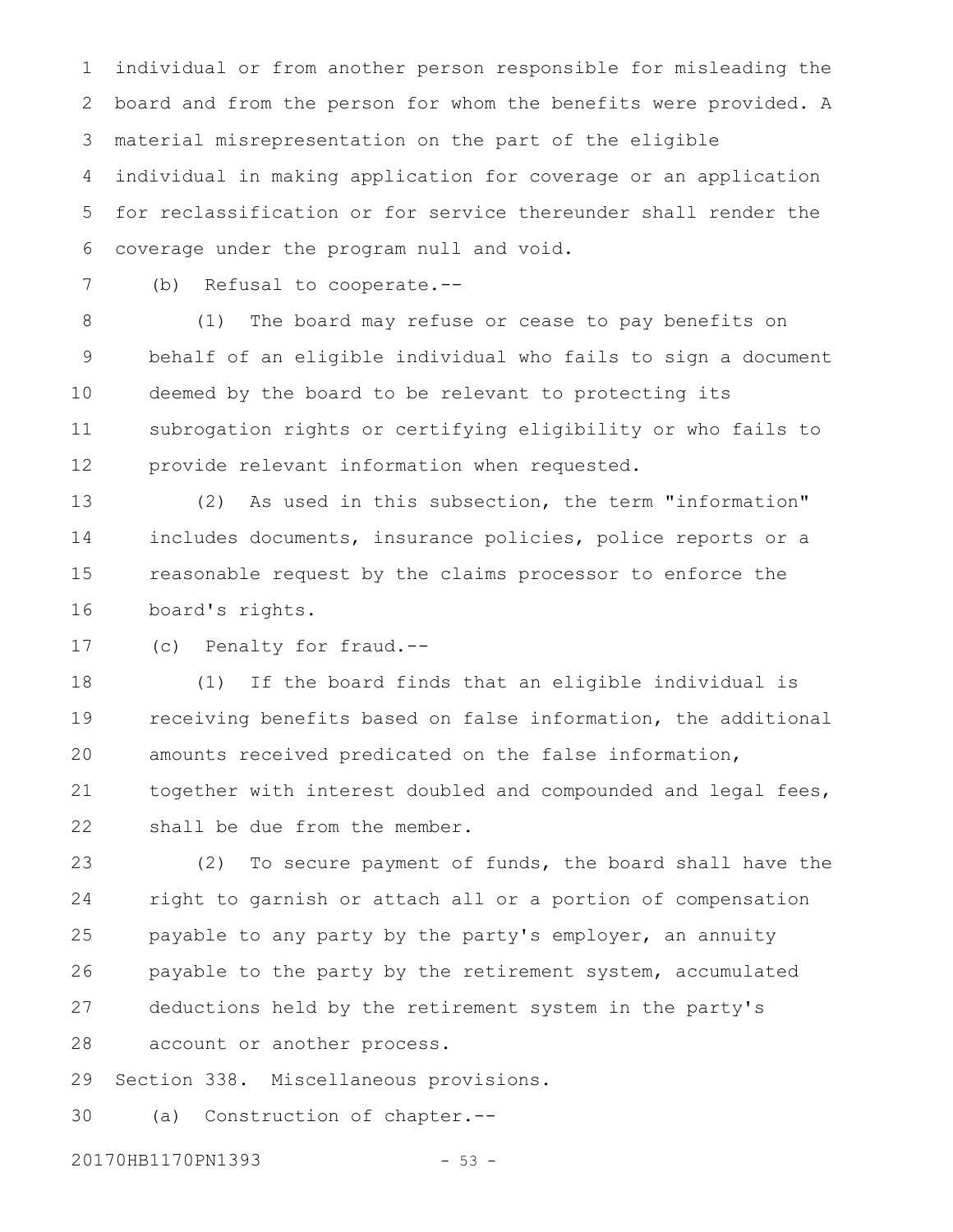(1) Termination or other modification of the program, including a change in rates, benefits options or structure of the provision of health care benefits, may not give rise to contractual rights or claims by eligible individuals or other persons claiming an interest, either directly or indirectly, in the program. No provisions of this chapter, nor rule or regulation adopted under this chapter, shall create in any person a contractual right in that provision. 1 2 3 4 5 6 7 8

(2) The provisions of this chapter are severable and if any of its provisions shall be held to be unconstitutional, the decision of the court shall not affect or impair any of the remaining provisions. It is the legislative intent that this chapter would have been adopted had the unconstitutional provisions not been included. 9 10 11 12 13 14

(3) This subsection may not apply to policies designed primarily to provide coverage payable on a per diem, fixed indemnity or non-expense-incurred basis, or policies that provide accident only coverage, where payment for the policy is made solely by the school employee. 15 16 17 18 19

(b) Hold harmless.--Neither the Commonwealth nor the board, including their respective officers, directors and employees, shall be liable for any claim, demand, action or liability of any nature, including attorney fees and court costs, based upon or arising out of the operations of the program, whether incurred directly or indirectly. The eligible individuals who enroll and participate in the program shall be deemed to agree, on behalf of themselves and their heirs, successors and assigns, to hold harmless the Commonwealth and the board, including their respective officers, directors and employees, from any claim, demand, action or liability of any nature, whether directly or 20 21 22 23 24 25 26 27 28 29 30

20170HB1170PN1393 - 54 -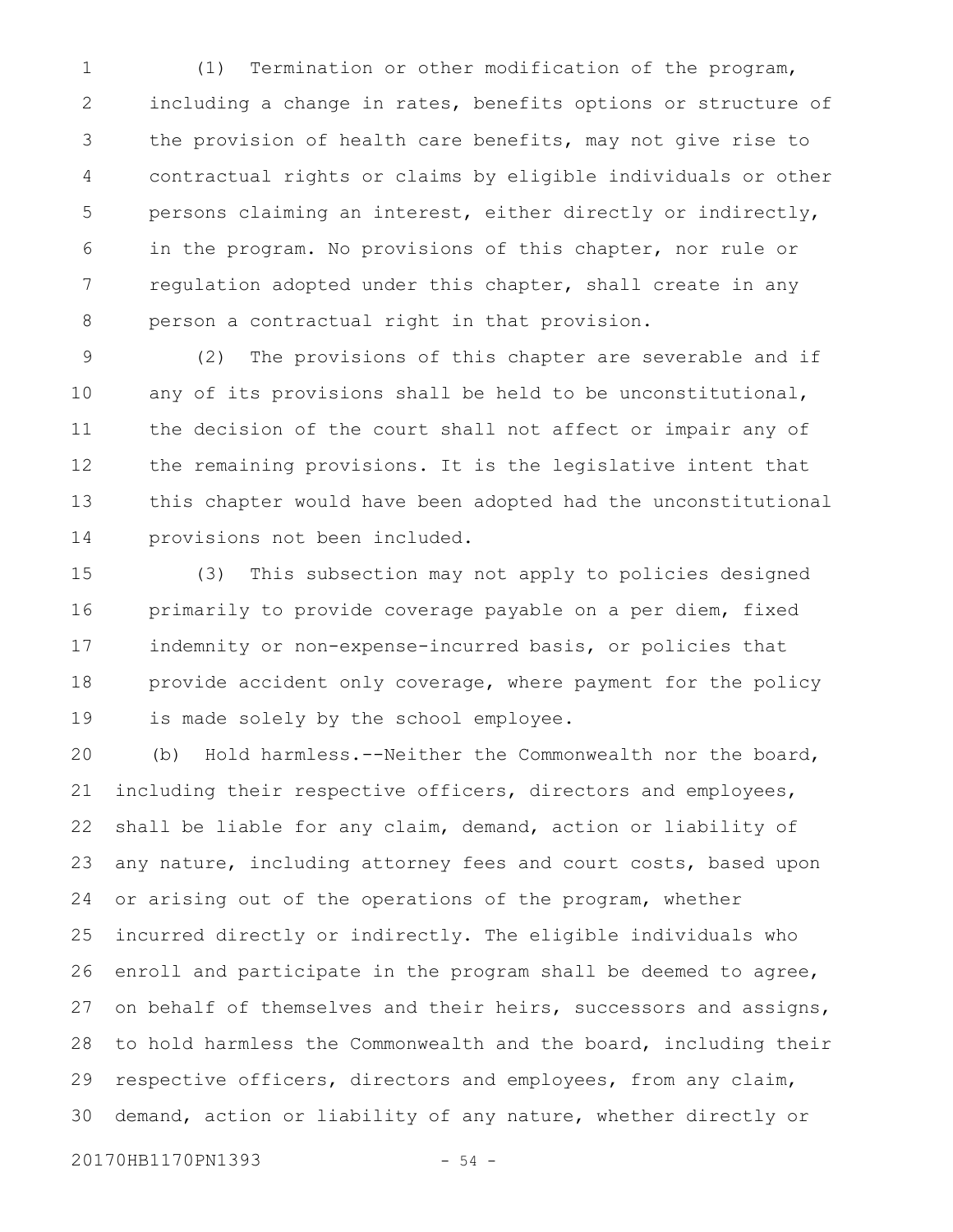indirectly, including attorney fees and court costs, based upon or arising out of the operation of the program. 1 2

(c) No recourse.--Under no circumstances shall the assets of the Commonwealth be liable for or used to pay any claim, demand, action or liability of any nature, whether directly or indirectly, including attorney fees and court costs, based upon or arising out of the operation of the program. 3 4 5 6 7

(d) Reservation of immunities.--Nothing contained in this chapter shall be construed as a waiver of the Commonwealth's or board's immunities, defenses, rights or actions arising out of their sovereign status or from the Eleventh Amendment to the Constitution of the United States. 8 9 10 11 12

(e) Collective bargaining, mediation and binding arbitration.--Except as otherwise provided in subsection (f), nothing in this chapter or in any other law shall be construed to permit, authorize or require collective bargaining, mediation or binding arbitration to create, alter or modify health benefits provided under this chapter or administered by the board for school employees and their health care dependents. Further, except as otherwise provided in subsection (f), nothing in this chapter or in any other law shall be construed to permit, authorize or require a public school entity, through collective bargaining, mediation, binding arbitration or otherwise, to establish, create, alter or modify a health benefits plan or pay health benefits provided under this chapter or administered by the board that modify or supplement the health benefits provided under this chapter for school employees and their health care dependents. 13 14 15 16 17 18 19 20 21 22 23 24 25 26 27 28

(f) Exceptions.-- 29

(1) The parties may: 30

20170HB1170PN1393 - 55 -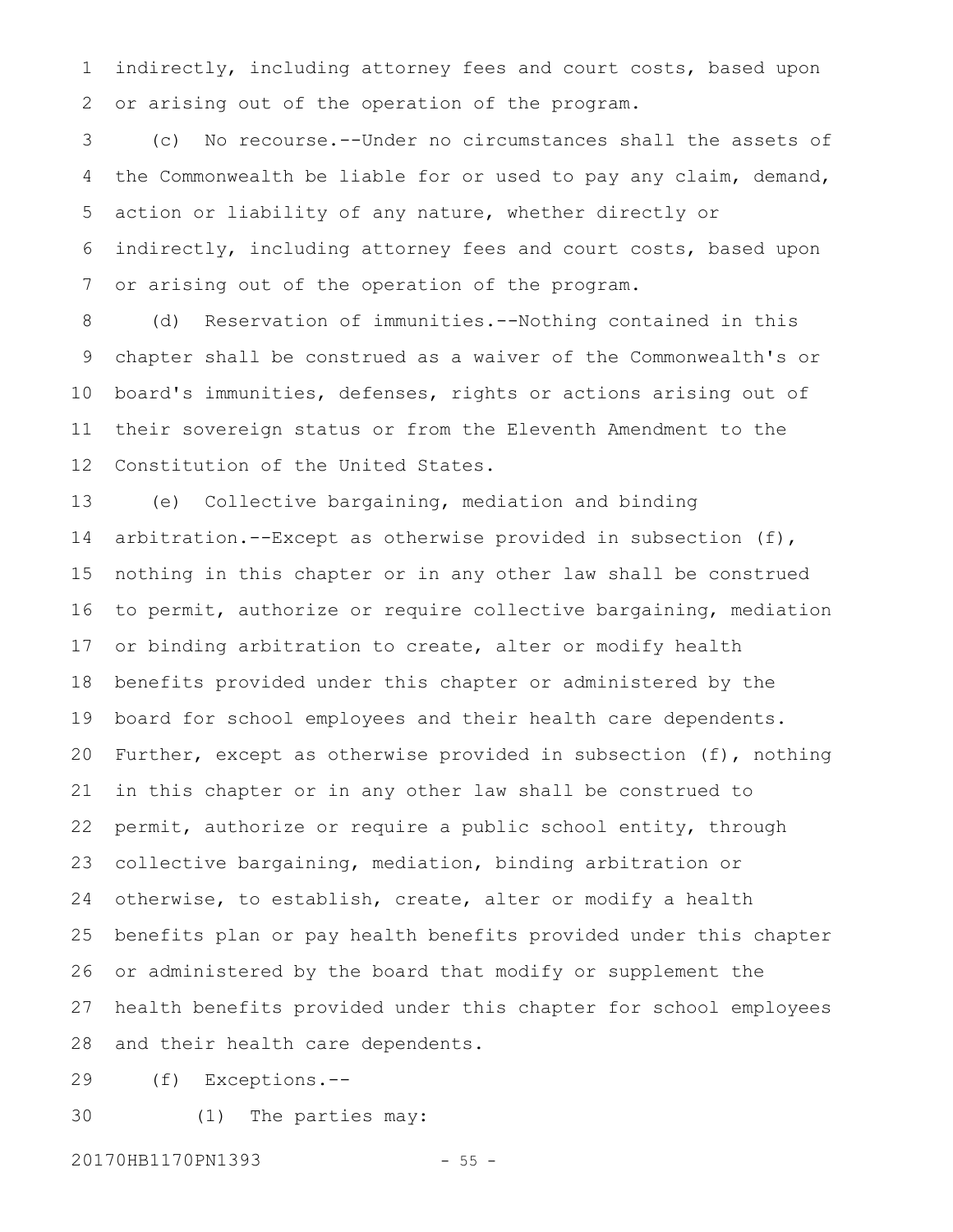(i) Continue to engage in collective bargaining with regard to health benefits until the board-sponsored program under this subchapter is released and the standard benefit package is made available to employees of a public school entity. However, health benefits provided under a collective bargaining agreement entered into on or after the effective date of this section shall contain a provision that school employees covered by the agreement must join the board-sponsored program as required by section 332 as a condition of continuing to receive health benefits. The board shall determine the appropriate timing and phase-in of the program in a public school entity, taking into consideration the need for the public school entity to properly terminate an existing health benefits arrangement. 1 2 3 4 5 6 7 8 9 10 11 12 13 14 15

(ii) Negotiate or otherwise agree to provide or make payment for supplemental benefits that have not been included as part of the standard benefit package. 16 17 18

(2) Nothing in this chapter shall be construed to restrict a public school entity from negotiating or otherwise agreeing to make payment for postretirement health benefits for members or as may be provided for in Subchapter F. (g) Initial qualified majority vote requirement.--A 19 20 21 22 23

qualified majority vote of the board that occurs on or before December 31, 2019, must include the support of the Secretary of the Budget or the Insurance Commissioner. 24 25 26

ALTERNATIVE MEASURES FOR COST REDUCTION Section 351. Alternative measures program. 28 29

(a) Creation.--Upon completing the study required under 30

20170HB1170PN1393 - 56 -

27

SUBCHAPTER E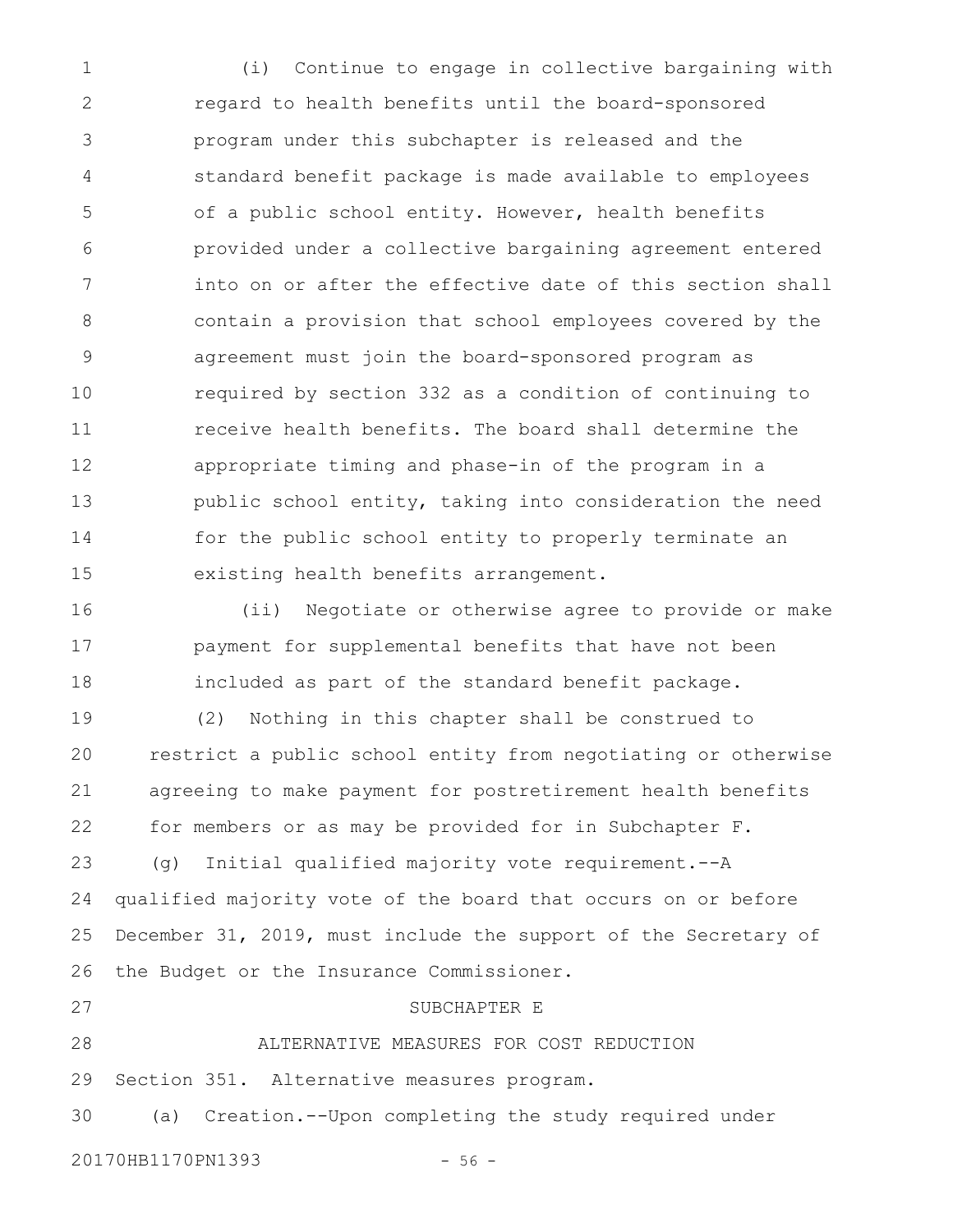section 321 with either a negative recommendation to proceed with implementation of a Statewide health care program or if the board fails to achieve agreement and approve a plan for implementing a Statewide health benefits program by a qualified majority vote, the board shall proceed to initiate and sponsor an alternative measures program to reduce the costs for public school entities in providing health care coverage to employees and other eligible individuals. 1 2 3 4 5 6 7 8

(b) Program design.--In designing an alternative measures program, the board may consider all of the following: 9 10

(1) Establishment of pools for selected areas of coverage, including pharmacy services, transplants, stop-loss insurance, health care management or other possible areas that, in the board's judgment, can be offered Statewide or regionally on a more stable and cost-effective basis. 11 12 13 14 15

(2) Assistance in the formation of consortia to serve public school entities that do not have the option of joining an existing consortium. 16 17 18

(3) Development of best practice standards and benchmarks for public school entities and consortiasponsoring health care plans for school employees. 19 20 21

(4) Requirements that public school entities and consortia aggregate into larger regional pools, with opt-out provisions for public school entities or consortia that meet best practice standards and benchmarks. 22 23 24 25

(5) Requirements for public disclosure by public school entities and consortia comparing their health benefits purchasing to established best practice standards in their region. 26 27 28 29

(c) Implementation.--The board shall have full authority to 20170HB1170PN1393 - 57 -30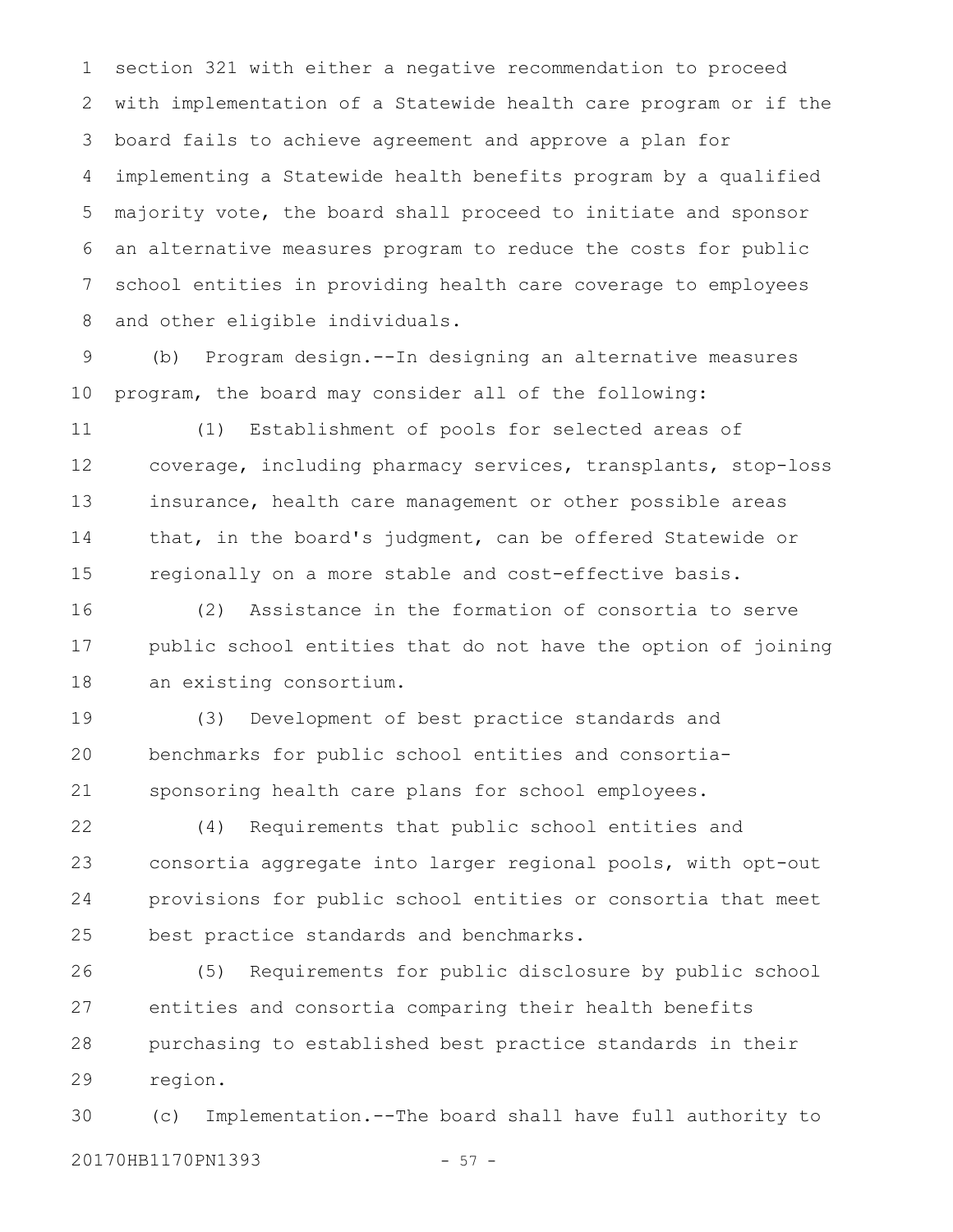select and contract with insurance carriers, health maintenance organizations, pharmacy benefit managers, third-party administrators, reinsurers and other entities necessary to provide the selected areas of coverage. The board shall have full authority to determine the nature, amount, duration and discontinuation of coverage to be provided. 1 2 3 4 5 6

(d) Mandatory and optional participation.--The board shall have the authority to require public school entities and consortia to participate in the alternative measures program. (e) Transition plan.--If the board determines that a public school entity or consortium be required to participate in the alternative measures program, the public school entity or consortium shall, within a reasonable period of time determined by the board, present to the board a transition plan with a schedule for the public school entity or consortium to join the alternative measures program. The board shall review the transition plan with the public school entity or consortium and make necessary modifications before granting approval of the plan. A public school entity or consortium shall be subject to adherence to the transition plan approved by the board. 7 8 9 10 11 12 13 14 15 16 17 18 19 20

(f) Extensions of time.--The board shall give due consideration to a transition plan submitted under subsection (e) that includes a request for an extension of time. Consideration shall be given to a public school entity or consortium which will incur a significant financial cost or penalty. 21 22 23 24 25 26

(g) Prohibited membership.--A public school entity that participates in the Pennsylvania Employees' Benefit Trust Fund shall be prohibited from participating in the alternative measures program. 27 28 29 30

20170HB1170PN1393 - 58 -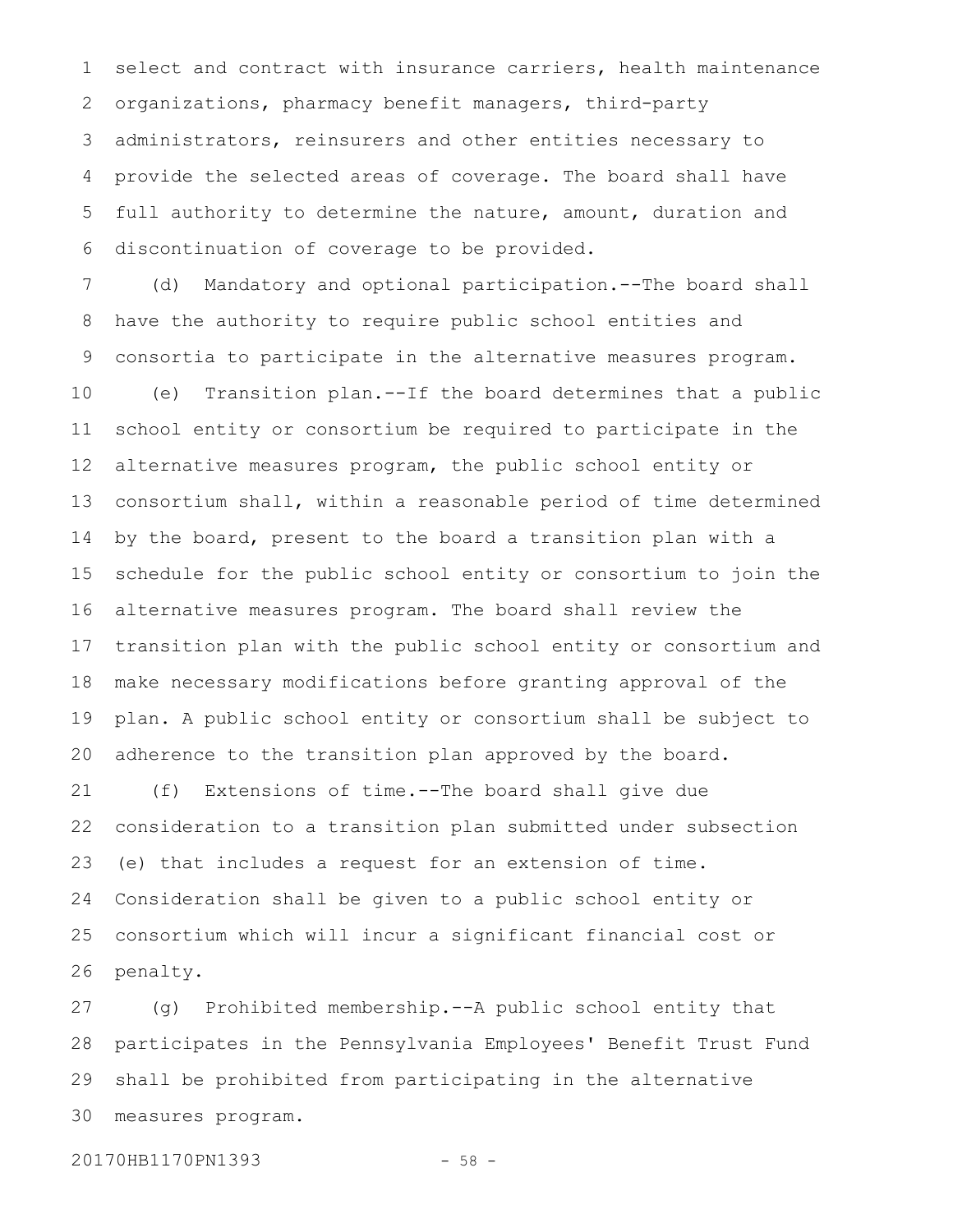(h) Transition of employees.--A public school entity that provides some or all of its employees with health benefits through another health care plan by virtue of one or more collective bargaining agreements entered into prior to the effective date of this section shall not be required to join the alternative measures program until expiration of the collective bargaining agreements. The public school entity and some or all of its employees, or bargaining representatives of its employees, may, by mutual agreement and approval of the board, join the program at an earlier date. Renewal or extension of a collective bargaining agreement shall constitute its expiration for the purposes of this subsection. 1 2 3 4 5 6 7 8 9 10 11 12

(i) Optional membership.--No school district of the first class, as classified under section 202 of the Public School Code, shall be required to participate in the alternative measures program, except as may be agreed upon under the terms of a collective bargaining agreement covering a majority of employees of the school district. Upon a school district of the first class entering participation in the alternative measures program under a collective bargaining agreement, continued participation in the alternative measures program shall become mandatory. 13 14 15 16 17 18 19 20 21 22

23

24

#### SUBCHAPTER F

## RETIREMENT HEALTH SAVINGS PLAN

Section 361. Retirement health savings plan. 25

(a) Plan created.--The board shall establish a retirement health savings plan through which school employees can save to cover health-related expenses following retirement. For this purpose the board shall make available one or more trusts, including a governmental trust or governmental trusts authorized 26 27 28 29 30

20170HB1170PN1393 - 59 -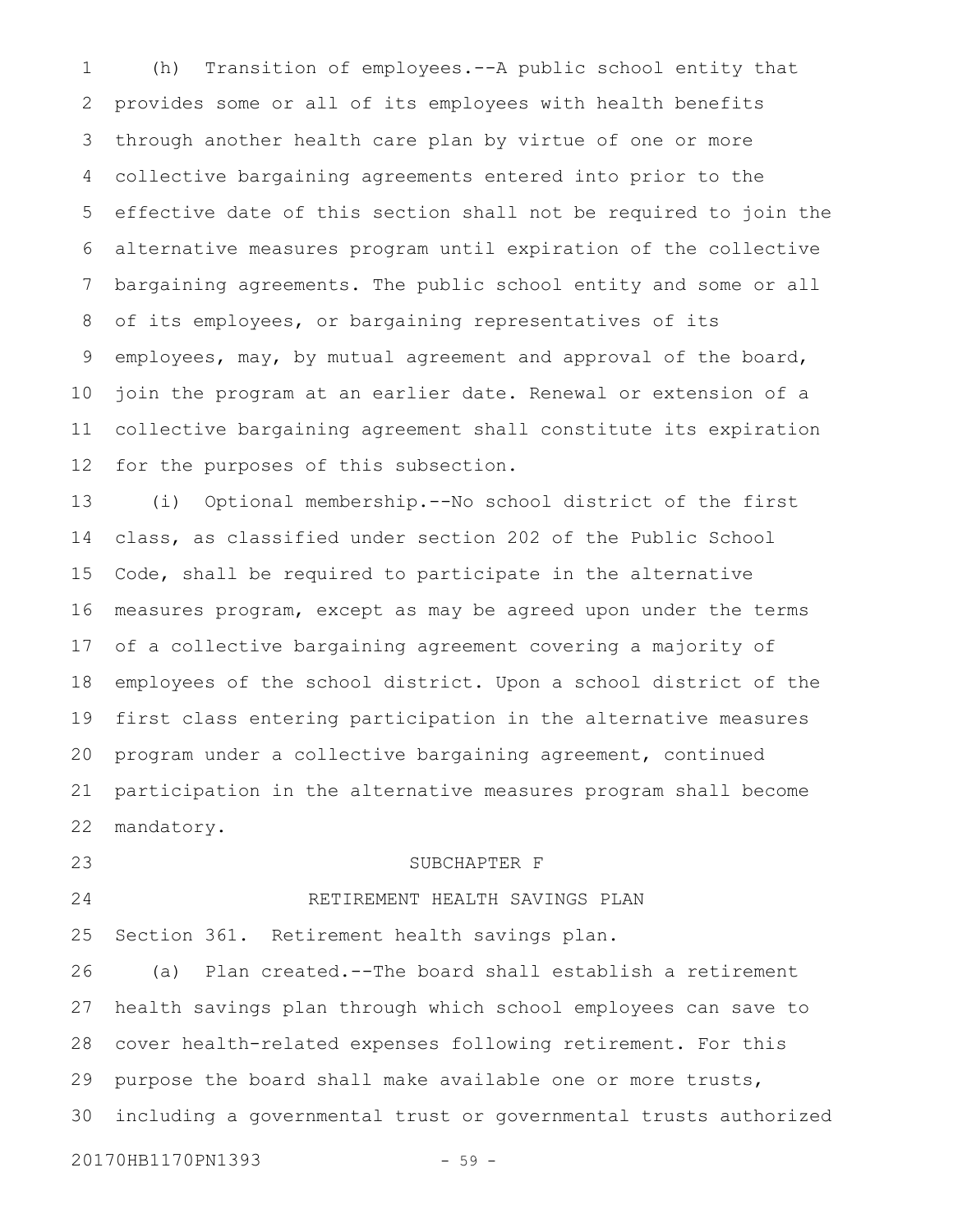under the IRC as eligible for tax-preferred or tax-free treatment. The board may promulgate regulations regarding the prudent and efficient operation of the retirement health savings plan, including: 1 2 3 4

(1) Establishment of an annual administrative budget and disbursements in accordance with the budget. 5 6

(2) Determination of the structure of the retirement health savings accounts available to eligible school employees. 7 8 9

10

(3) Determination of enrollment procedures.

(b) Contracting authorized.--The board is authorized to administer the retirement health savings plan and to contract with lawfully authorized entities to provide investment services, recordkeeping, benefit payments and other functions necessary for the administration of the retirement health savings plan. The board may contract with the retirement system to invest funds in an account that shall be maintained and accounted for separately from the funds of the retirement system and invested in a prudent manner intended to maximize the safety of the capital, with all earnings derived from investment of the assets to be credited to the retirement health savings plan. Costs and expenses incurred by the retirement system in administering the investment option shall be paid by the retirement health savings plan. 11 12 13 14 15 16 17 18 19 20 21 22 23 24

(c) Separate account.--All funds related to the retirement health savings plan shall be maintained and accounted for separately from the health benefits program sponsored by the board. The assets of the retirement health savings plan shall not be liable or utilized for payment of expenses or claims incurred by the health benefits program other than as may be 25 26 27 28 29 30

20170HB1170PN1393 - 60 -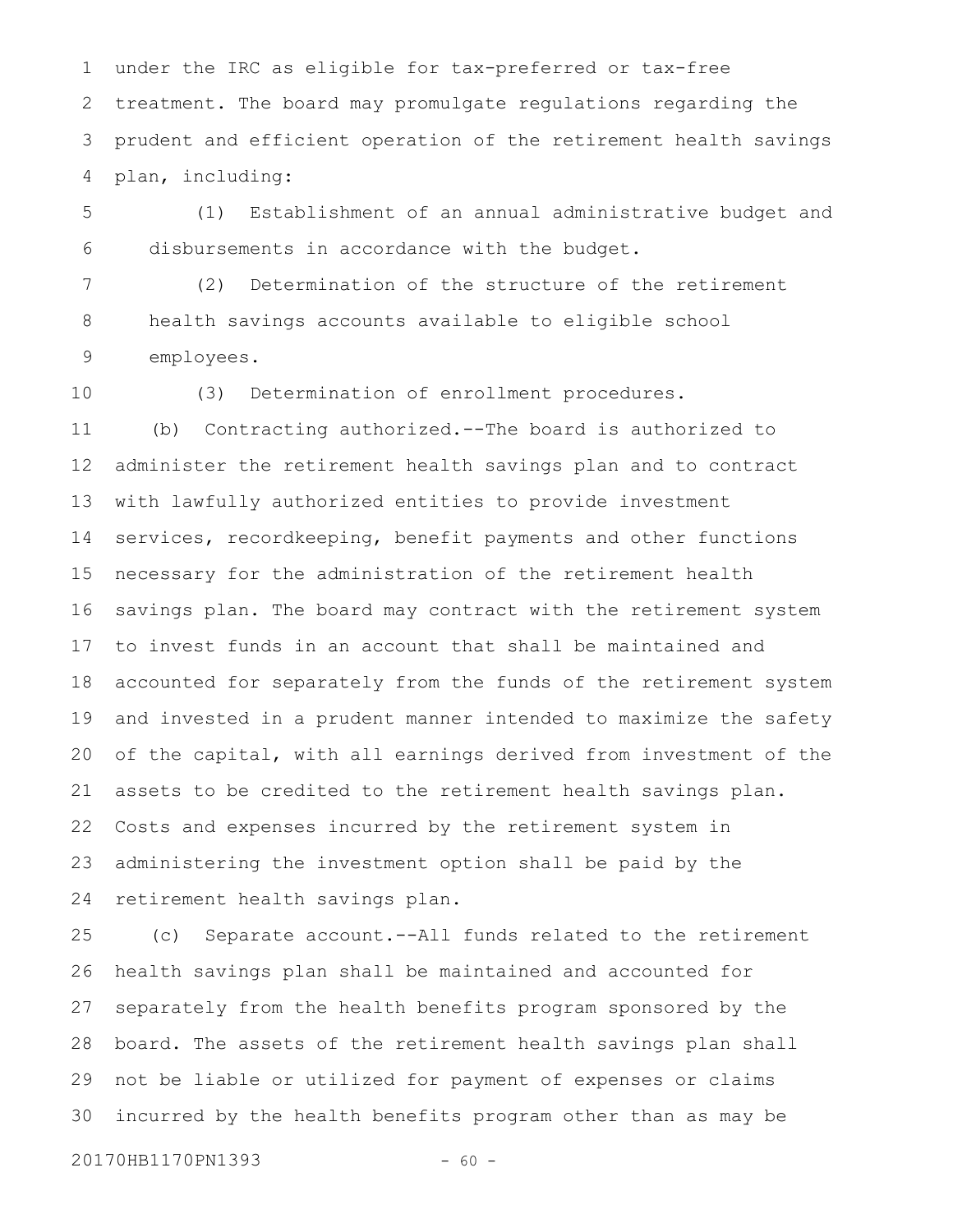directed by the participant account holder for reimbursement of an IRC-qualifying health-related expense. 1 2

(d) Enrollment.--The board shall establish eligibility guidelines consistent with the IRC for school employees to participate in the retirement health savings plan. 3 4 5

(e) Contributions.-- 6

(1) The board shall determine what contributions are eligible under the IRC for tax-preferred or tax-free treatment and may be made into a retirement health savings plan by a school employee. The board shall authorize and allow contributions, subject to appropriate limits as may be established by the board, to be paid by a school employee electing participation in the retirement health savings plan subject to the following conditions: 7 8 9 10 11 12 13 14

(i) A mandatory school employee contribution established as a fixed percentage of compensation may be established through a collective bargaining agreement between a public school entity and a bargaining group representing school employees. The retirement health savings plan contribution rate need not be uniform for all groups of school employees. 15 16 17 18 19 20 21

(ii) An optional employee contribution at a fixed percentage of compensation may be elected by a school employee during an annual election window that, once elected, shall continue in effect, except to the extent it may be changed or discontinued at a subsequent annual election window as provided for by the board or supplanted by a mandatory contribution. 22 23 24 25 26 27 28

(iii) An optional school employee contribution of all or any portion of annual leave, vacation pay, 29 30

20170HB1170PN1393 - 61 -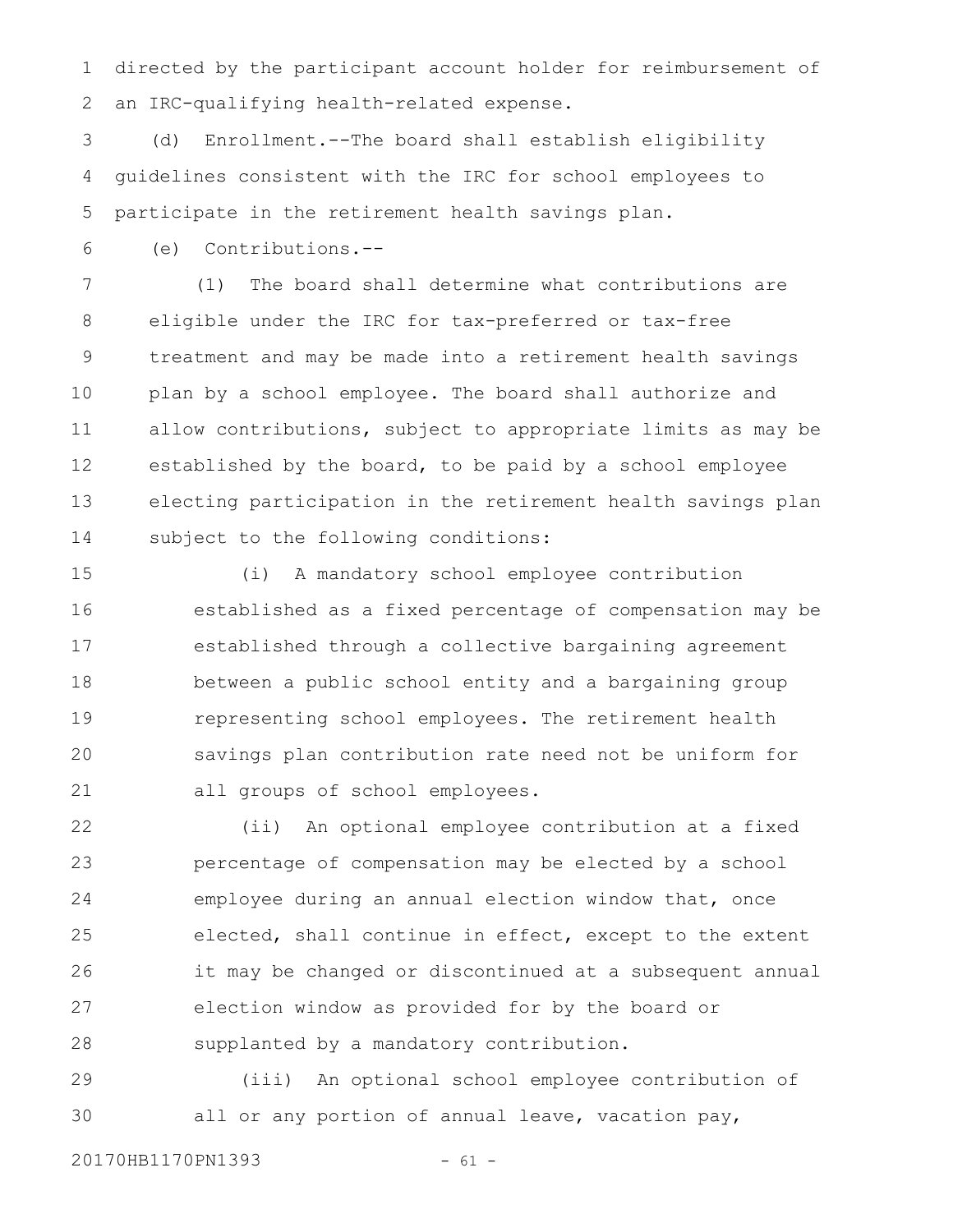personal days or sick leave may be elected by a school employee as so designated by the employee and agreed to by the employee's employer. The board may provide that the election occur during an annual election window of no greater than 90 days. Once the election has been made, an employee shall not be allowed to change the amount or discontinue the contributions until the next annual election window. 1 2 3 4 5 6 7 8

(2) The following contributions shall be made into a retirement health savings plan on behalf of a school employee: 9 10 11

(i) For an employee who elects participation in the retirement health savings plan, the employee's employer shall make a contribution to the employee's account equal to the public school entity's savings in Social Security and Medicare taxes resulting from the tax-preferred or tax-free treatment of contributions made by the school employee under this subsection. Additional contributions by a public school entity may be established through a collective bargaining agreement between a public school entity and a bargaining group representing school employees. 12 13 14 15 16 17 18 19 20 21 22

(ii) Other payments by the Commonwealth or a public school entity, including set-aside payments to be made to school employee accounts under section 334, as determined by the board. 23 24 25 26

(3) Contributions to the plan by a school employee or by the Commonwealth or a public school entity on behalf of an employee must be held in trust for reimbursement of employee health-related expenses and the health-related expenses of 27 28 29 30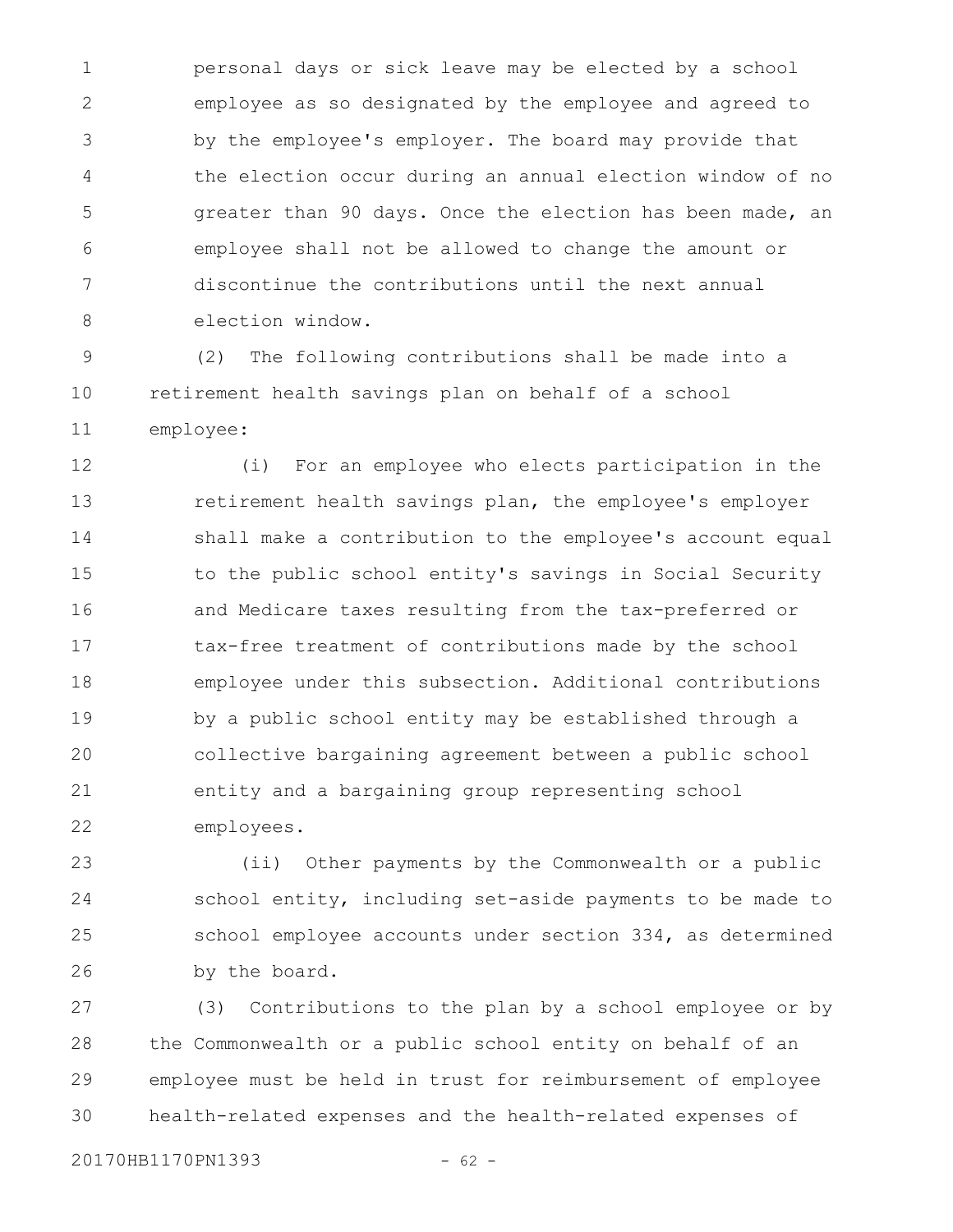health care dependents following retirement of the employee or when otherwise determined to be benefit eligible. The board shall maintain a separate account of the contributions made by or on behalf of each participant and the earnings on the contributions. The board shall make available a selection of investment options for participants who wish to direct the investment of the accumulations in the participant's account, in addition to a default option for participants to be invested in a prudent manner as determined by the board. (f) Reimbursement for health-related expenses.-- 1 2 3 4 5 6 7 8 9 10

(1) Upon retirement or separation from employment with a public school entity, a participant becomes eligible to seek reimbursements for IRC-qualifying health-related expenses from the participant's retirement health savings plan account, including reimbursements for the health-related expenses of the participant's eligible health care dependents. 11 12 13 14 15 16 17

(2) If a school employee dies prior to exhausting the balance in the employee's retirement health savings plan account, the employee's health care dependents are eligible to seek reimbursement for IRC-qualifying health-related expenses from the account. 18 19 20 21 22

(3) The board shall pay reimbursements from a retirement health savings plan account until the accumulation in the account has been exhausted. If an account balance remains after the death of all participant account holders, the remainder of the account must be paid to the school employee's beneficiaries or, if none, to the employee's estate. 23 24 25 26 27 28 29

(g) Annual financial statement.--Quarterly and annually the 20170HB1170PN1393 - 63 - 30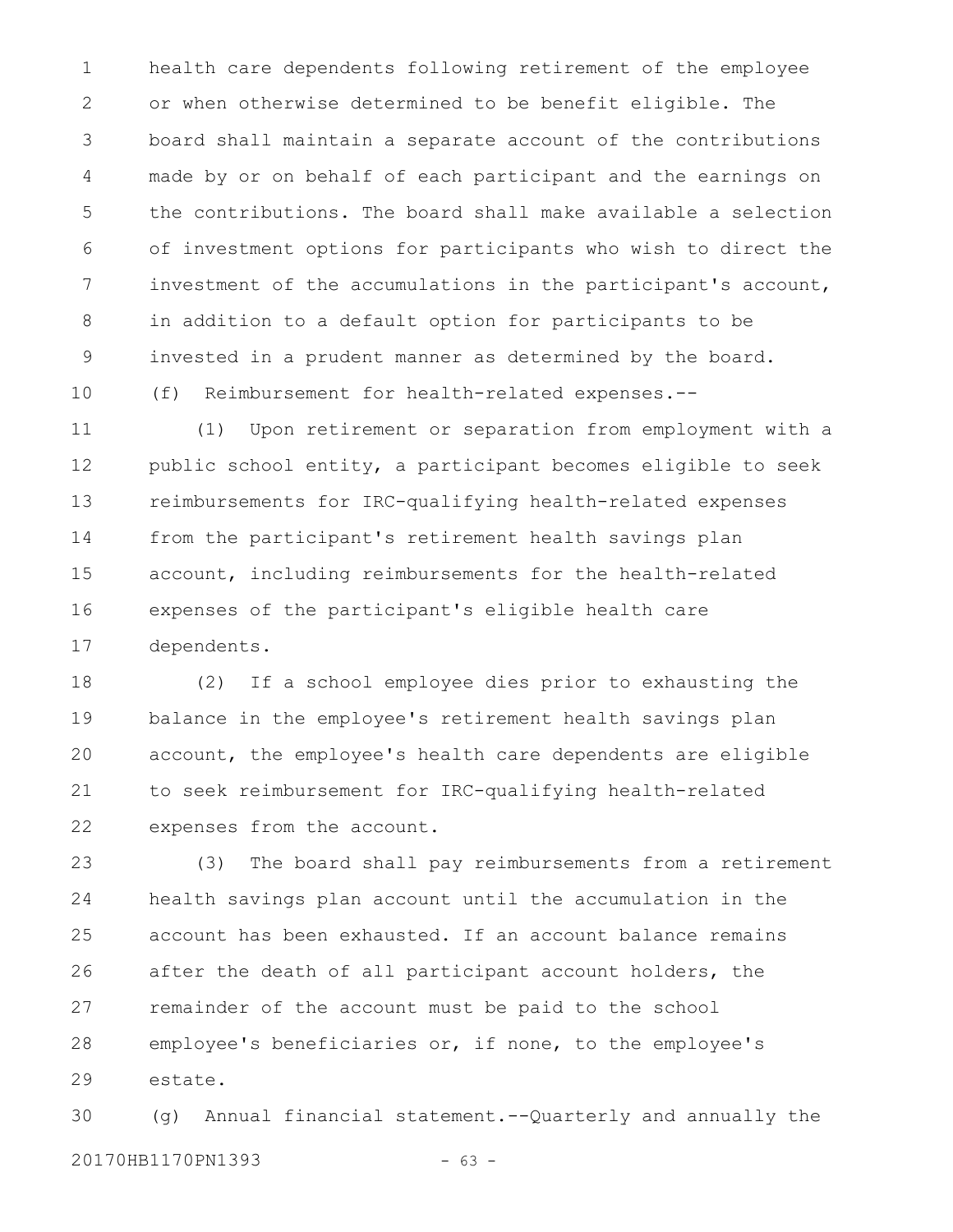board shall prepare summary retirement health savings plan statements for individual participant account holders listing information on contributions, investment earnings and distributions for the account holders' accounts. 1 2 3 4

(h) Fees.--The board is authorized to charge uniform fees to participants to cover the ongoing costs of operating the plan. Fees not needed must revert to participant accounts or be used to reduce plan fees the following year. 5 6 7 8

9

(i) Advisory committee.--

(1) The board shall establish a participant advisory committee for the retirement health savings plan composed of: 10 11

12

(i) One representative appointed by each Statewide union that represents bargaining groups of school employees participating in the plan. 13 14

(ii) One representative of each Statewide organization representing at least 10% of annuitants. 15 16

(iii) One representative of the Pennsylvania Association of School Business Officials. 17 18

(iv) One representative of the Pennsylvania School Boards Association. 19 20

(2) Each participant group shall be responsible for the expenses of its own representative. 21 22

(3) The advisory committee shall meet at least two times per year and shall be consulted on plan offerings. By October 1 of each year, the board shall give the advisory committee a statement of fees collected and the use of the fees. CHAPTER 5 23 24 25 26 27

28

MISCELLANEOUS PROVISIONS

Section 501. Feasibility report. 29

Within 18 months after the Statewide health benefits program 30